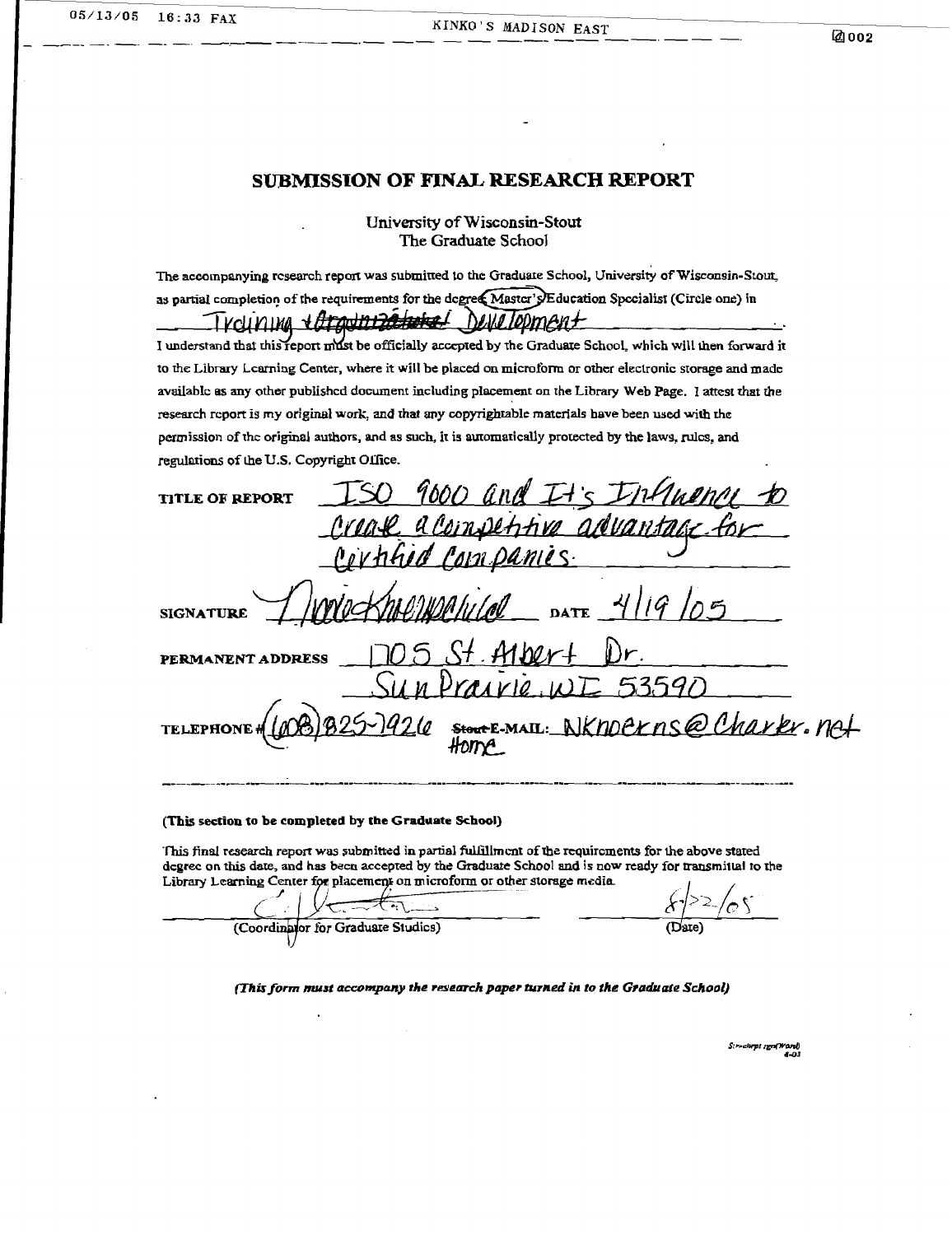# IS0 9000 AND ITS INFLLENENCE TO CREATE A COMPETITIVE ADVANTAGE FOR CERTIFIED COMPANIES

**BY** 

Nicole Knoernschild

A Research Paper Submitted in Partial Fulfillment

of the Requirements for the Master of Science Degree with a

Major in Training and Development

Approved: 4 Credits TRHRD-735 Field Problem in Training and Development

Babouski <u>josoph</u>

Joseph A. Benkowski (Advisor)

The Graduate School

University of Wisconsin-Stout

May, 2005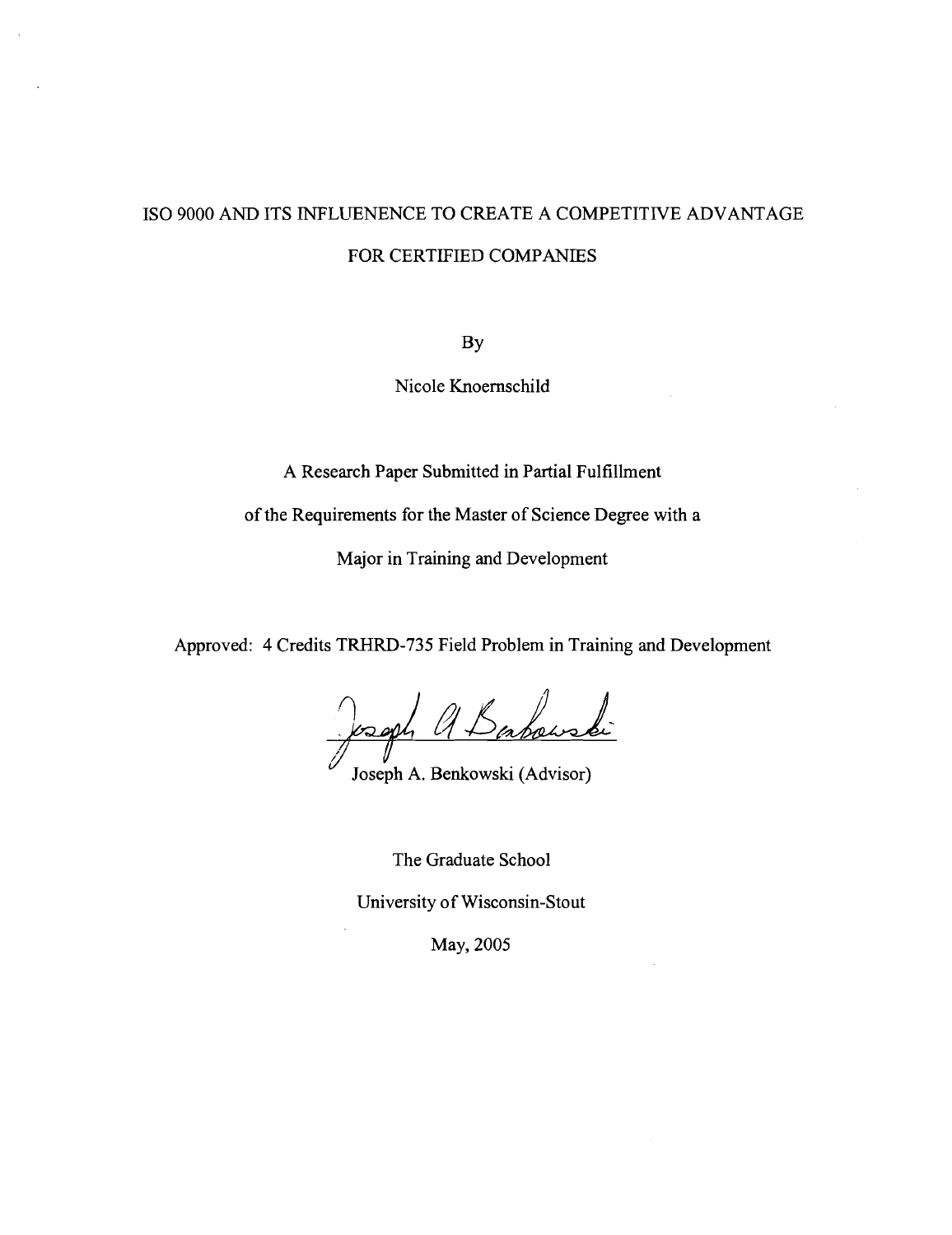The Graduate School

University of Wisconsin-Stout

Menomonie, WI 54751

## ABSTRACT

| Knoernschild                                                                                            | Nicole               | J.            |                |  |  |  |  |
|---------------------------------------------------------------------------------------------------------|----------------------|---------------|----------------|--|--|--|--|
| (Last name)                                                                                             | (First)              | (Initial)     |                |  |  |  |  |
| ISO 9000 Certification and Its Influence in Creating a Competitive Advantage for<br>Certified Companies |                      |               |                |  |  |  |  |
| (Title)                                                                                                 |                      |               |                |  |  |  |  |
| Training and Development                                                                                | Dr. Joseph Benkowski | May, 2005     | 43             |  |  |  |  |
| (Graduate Major)                                                                                        | (Research Advisor)   | (Month, Year) | (No. of pages) |  |  |  |  |
| Publication Manual of the American Psychological Association $-5th$ edition                             |                      |               |                |  |  |  |  |
| (Name of Style Manual Used in this Study)                                                               |                      |               |                |  |  |  |  |

The U. S. corporate world is highly competitive and companies are trying hard to secure their competitive advantage in the marketplace. One way to stay competitive and to secure an advantage over other companies is to develop a total quality management program. This program assists companies in tracking their successes and also helps locate areas that need improvement. One of the most accepted and respected total quality initiative is called IS0 9000. This is a program that organizations can adapt to their business and are given a guide to follow to comply. This program is prevalent around the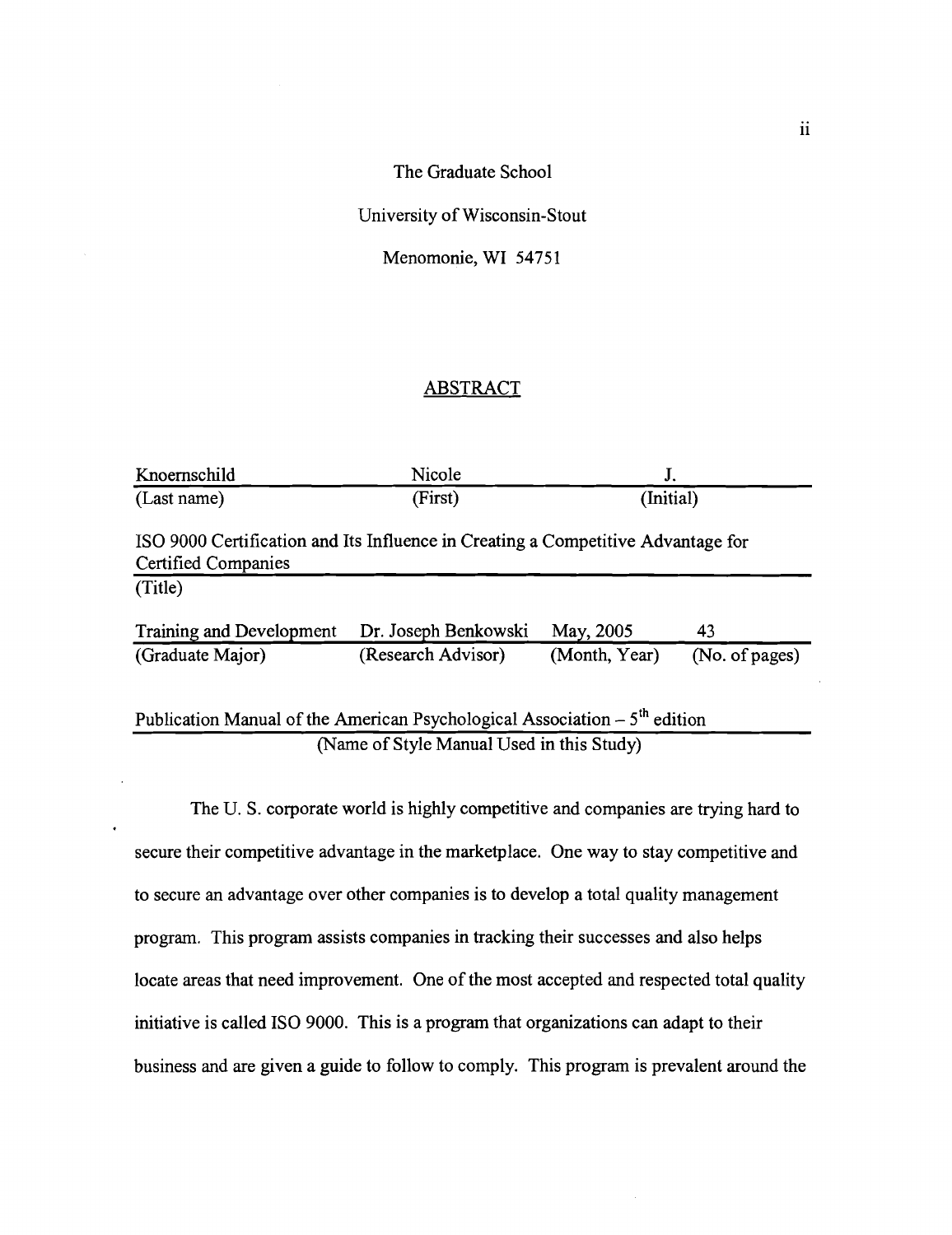world and suppliers, and customers will request that organizations have this certification prior to doing business with them.

This study will examine how IS0 9000 certification affects the organization's competitiveness with its customers.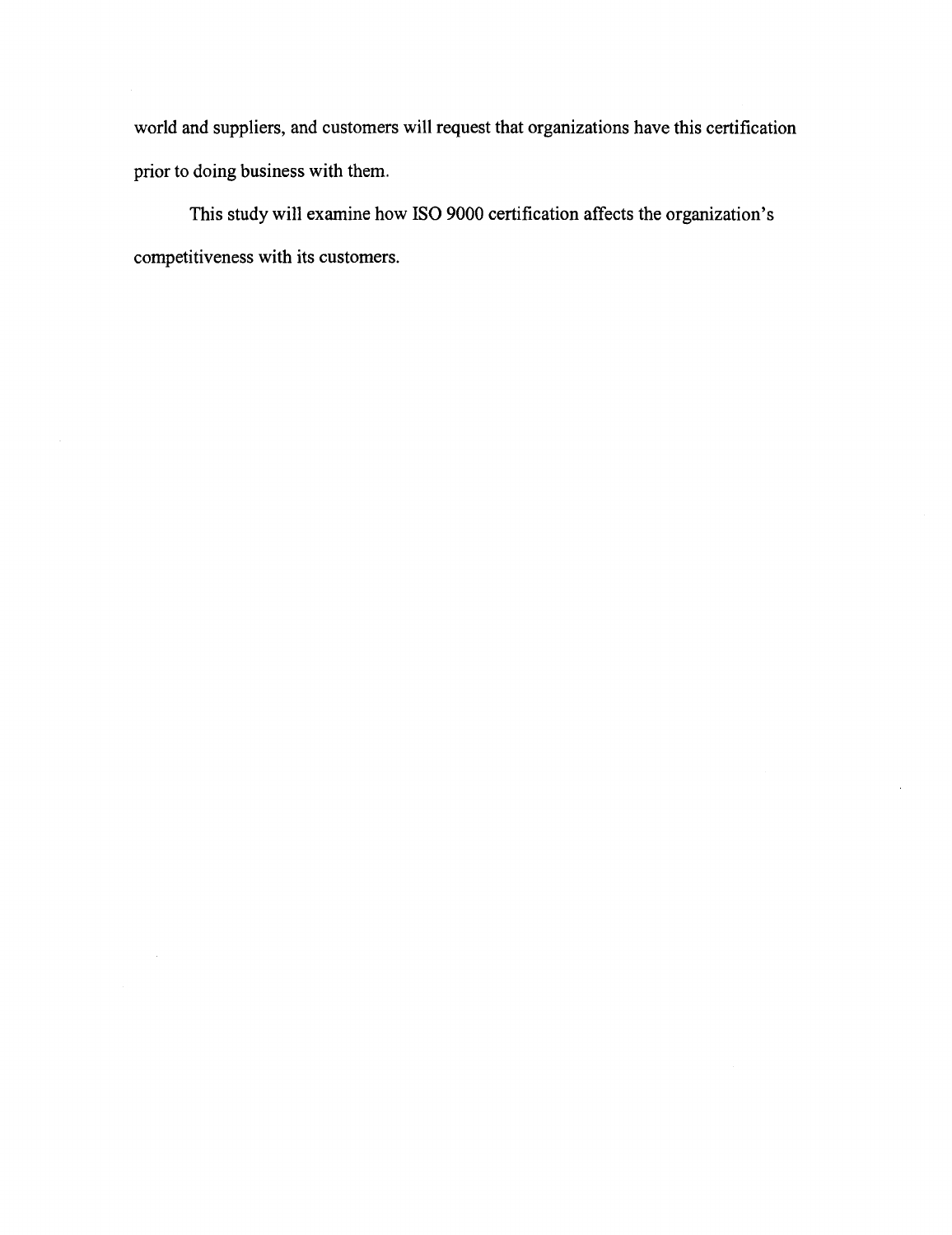# Table of Contents

| I.   | Chapter 1: Introduction                          |  |
|------|--------------------------------------------------|--|
|      | A. Introduction-Research Problem and objectives  |  |
|      |                                                  |  |
|      |                                                  |  |
|      |                                                  |  |
|      |                                                  |  |
|      |                                                  |  |
|      |                                                  |  |
| II.  | <b>Chapter 2-Review of Literature</b>            |  |
|      |                                                  |  |
|      |                                                  |  |
|      |                                                  |  |
| III. | <b>Chapter 3-Research Methods and Procedures</b> |  |
|      |                                                  |  |
|      | .13                                              |  |
|      |                                                  |  |
|      |                                                  |  |
| IV.  | Chapter 4-Findings and Analysis of Results       |  |
|      |                                                  |  |
|      |                                                  |  |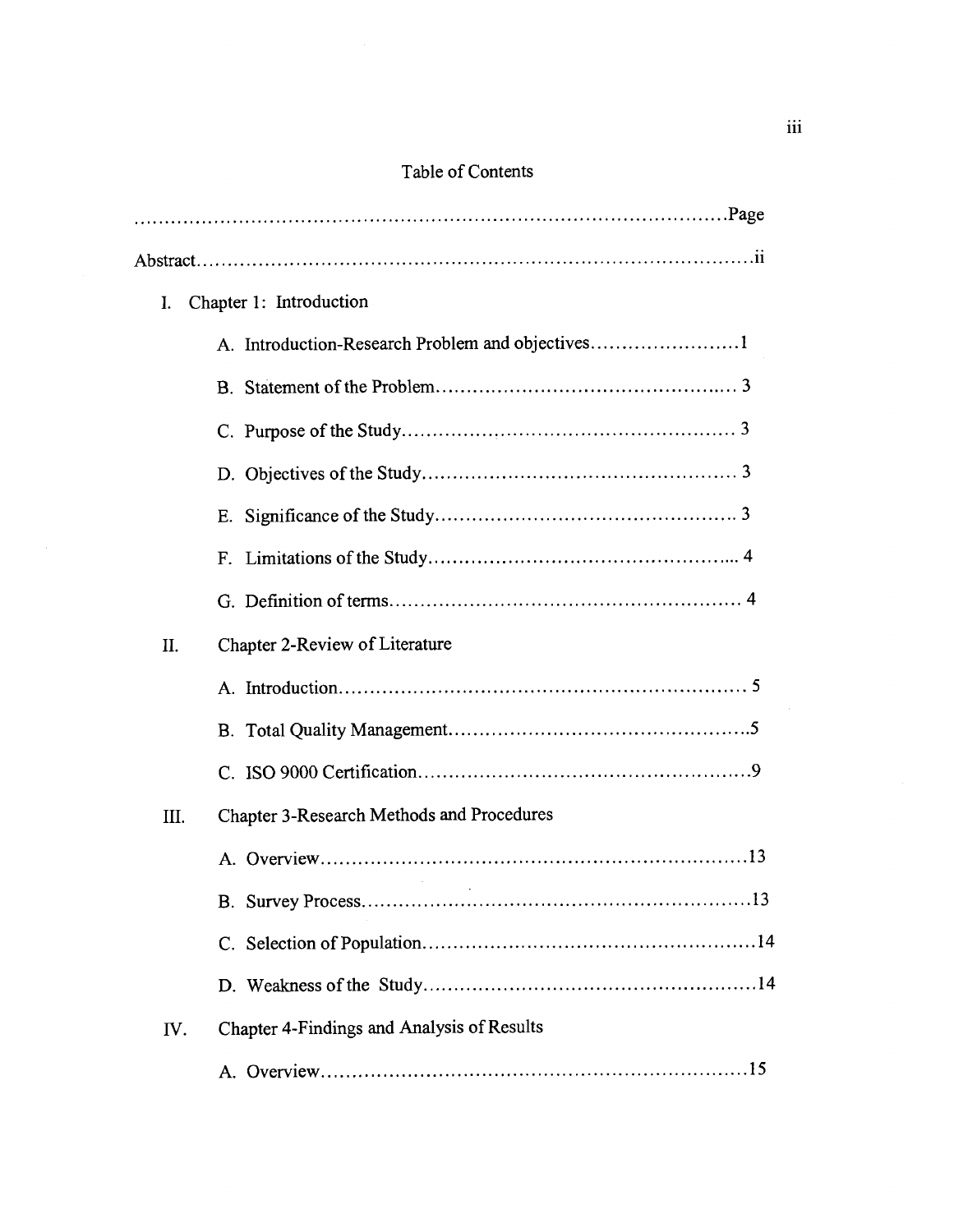| V. | <b>Summary and Conclusions</b>                                          |
|----|-------------------------------------------------------------------------|
|    |                                                                         |
|    |                                                                         |
|    |                                                                         |
|    |                                                                         |
|    | Appendix A-Original Survey-Continuous Quality Improvement Practices29   |
|    |                                                                         |
|    |                                                                         |
|    | Appendix D-Customized Survey-Continuous Quality Improvement Practices35 |
|    |                                                                         |
|    |                                                                         |
|    |                                                                         |

 $\label{eq:2.1} \mathcal{L}(\mathcal{L}^{\text{max}}_{\mathcal{L}}(\mathcal{L}^{\text{max}}_{\mathcal{L}})) \leq \mathcal{L}(\mathcal{L}^{\text{max}}_{\mathcal{L}}(\mathcal{L}^{\text{max}}_{\mathcal{L}}))$ 

 $\label{eq:2.1} \mathcal{L}(\mathcal{L}^{\text{max}}_{\mathcal{L}}(\mathcal{L}^{\text{max}}_{\mathcal{L}}),\mathcal{L}^{\text{max}}_{\mathcal{L}^{\text{max}}_{\mathcal{L}}})$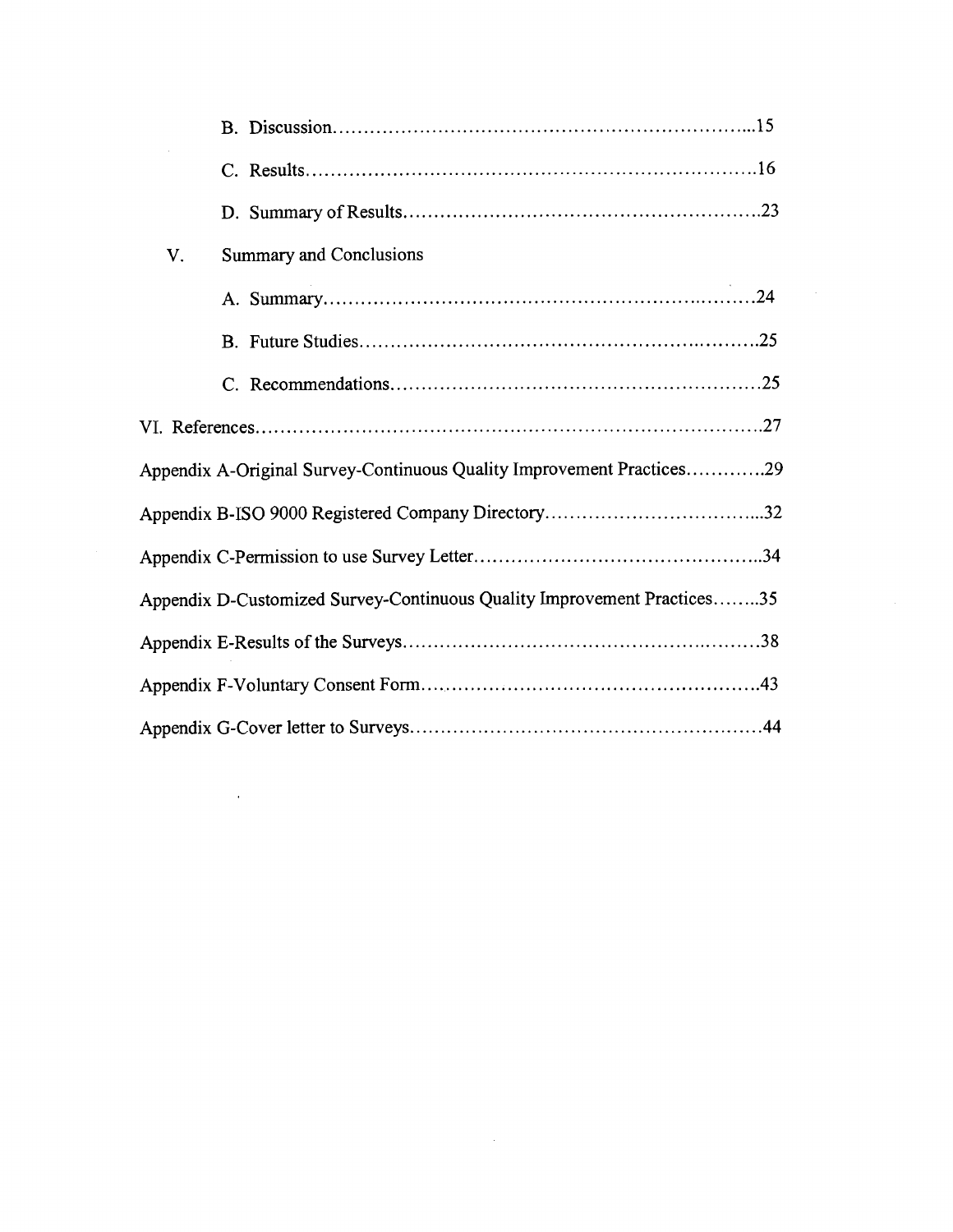#### Chapter I: Research Problem and Objectives

#### *Introduction*

The U. S. corporate world is highly competitive; companies are fighting for customers and good employees. Organizations are also trying to streamline their processes to save money and produce a quality product. Many organizations that want to continue to build high quality products or services are looking at ways to secure a competitive advantage (Ho, 2000). The market place is a hostile, complex and dynamic environment. In any given sector or niche, businesses find themselves facing a barrage of competitive forces. Porter (1980) names the following five forces that affect the performance of an organization: entry, threat of substitution, bargaining power of buyers, bargaining power of suppliers and rivalry among current competitors. These forces can be considered as barriers to business or enterprise success. A successfid enterprise, then, is one that can respond to, or anticipate, these forces more effectively than its competitors. The result is competitive advantage (Frangou, 1997).

It is estimated that it costs five times as much to acquire new customers as it does to keep current ones. The organization that has poor products or service will need to spend more to get and keep customers than an organization whose service is of a high standard. U. S. studies show that one dissatisfied customer tells eight to fifteen other potential or existing customers about the experience with poor quality and if one customer writes a complaint letter, it represents 27 others who had the same experience (Sohal, 1994).

One way for an organization to stay competitive seems to be to develop a Total Quality Management (TQM) program or to become certified with the International

 $\mathbf{I}$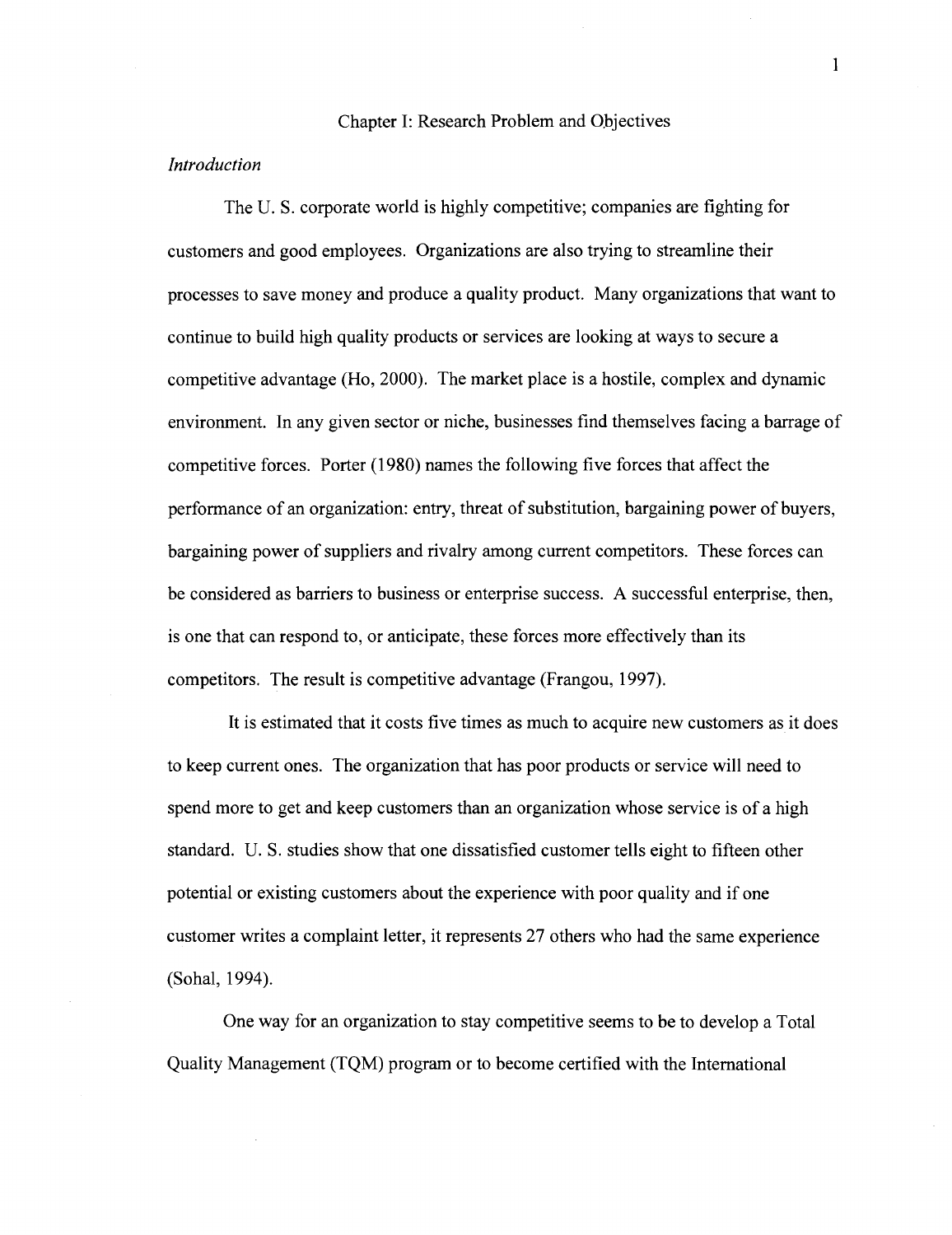Organization for Standardization (ISO). Some organizations are being asked to pursue the IS0 certification by its customers (Leland, 2000). IS0 encourages a proactive rather than reactive approach to environmental practices at manufacturing sites. The program helps manufacturers reduce the cost of waste management by doing the following: saving in the consumption of energy and materials, lowering distribution costs, improving corporate image among regulators, customers and the public, and providing a framework for continuous improvement in environmental performance (Leland, 2000). It forces the organization to formalize procedures and produce the best practices for their organization and abide by them. It sets clear standards for every process so that everyone is doing the same thing in the same basis, all the time, without variance.

Perceptions of quality and its role in an organization's competitiveness have changed dramatically over the past 30 years. Consumerism, the global marketplace, and e-commerce have been key factors in these shifts. Consumers and businesses demand high quality products, and now, with the popularity and availability of the Internet, they can shop the world to find them. The global supply chain has become a reality. Thus, the role of quality in an organization's competitiveness has evolved into a strategic one and, as a result, quality is an imperative that no organization can ignore (Whithers, 2000).

Many quality philosophies and initiatives have appeared in recent years, and virtually every manufacturing organization has pursued some type of quality system. For a number of years total quality management appeared to be the most popular quality strategy; however, it is now generally accepted that IS0 9000 has become the most prevalent global quality initiative. According to the literature, the pursuit of IS0 9000 certification is primarily motivated by the need for a way into the global marketplace,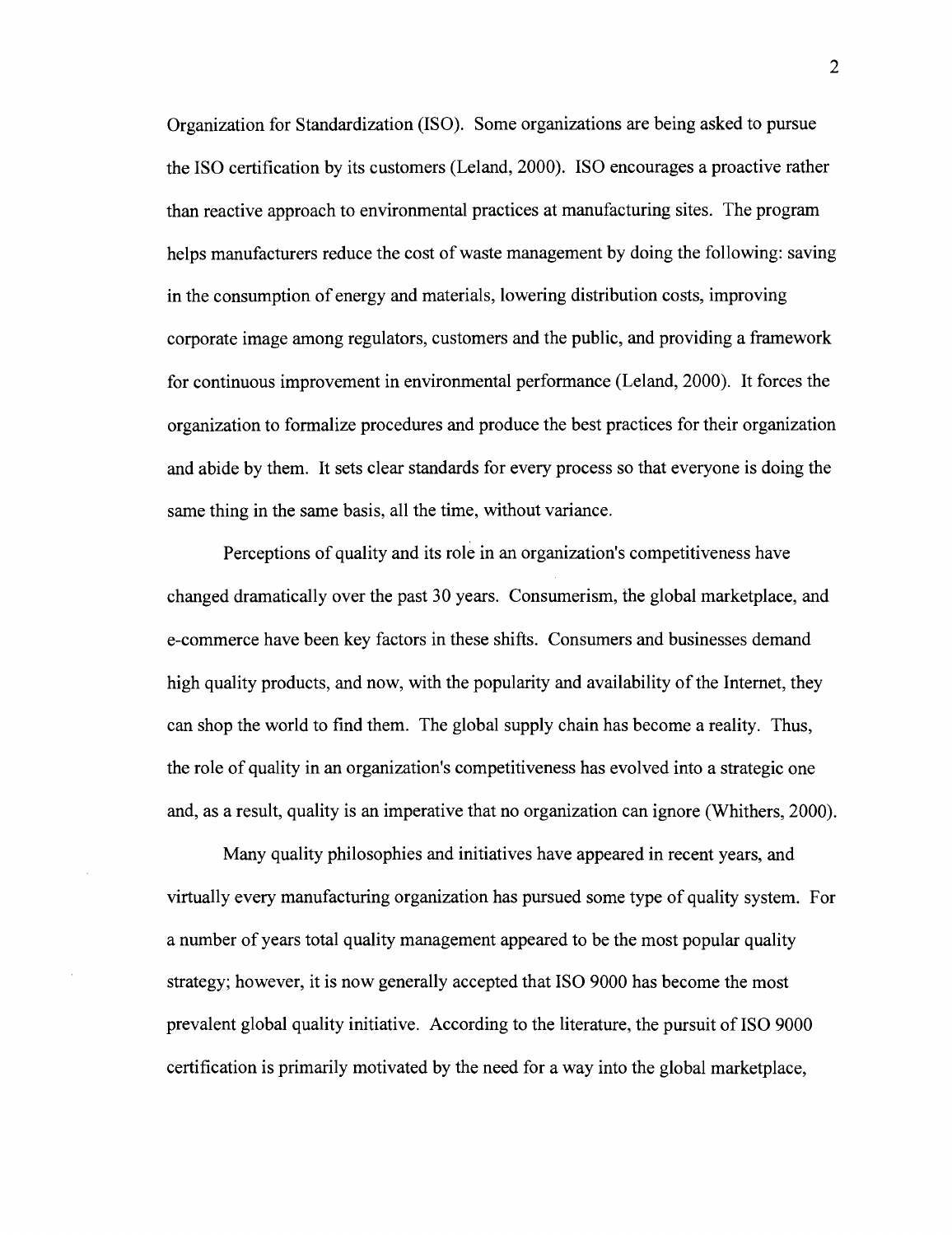competitive pressures, or customer requirements are among the top reasons for an organization to pursue certification (Whithers, 2000).

#### *Statement of the Problem*

This study will focus on determining whether an organization's IS0 certification has given the organization a competitive advantage with customers and employees. The researcher is aware that there are many TQM programs in which an organization can implement. For the purposes of this study, the researcher will examine organizations with the ISO certification(s).

### *Purpose of this Study*

This study will examine the effects an IS0 certification has on the organization's competitive advantage with its customers.

#### *Objectives of this Study*

The objectives of this study are:

1) Determine the degree to which an IS0 certification has affected an organization's competitive advantage.

2) The effect the organizational structure has on the effectiveness of its implementation. **Significance of the Study** 

The significance of this study is to determine the impact of an organization obtaining an IS0 certification and their competitive advantage in their market. It will also show the effectiveness of implementing this change.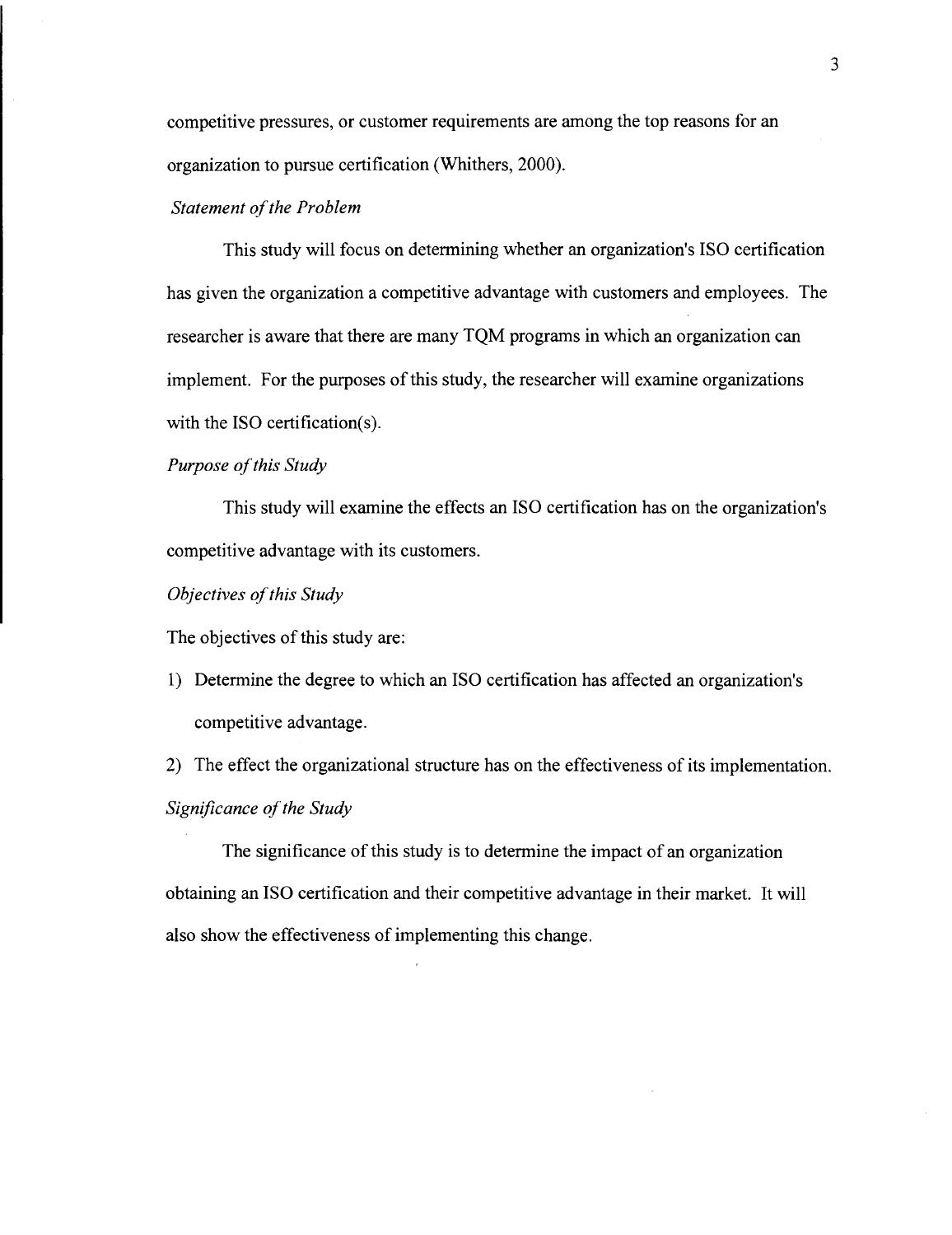*Limitations of this Study* 

This study is limited to the IS0 9000 certified organizations in Madison, WI. The size of the organization, the number of employees, and number of years they have been in business is not taken into consideration for purposes of this study.

*Definition of Terms* 

The following section defines terms used in this paper:

*ISO 9000 certification: International Organization for Standardization* 

*TQM:* Total quality management

*Benchmarking:* Comparing to the best

*LQRA:* Lloyd's Register Quality Assurance Ltd.

*QMS:* Quality Management Systems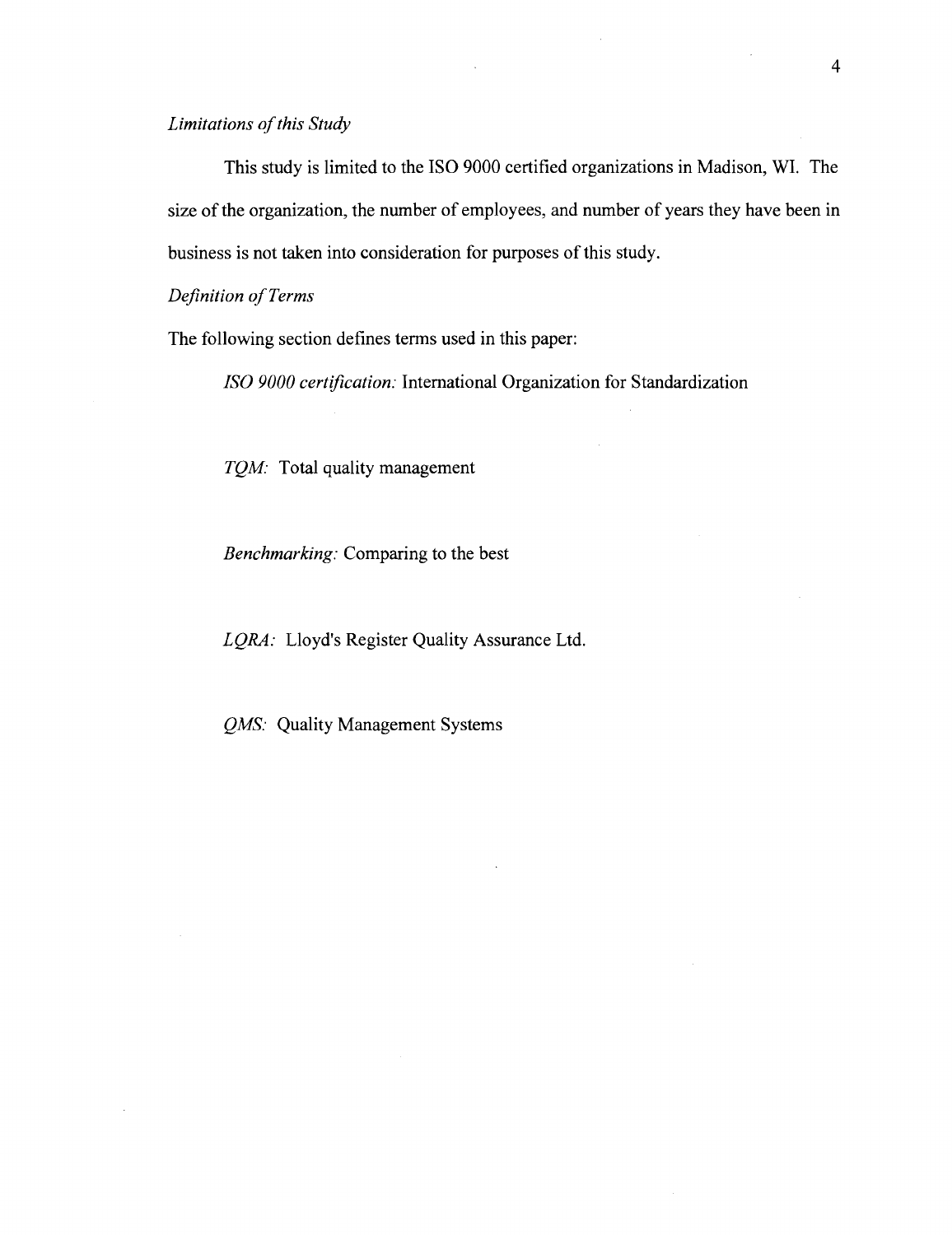#### Chapter 11: Review of Literature

#### *Introduction*

There is a lot of literature available to discuss Total Quality Management and IS0 certifications and their effect on achieving a competitive advantage. This chapter will discuss both total quality management and IS0 certifications by giving a history of each, the pros and cons of each and explain the similarities and differences of them.

## *Total Quality Management*

The 1970s and 1980s are regarded as an era in which a quality revolution took place worldwide. Manufacturing companies in both the east and west came to recognize quality as a strategy for success rather than just a function to be performed. Many journals and magazines feature articles on companies that have achieved substantial benefits through quality initiatives (Sohal, 1994).

Since 1985, Total Quality Management (TQM) has become as pervasive a part of business thinking as quarterly financial results. A study in 1992 by Arthur D. Little reported that 93 percent of America's largest 500 firms had adopted TQM in some form. Analysts have credited TQM with leading Japan to global economic prominence in the postwar years, and with restoring America's economic competitiveness (Powel, 1995). TQM is an integrated management philosophy and set of practices that emphasizes, among other things, continuous improvement, meeting customer's requirements, reducing rework, long-range thinking, increased employee involvement and teamwork, process redesign, competitive benchmarking, team-based problem-solving, constant measurement of results, and closer relationships with suppliers (Powell, 1995).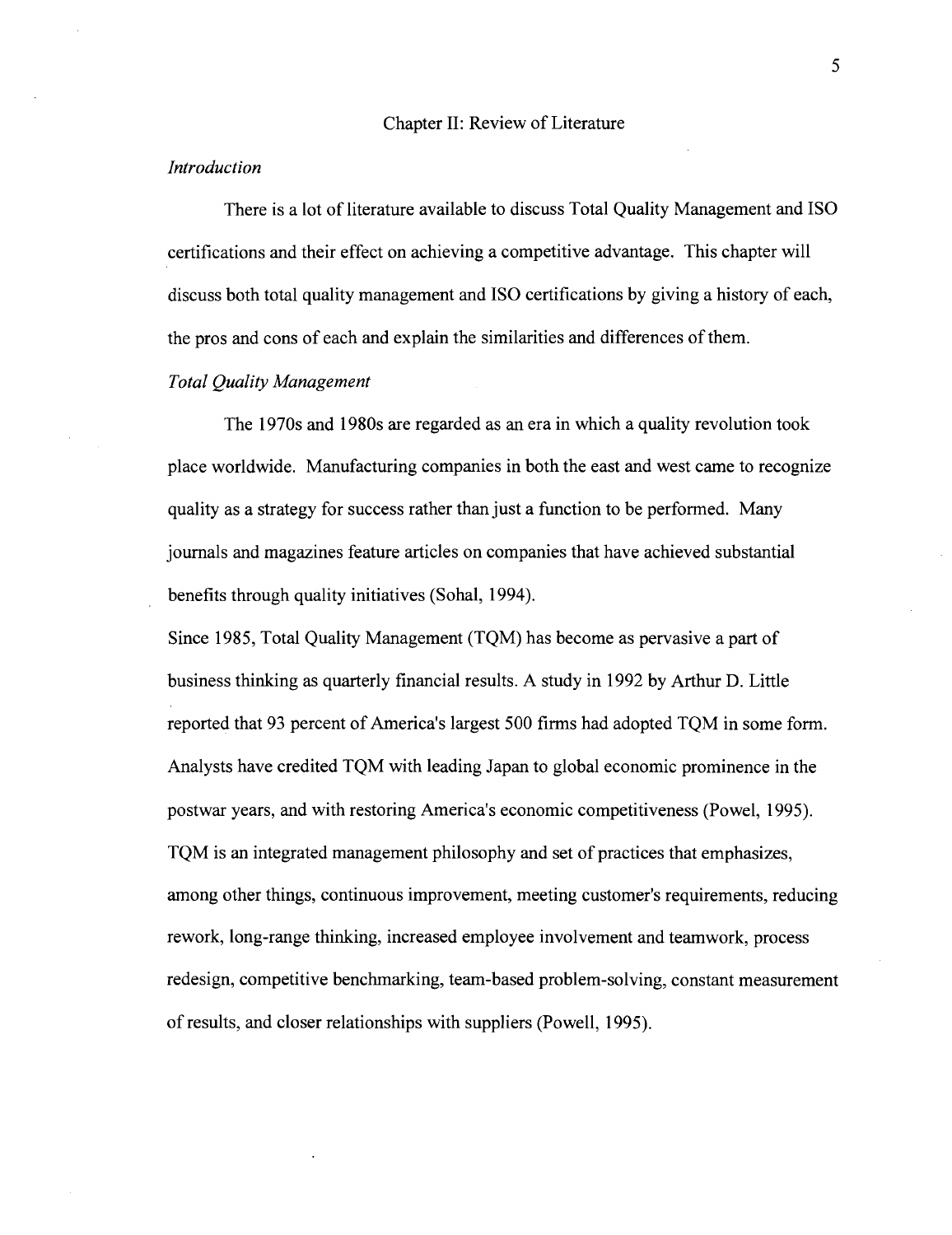TQM's origins can be traced to 1949, when the Union of Japanese Scientists and Engineers formed a committee of scholars, engineers, and government officials devoted to improving Japanese productivity, and enhancing their postwar quality of life. Influenced by Deming and Juran, the committee developed a course on statistical quality control for Japanese engineers, followed by extensive statistical training and the widespread dissemination of Deming philosophy among Japanese manufacturers (Powell, 1995).

Japanese companies were of the first to adopt quality principals into their organizations. Ederwick (1990) identifies four principal areas where Japanese service firms have augmented their competitive advantage:

1) Market knowledge: This is acquired both through increasing international management experience and through a strong external orientation within Japan. Concentration on specific regions, pooling of information sources and drawing upon the comprehensive information networks of the large general Japanese trading companies are amongst the strategies being pursued to increase the export of services rapidly.

2) Innovation and technical change: Information technology, automation and computerization are among the new technologies being adopted by the Japanese to create and exploit opportunities overseas and it increases the international transportability of services, which favors exports over direct investment.

**3)** Quality maintenance: High quality services are resulting from Japan's extensive experience in producing high quality products. Differentiation is being created in markets such as banking, finance and construction through the deployment of a highly educated, trained and multi-skilled workforce.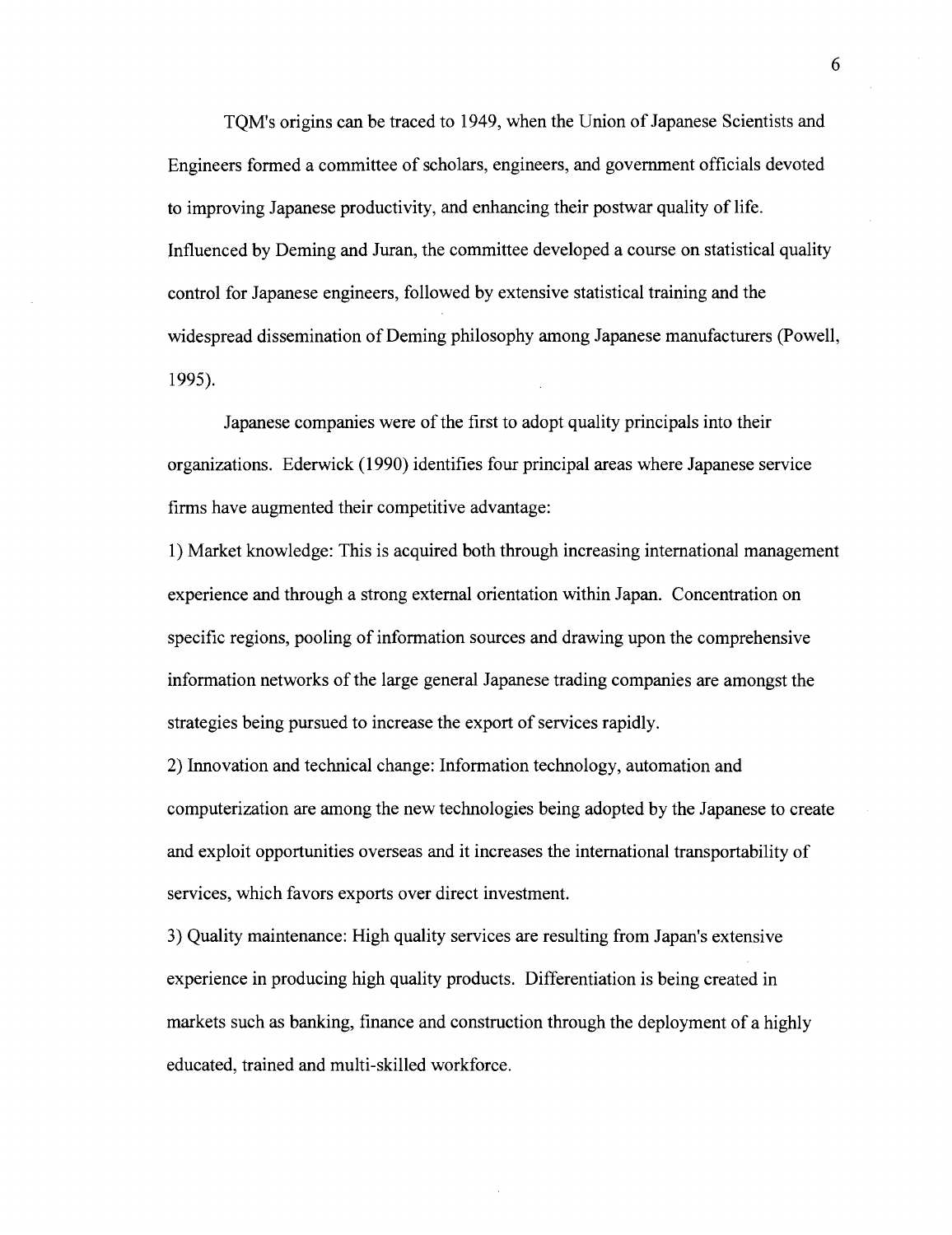4) Corporate integration: The structure of Japanese industry is characterized by a much lower degree of corporate integration than occurs in Western countries. This allows higher flexibility and increased value added from the service content.

American firms began to take serious notice of TQM around 1980, when some U. S. policy observers argued that Japanese manufacturing quality had equaled or exceeded U. S. Standards, and warned that Japanese productivity would soon surpass that of American firms. Productivity trends supported these assertions, leading some opinion leaders to predict that-barring a radical change in American management practices-Japan and other Asian countries would soon dominate world trade and manufacturing, relegating the U. S. to second-tier economic status (Powell, 1995).

Board members, investors, and prospects have increased expectations for economic development of organizations. TQM is used to improve process consistency and reduce the errors through an ongoing, organization-wide effort, led from the top, instilling pride in workmanship, using staff teams involved in the process and empowering to make changes. They will use measurement tools to track processes and pinpoint problems, benchmark, focus on increasing customer satisfaction, work with partners, think long-term and act short-term (Canada, Summer 93).

Total quality management is an organization-wide philosophy that requires commitment to change, not just once, but as an ongoing process. This commitment is usually the result of an internal desire of top management to meet external challenges from and to beat its competitors in the delivery of products and services (Roethlien, 1999).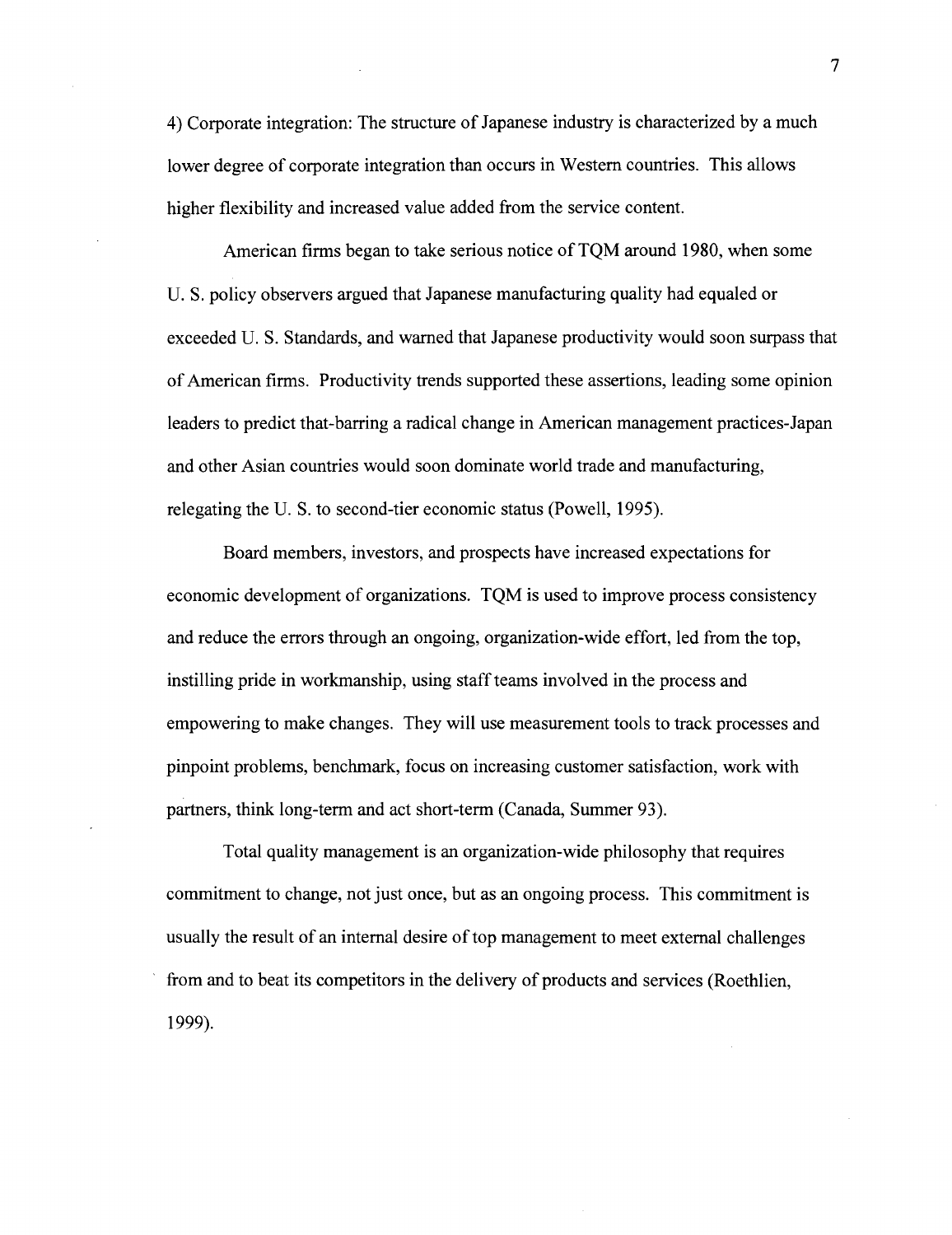There is agreement among Crosby, Deming, Fligenbaum, Ishikawa, and Juran that the purpose of quality management is to reduce costs and improve customer satisfaction. Quality management has the potential to generate competitive advantage by reducing rework and savings that emerge from improving quality and better satisfy customers (Reed, 2000).

Reed (2000) discusses the importance of top management and their ability to create a vision and promote change as the heart of TQM implementation. Without top management as the driving force, it will not succeed. Douglas (2001) identified seven key or common practices that combine to support the TQM philosophy. These are: top management team involvement, adoption of a quality philosophy, emphasis on TQM oriented training, focus on customers, continuous improvement of the process, management by fact, and use of TQM methods. It has been said that there is a theoretical link between competitive advantage and performance with TQM or similar quality management practices generating a competitive advantage (Reed, 2000). Reed said that the customer defines quality and, in turn, quality creates customer satisfaction, which leads to an improved competitive position.

Leadership and commitment, training and education, using teams and having the appropriate culture are musts in a TQM environment (Reed, 2000). Successful quality improvement requires collective efforts of all staff at various levels of the organization. The complex nature of the quality problem stems from factors influencing quality does not stem from a single organizational function or department cross-functional teams are very important in handling quality issues in the TQM implementation process (Ho, March 2000).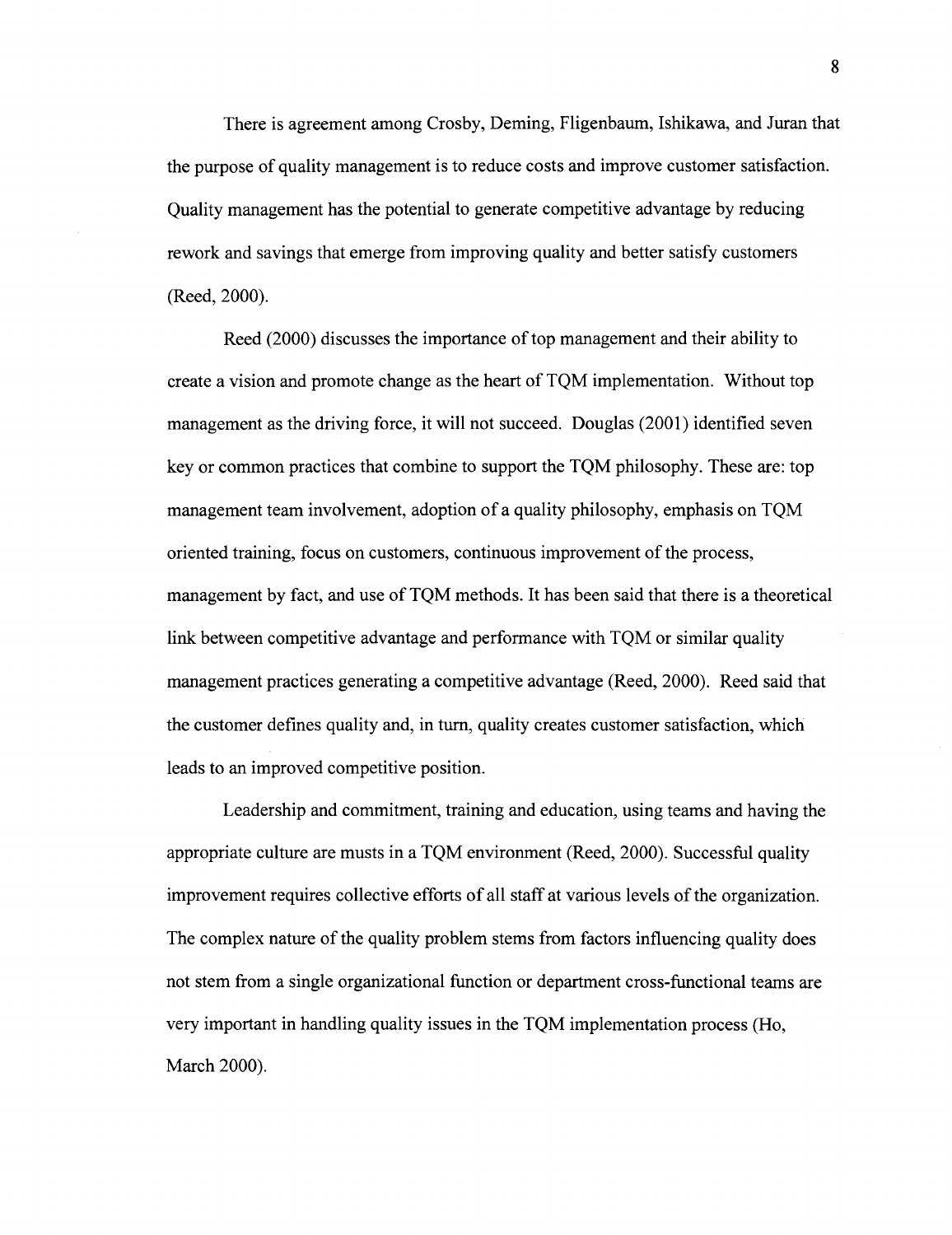Like TQM, the process of becoming IS0 9000 certified is a matter of the different departments communicating and becoming teams and it cannot be accomplished unless the organization is committed to the change. The IS0 9000 series of quality standards is a non-governmental organization that was developed by the International Organization for Standardization (ISO) in 1947 (ISO, 2005). This has since become the international quality standard (Watson, 1992). The mission of IS0 is to promote the development of standardization and related activities in the world with a view facilitating the international exchange of goods and services, and to developing cooperation in the spheres of intellectual, scientific, technological, and economic activity (ISO, 2005). This standard identifies the basic attributes of a firm's quality management system and specifies practical procedures and approaches to ensure that products and services are produced in accordance with the standards specified by the firm (Curkovic, 1999). It is debatable whether it is better to implement TQM or IS0 9000 first. However, if one sees IS0 9000 as a route to TQM, they are complementary to one another. For the companies who are already on TQM, installing IS0 9000 is relatively straightforward. On the other hand, if companies are leaning towards TQM, they can use IS0 9000 as a vehicle (Ho, 1995).

The IS0 9000 process directs managers to reexamine all their business processes that can impact quality, and identify any discrepancies between what employees are actually doing and what the documentation states should be done. For example, during the registration process, an organization must prove that it is following its own procedures for inspecting production processes, updating engineering drawings, maintaining machinery, calibrating equipment, purchasing material, training workers and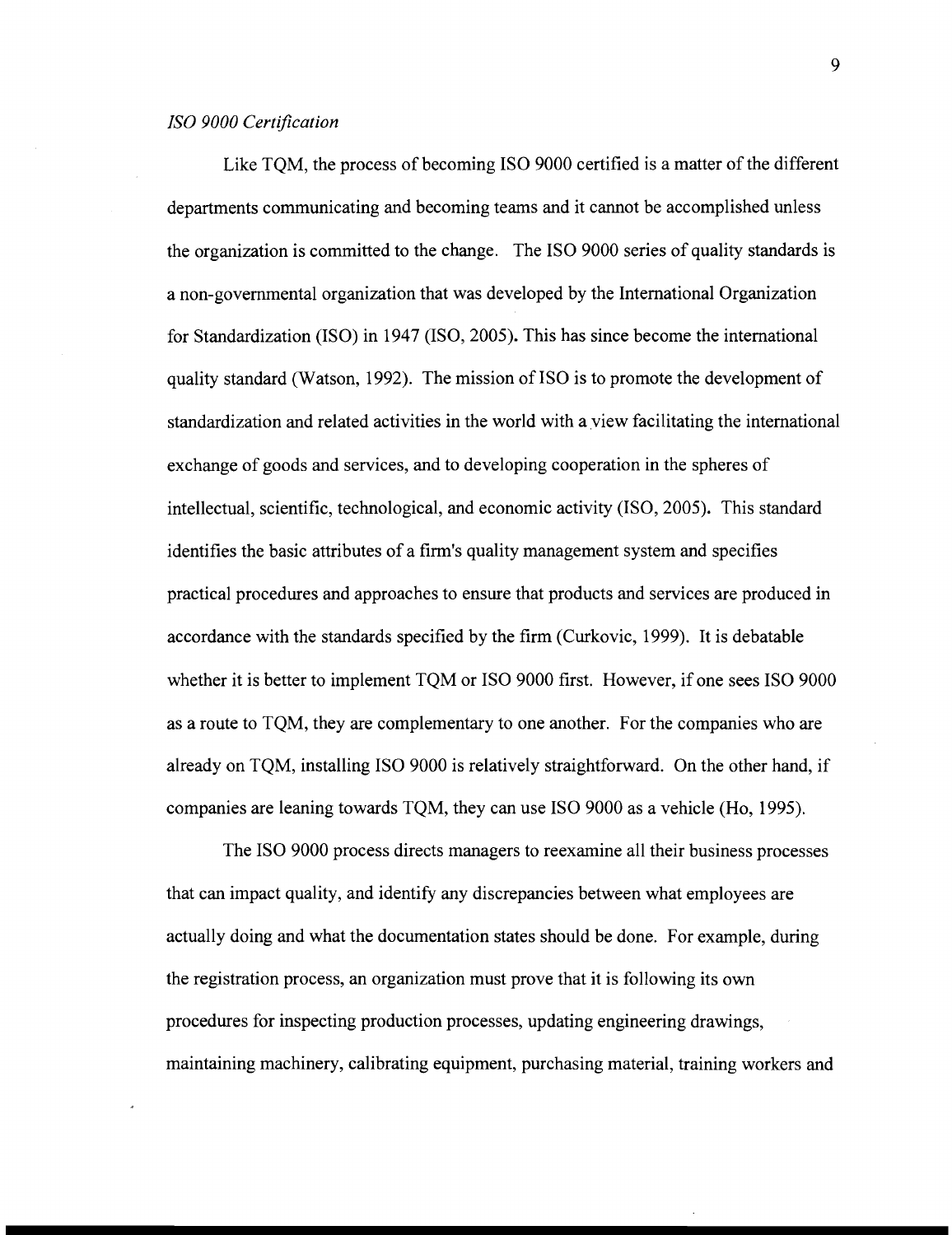handling customer complaints. In cases when a discrepancy exists, there are three possible actions: 1) retrain employees with respect to their process activities, 2) change documentation to reflect what employees are actually doing, and 3) engineer the entire process, retrain employees, and change the documentation. The IS0 9000 standards focus in 20 specific aspects of a quality program. A company will fail the audit if any of these 20 subsystems is not present and functional (Curkovic, 1999).

While numerous articles report that companies derive benefits from their ISO 9000 certification efforts, virtually all of these benefits are reported as operational improvements, such as reductions in operating costs, reductions in scrap, and fewer defects. These benefits may or may not be transferred to the customer. There is only the implication that quality, as reflected by its eight dimensions, does improve as a result of IS0 9000 certification. The dimensions that appear to benefit the most from improvements in one's quality system are reliability, conformance, serviceability, and perceived quality. The dimensions impacted the least by IS0 9000 are aesthetics and features. Overall, if a firm competes on the basis of the quality dimension, then its competitiveness would be enhanced (Withers, 2000).

In a study completed by Lloyd's Register of Quality Assurance Ltd. (LQRA). The study interviewed 400 Quality Managers and Senior Managers from a cross section of LQRA's consumer base. The study showed that organizations embark on the certification largely in response to real or anticipated external needs. The organizations have also found significant internal benefits of IS0 9000 approval, benefits that exceed original expectations. The summaries of main findings from this study show the following: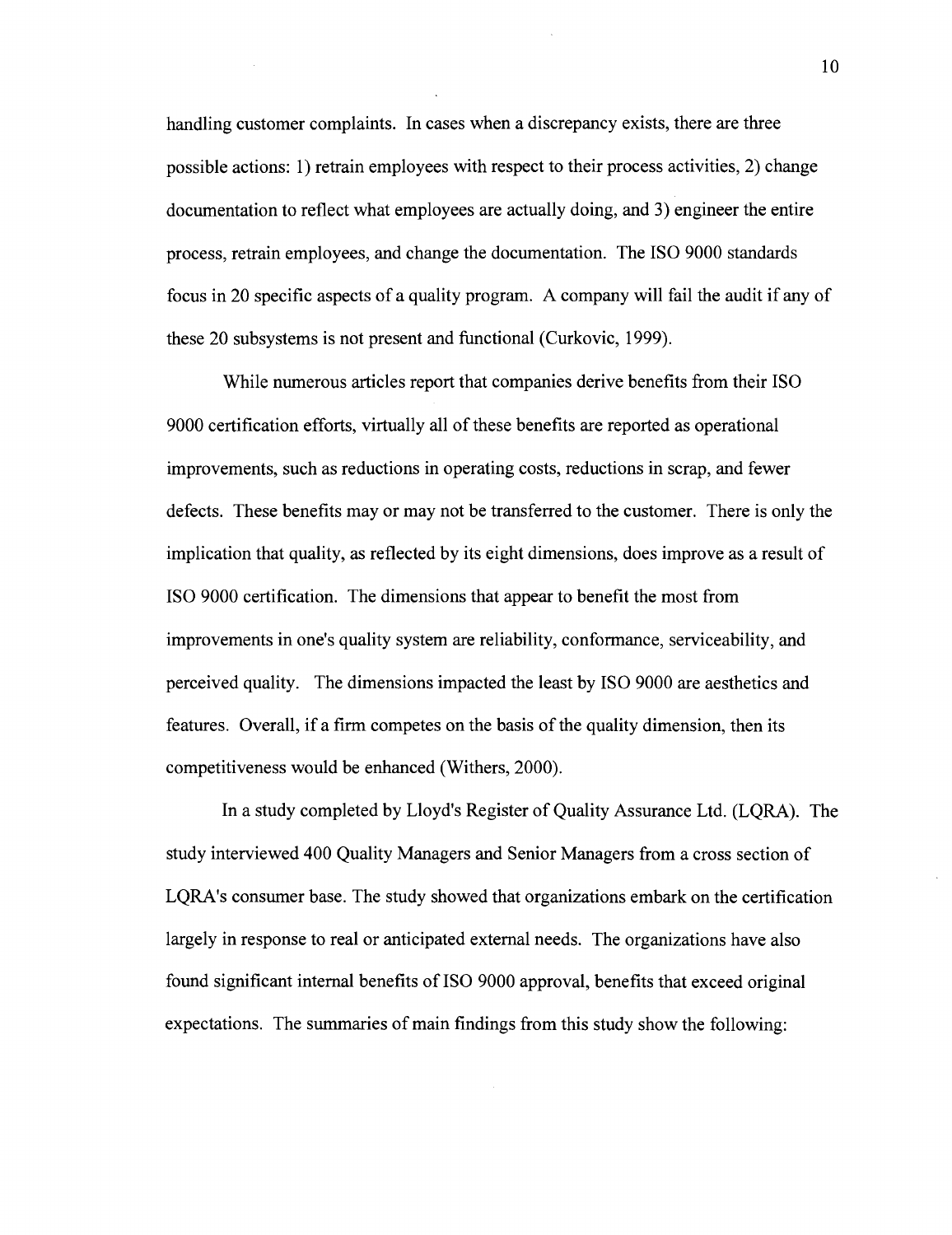- The impact of the internal benefits of IS0 9000 is much greater than anticipated. It  $\bullet$ also exceeds the impact of external benefits. Significant internal improvements include better management control and increased efficiency and productivity.
- Despite this, most companies originally sought the standard for its external benefits,  $\bullet$ such as increased market share and the ability to bid for tenders. These and other important external benefits were also reported.
- A total 89% of companies that have gained IS0 9000 approval say the standard has  $\bullet$ either met or exceeded their expectations.
- The benefits of IS0 9000 increase the longer approval is held. Certification should  $\bullet$ therefore be seen as a long-term investment.
- Total Quality Management (TQM) is seen as a complement to IS0 9000, not as an  $\bullet$ alternative.
- IS0 9000 is beneficial to small firms, of which 83% reported an improvement in  $\bullet$ management control and 64% an increased ability to tender for work.
- In contrast to all other sectors, the food industry saw internal, rather than external benefits as the main reason for obtaining IS0 9000.
- Disappointments with IS0 9000 were relatively low. Only 3% of the organizations reported that IS0 9000 increased their paperwork and only 6% said the standard was too costly.
- 73% said a quality management system (QMS) had enabled them to deliver a better service to customers and ensured a consistency of systems company-wide. Productivity gains and increased efficiency were reported by over two-thirds.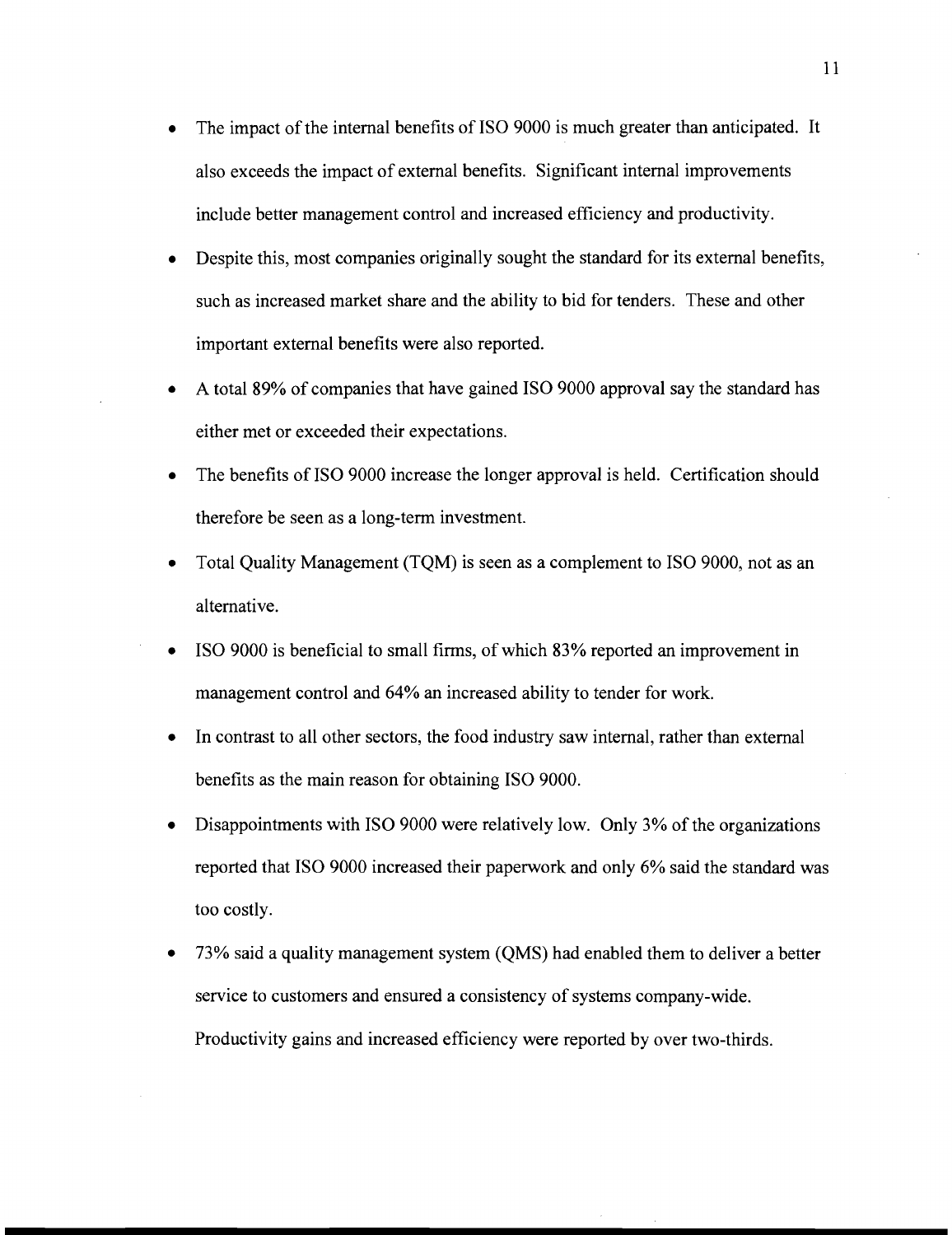The IS0 9000 series of standards has formalized systems for evaluating the ability of any firm to consistently design, produce, and deliver quality products and services (Curkovic, 1999). The importance of managing quality requires that it not be dealt with on an ad-hoc basis. Only a properly implemented management system can provide protection from short-term actions, which do not serve long-term goals. Daily details can impede an organization's long-term quality goals unless some formal quality management system clearly sets the requirements as a standard for daily activities. The IS0 9000 series of standards has formalized systems for evaluating the ability of any firm to consistently design, produce and deliver quality products and services. There are now more than 95 countries that have endorsed the IS0 9000 standards (Curkovic, 1999).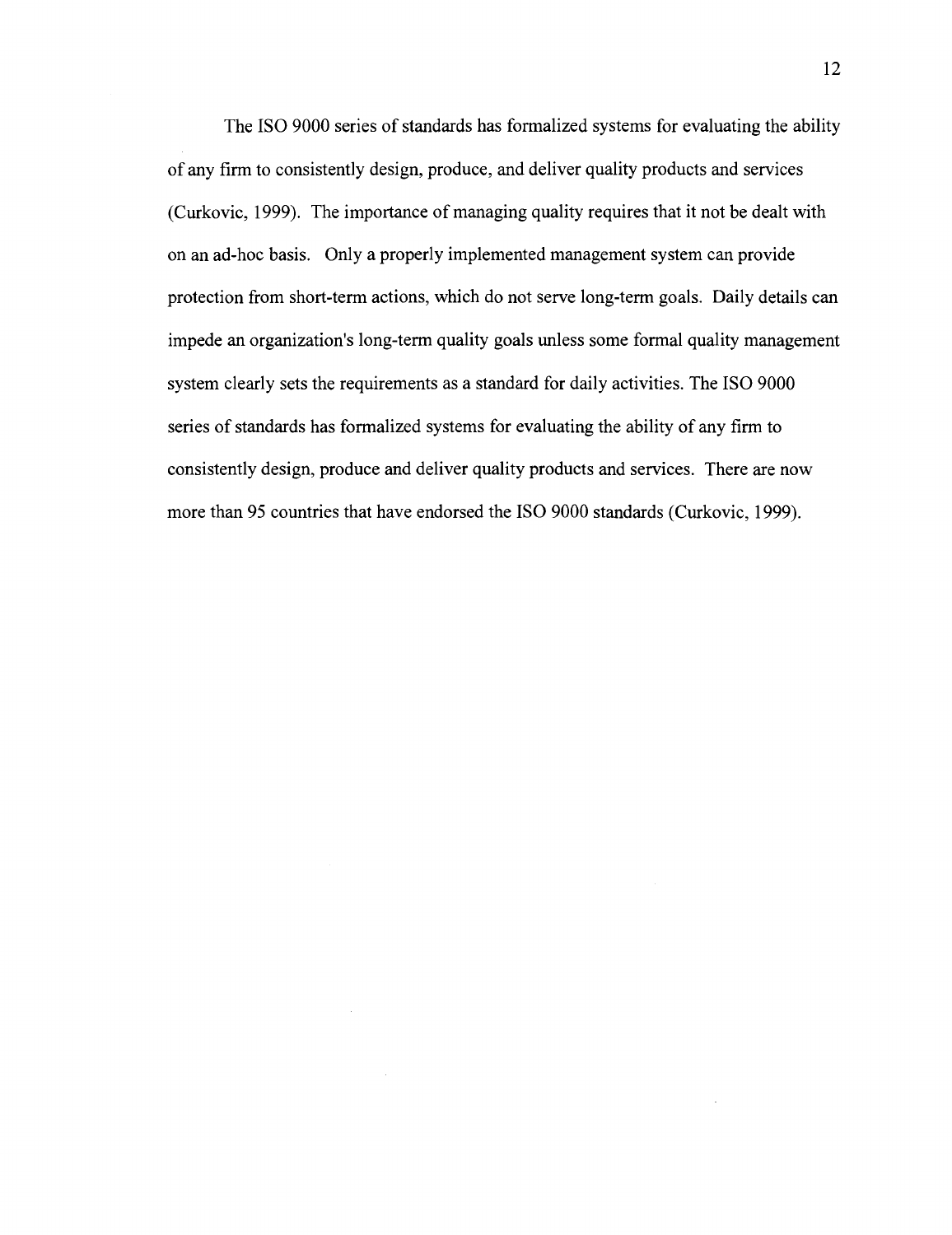#### Chapter 111: Research Methods and Procedures

## *Introduction*

IS0 9000 has become the international quality standard. The mission of IS0 is to promote the development of standardization and related activities in the world. IS0 is a route to TOM and this is a straightforward way to meet the goal of becoming a total quality organization. The IS0 9000 process provides managers with a way to examine all their business processes that impact quality, and identify any discrepancies between what employees are actually doing and what the documentation states should be done.

This research study was conducted to assess the degree to which the organization uses IS0 9000 as a quality management tool, the effect of the organizational structure on implementation effectiveness and the corresponding competitive advantages gained through the IS0 9000 certification. The survey asked the quality manager to rate their company on a scale of extent or degree of a current practice targeting several areas of the company. Including, commitment to quality, awareness of the mission of the organization, concern for need for quality, quality improvement, panning ahead for changes, quality-related training, supplier selection and rating, quality improvement responsibility, quality data availability, customer relations, analyzing information related to TQM procedures, and other various quality management issues. The setting for this study is the IS0 Certified organizations in Madison, WI.

#### *Survey Process*

The survey is adopted from a TQM survey developed by Thomas J. Douglas from Clemson University and William Q. Judge fiom the University of Tennessee. The survey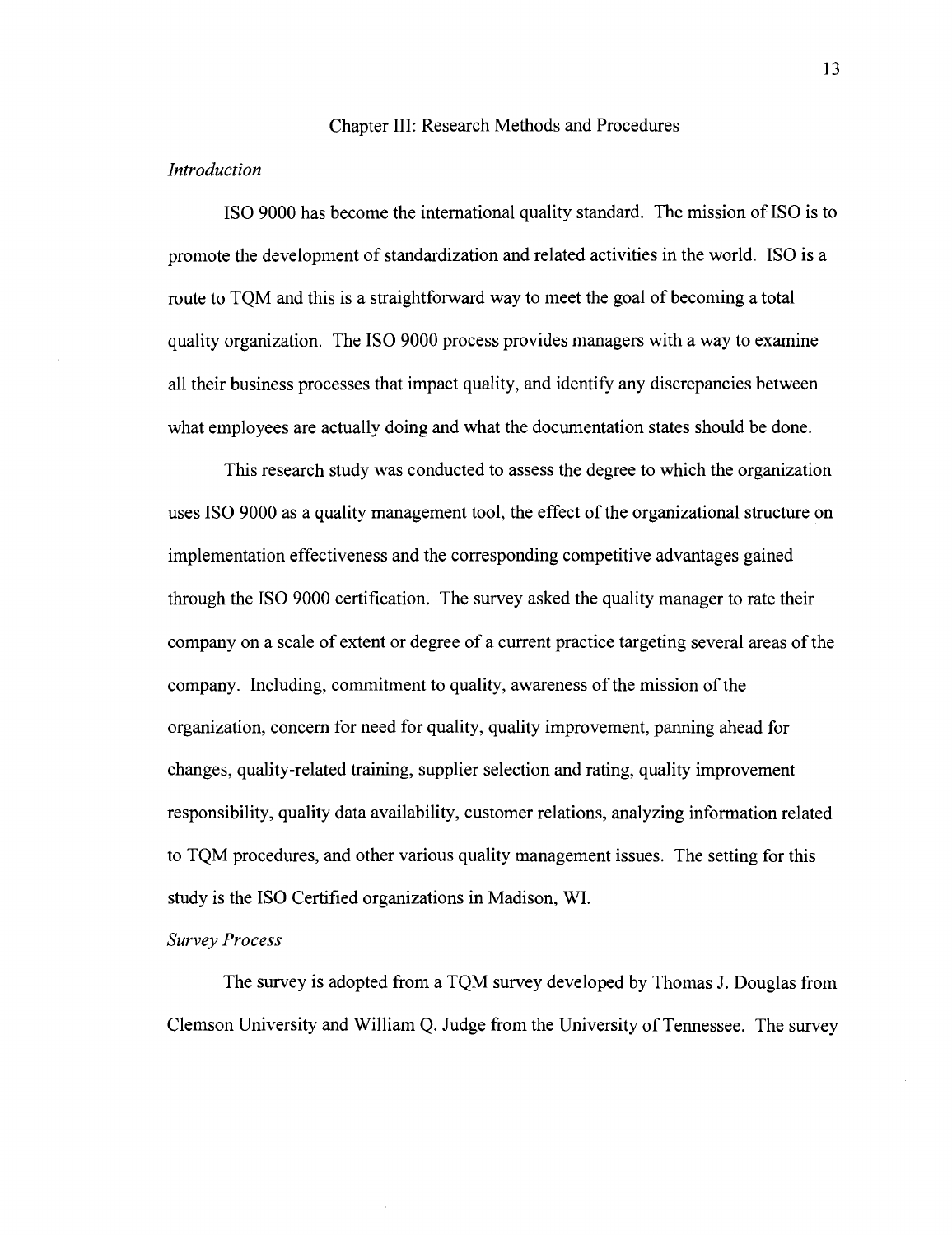(Appendix A), the list of certified companies in Madison, WI (Appendix B), and permission to use the survey (Appendix C) are included.

## *Selection of Population*

The population chosen for this research study was comprised of the eighteen IS0 9000 registered companies in Madison. The population was not sampled; the entire population in Madison was surveyed. All participants were selected from a current list of IS0 registered companies obtained from the IS0 9000 Registered Company Directory, 2001.

The information gathered in this survey was rated on a scale of 1-5. The information was collected and was processed to find the standard deviation and mean of each of the questions.

#### *Weakness of the Study*

The weakness of this study is that the information gathering method is the quality manager using his or her opinion to complete the survey. He or she may rate their company differently depending upon the kind of day or week they are having the day they completed the survey. Also, if the survey was given to a different person in the company, their opinion could have been completely different than that of the quality manager completing the survey. So, overall, the survey was completed according to the quality manager's opinion.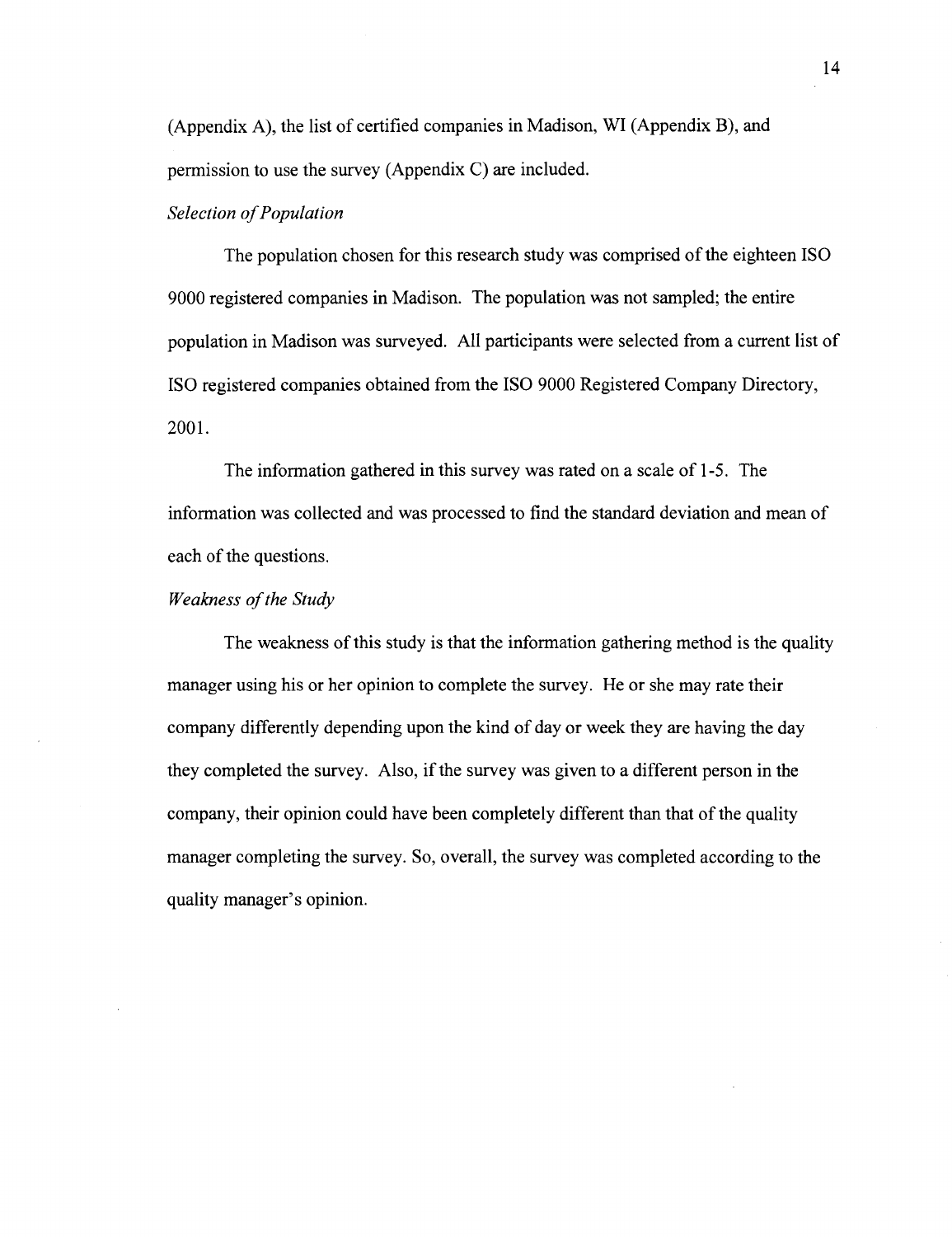#### Chapter IV: Findings and Analysis of Results

## *Overview*

This chapter presents the results of the questions developed, which rate the organization's continuous improvement programs. The results will show how the organizations compare to each other. The researcher will also explain the possible reasons why the organizations differ enough to cause the standard deviation to be greater than 1.1.

#### *Discussion*

Researcher called the companies from the IS0 9000 directory and the name of the person in charge of the quality assurance division was obtained prior to sending of the surveys. One of the companies combined with another company listed. One company did not accept surveys and one other company no longer remained IS0 9000 certified. The total number of organizations surveyed is 18. The number of companies that responded is 12.

See appendix D for a copy of the survey used. The researcher used the survey from Dr. Bill Judge and Dr. Thomas Douglas (Appendix A) and made adjustments accordingly to relate to the IS0 9000 companies used in this study. The survey asks the person surveyed to rate their company very low, low, medium, high, or very high to show the extent or degree of which their company implements current quality practices. See Appendix E for a table of results of the surveys.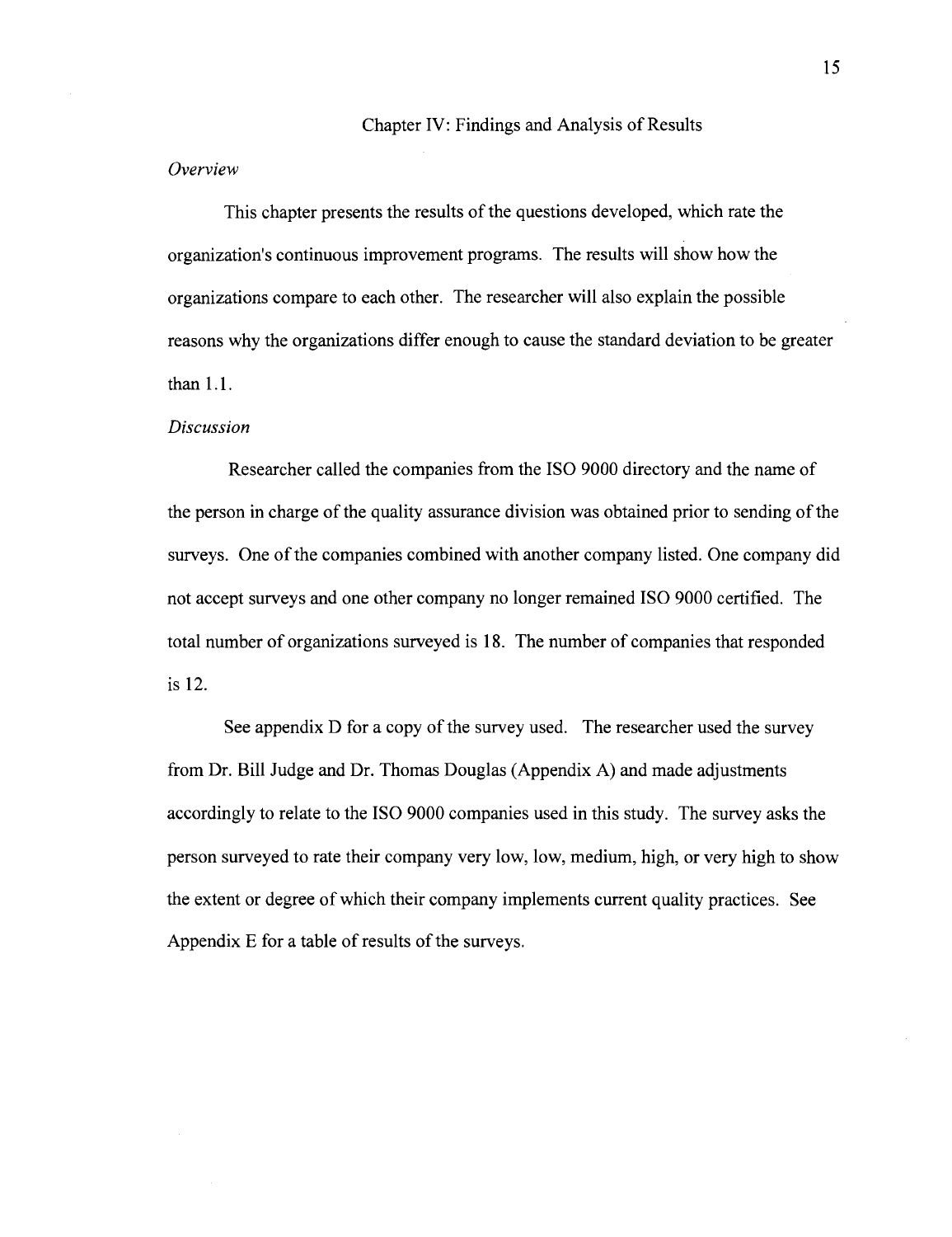## *Results*

The results show that there were some conflicting views proving that not all companies have the same standards set to provide quality. The following provides some insight as to why there is a difference in the results. The researcher will focus on the questions where the results are greater than 1.1 that would indicate that the companies surveyed did not agree with the question. The table also shows the results of the mean.

| Question                    | <b>Results of</b>          |        | Possible reasons for          |
|-----------------------------|----------------------------|--------|-------------------------------|
|                             | standard deviation greater |        | disagreement                  |
|                             | than 1.1 and the mean      |        |                               |
| Question 4-Continuous       | 1.311372                   | 3.6364 | The reason for                |
| quality improvement is an   |                            |        | disagreement in this          |
| important goal of this      |                            |        | question could be that the    |
| organization.               |                            |        | organization's goals may      |
|                             |                            |        | be focused more on            |
|                             |                            |        | financial issues vs. quality  |
|                             |                            |        | issues.                       |
| Question 6- Quality-related | 1.337116                   | 3.2727 | Some organizations focus      |
| training is given to hourly |                            |        | their quality training solely |
| employees throughout the    |                            |        | with the managerial           |
| organization.               |                            |        | employees and they are        |
|                             |                            |        | responsible for quality in    |
|                             |                            |        | the organization.             |
| Question 7- Quality-related | 1.279204                   | 3.0909 | Some organizations are        |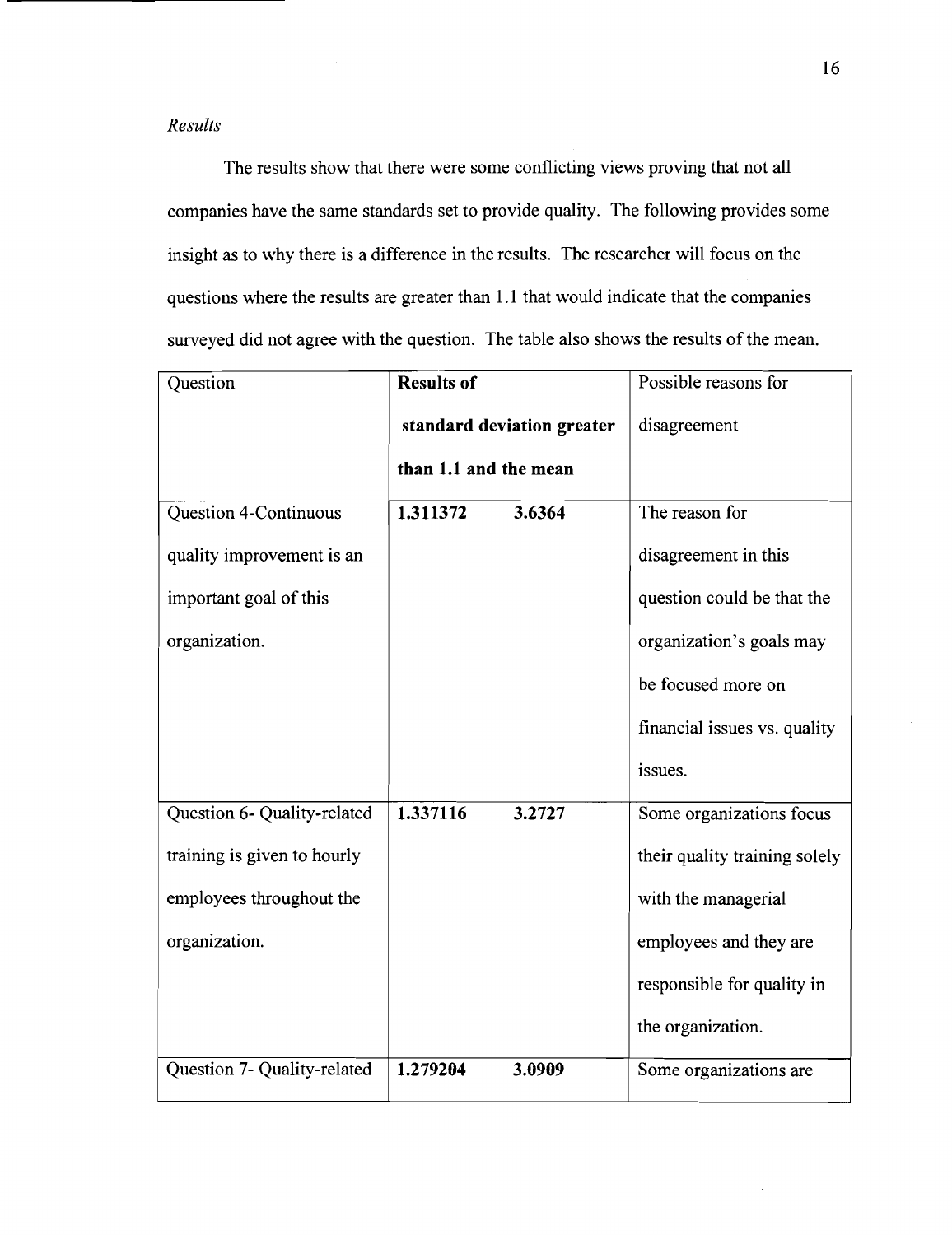|                               |        | very strong in this and       |  |  |
|-------------------------------|--------|-------------------------------|--|--|
| managers and supervisors in   |        | view it as being very         |  |  |
|                               |        | important, while other        |  |  |
|                               |        | organizations may be          |  |  |
|                               |        | expecting the managers        |  |  |
|                               |        | and supervisors to develop    |  |  |
|                               |        | their own quality training.   |  |  |
| 1.378954                      | 3.1818 | Some organizations use        |  |  |
|                               |        | this philosophy very          |  |  |
| concept" (i.e., philosophy of |        | clearly in their training and |  |  |
|                               |        | other companies may not       |  |  |
|                               |        | focus as much on training     |  |  |
|                               |        | in their companies due to     |  |  |
|                               |        | various reasons.              |  |  |
| 1.206045                      | 2.0909 | Some companies take           |  |  |
|                               |        | training on quality very      |  |  |
|                               |        | seriously while others may    |  |  |
|                               |        | provide little training to    |  |  |
|                               |        | their staff. Or the training  |  |  |
|                               |        | could be focused for the      |  |  |
|                               |        | managerial and supervisor     |  |  |
|                               |        | staff vs. the organization    |  |  |
|                               |        | as a whole.                   |  |  |
|                               |        |                               |  |  |

 $\overline{\phantom{a}}$ 

 $\ddot{\phantom{1}}$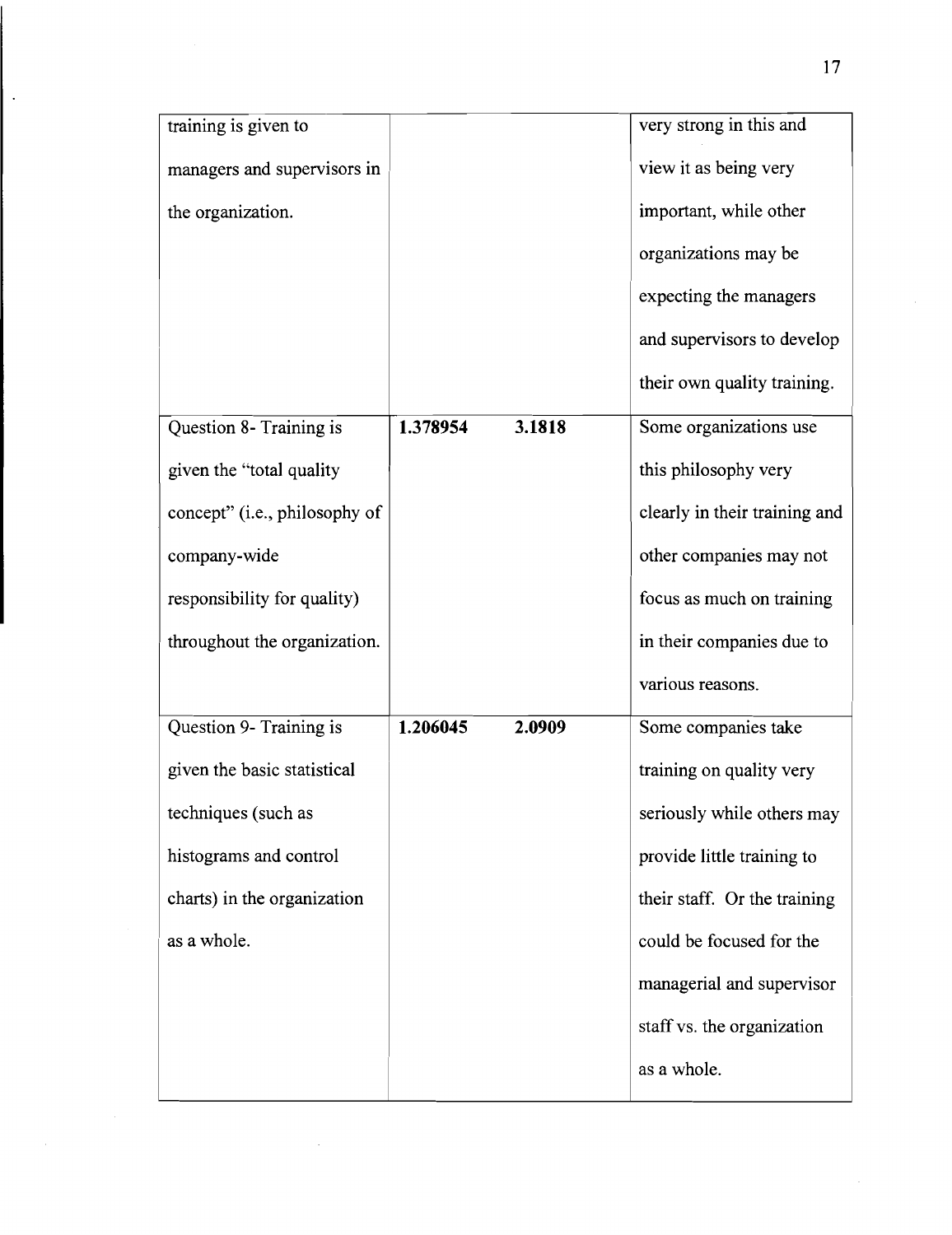| Question 10- The             | 1.1645 | 3.0909 | Some organizations focus     |  |  |
|------------------------------|--------|--------|------------------------------|--|--|
| organization's top           |        |        | on training using quality    |  |  |
| management is committed      |        |        | issues as the focus. Other   |  |  |
| to employees training for    |        |        | organizations may not see    |  |  |
| quality.                     |        |        | training as important.       |  |  |
|                              |        |        | They may get the             |  |  |
|                              |        |        | information using other      |  |  |
|                              |        |        | avenues.                     |  |  |
| Question 11- Resources are   | 1.4035 | 3.0000 | Some organizations are       |  |  |
| provided for employee        |        |        | strong in the "training"     |  |  |
| training in quality.         |        |        | arena yet others are not.    |  |  |
| Question 13- The             | 1.3817 | 3.5455 | The organization has used    |  |  |
| organization's supplier      |        |        | certain suppliers for so     |  |  |
| rating system is thorough.   |        |        | many years that they do      |  |  |
|                              |        |        | not really see this as a     |  |  |
|                              |        |        | necessity in rating their    |  |  |
|                              |        |        | suppliers or that the rating |  |  |
|                              |        |        | system is not a complete     |  |  |
|                              |        |        | system.                      |  |  |
| Question 16- Longer-term     | 1.2673 | 3.7273 | Some companies find that     |  |  |
| relationships are offered to |        |        | they choose the supplier     |  |  |
| suppliers.                   |        |        | that costs less, while other |  |  |

 $\hat{\boldsymbol{\theta}}$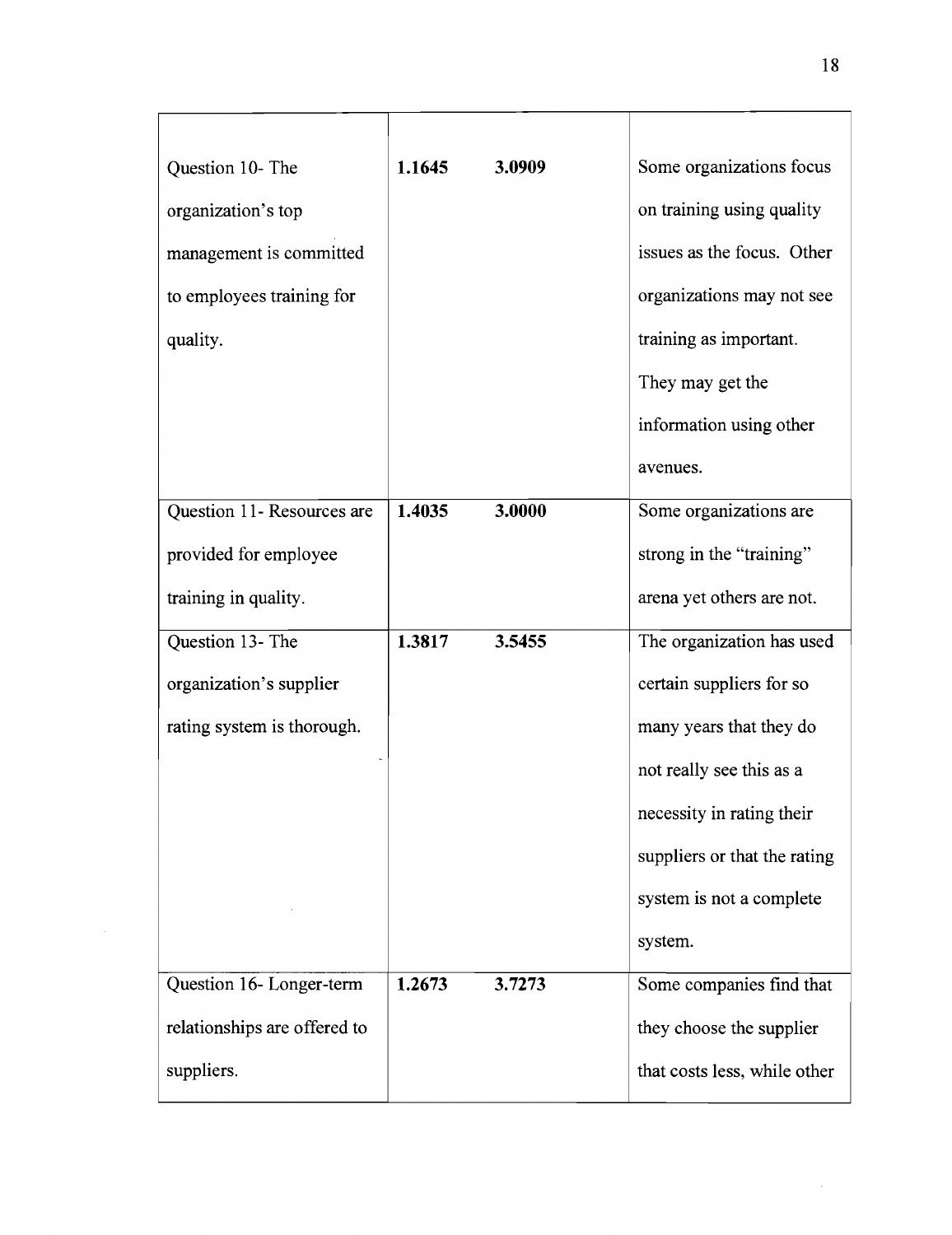|                           |        |        | companies like to do        |
|---------------------------|--------|--------|-----------------------------|
|                           |        |        | business with the suppliers |
|                           |        |        | that will provide them with |
|                           |        |        | the best quality service.   |
| Question 21- Quality data | 1.2309 | 3.9091 | Some organizations do not   |
| (defects, complaints,     |        |        | make this information       |
| outcomes, time,           |        |        | readily available to its    |
| satisfaction, etc.) are   |        |        | customers or its            |
| available.                |        |        | employees, while other      |
|                           |        |        | organizations make this     |
|                           |        |        | information readily         |
|                           |        |        | available. This could be    |
|                           |        |        | due to the idea that only   |
|                           |        |        | management is privy to the  |
|                           |        |        | information gathered.       |
| Question 22- Quality data | 1.2401 | 3.5455 | Some organizations view     |
| are timely.               |        |        | quality data as a great     |
|                           |        |        | importance to them,         |
|                           |        |        | therefore, they make sure   |
|                           |        |        | this information is         |
|                           |        |        | available in a timely       |
|                           |        |        | manner. Other companies     |
|                           |        |        | may not see this            |
|                           |        |        |                             |

 $\bar{\mathcal{L}}$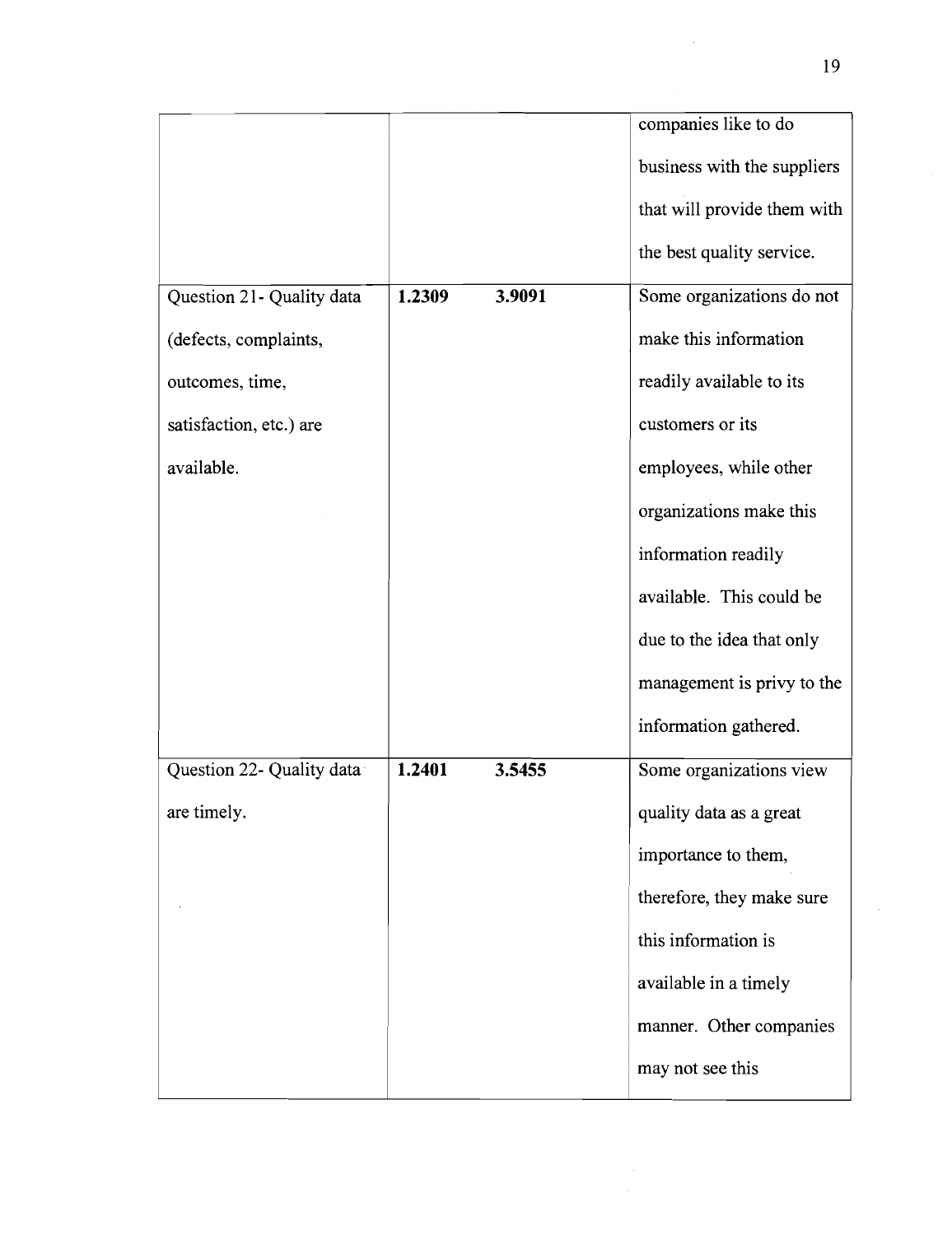|                             |        |        | information as such a        |
|-----------------------------|--------|--------|------------------------------|
|                             |        |        | priority to the success of   |
|                             |        |        | their company.               |
| Question 24- Quality data   | 1.3114 | 3.6364 | Some organizations may       |
| are available to hourly     |        |        | not see that the hourly      |
| employees.                  |        |        | employees would benefit      |
|                             |        |        | from this information.       |
| Question 32- Associates use | 1.3114 | 2.0909 | The information could be     |
| the basic statistical       |        |        | displayed or                 |
| techniques (such as         |        |        | communicated in different    |
| histograms and control      |        |        | ways.                        |
| charts) to study their work |        |        |                              |
| processes.                  |        |        |                              |
| Question 34- Associates     | 1.1146 | 3.0000 | Some organizations make      |
| keep records and charts     |        |        | it a priority to display the |
| measuring the quality of    |        |        | information, while others    |
| work displayed in their     |        |        | may simply keep the          |
| work area.                  |        |        | information in a drawer.     |
| Question 35- Statistical    | 1.1645 | 2.5455 | Some organizations may       |
| techniques are used to      |        |        | not use many statistical     |
| reduce variation in         |        |        | techniques, while others     |
| processes in the            |        |        | may find this to be a        |
| organization.               |        |        | priority.                    |

 $\mathcal{A}^{\mathcal{A}}$ 

 $\sim$   $\sim$ 

 $\sim$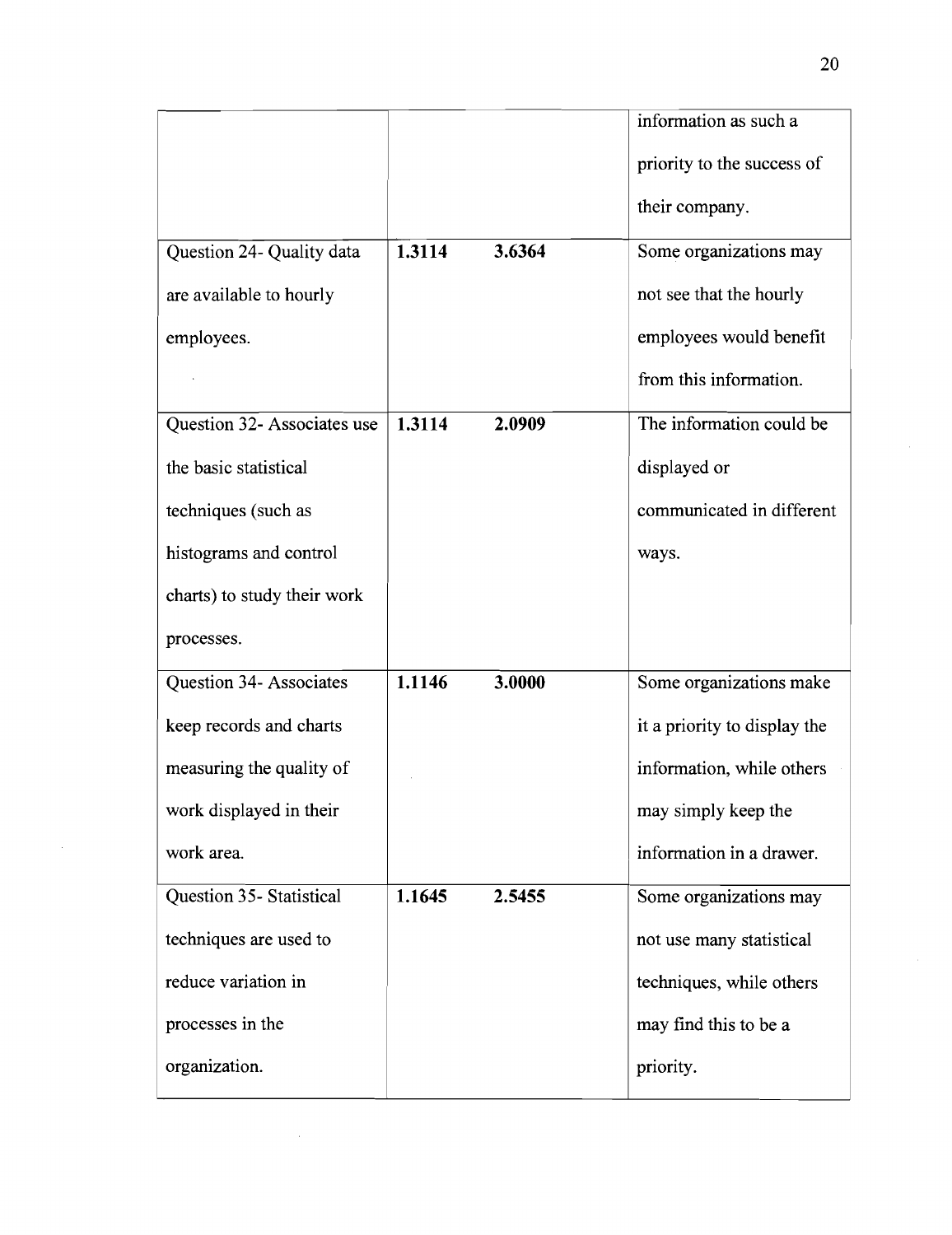| Question 36- TQM            | 1.2309 | 2.6364 | Organizations may not         |
|-----------------------------|--------|--------|-------------------------------|
| procedures (such as         |        |        | have implemented this as a    |
| brainstorming, cause and    |        |        | way to analyze the            |
| effect diagrams, Parato     |        |        | functions of their            |
| charts) are used to analyze |        |        | organizations.                |
| information for process     |        |        |                               |
| improvement.                |        |        |                               |
| Question 37- The top        | 1.4848 | 3.2727 | This could be the             |
| organization executive      |        |        | philosophy of the             |
| assumes responsibility for  |        |        | companies' top executive.     |
| quality performance.        |        |        | He/she may not feel it is     |
|                             |        |        | their sole responsibility for |
|                             |        |        | quality performance; they     |
|                             |        |        | may delegate that             |
|                             |        |        | responsibility to their other |
|                             |        |        | staff.                        |
| Question 38- The major      | 1.4975 | 3.3636 | Some organizations may        |
| department heads            |        |        | have only top executives      |
| participate in quality      |        |        | assume responsibility as      |
| improvement practices.      |        |        | the quality improvement       |
|                             |        |        | specialist.                   |
| Question 39- the            | 1.3027 | 3.4545 | Certain organizations do      |
| organization's top          |        |        | not view quality              |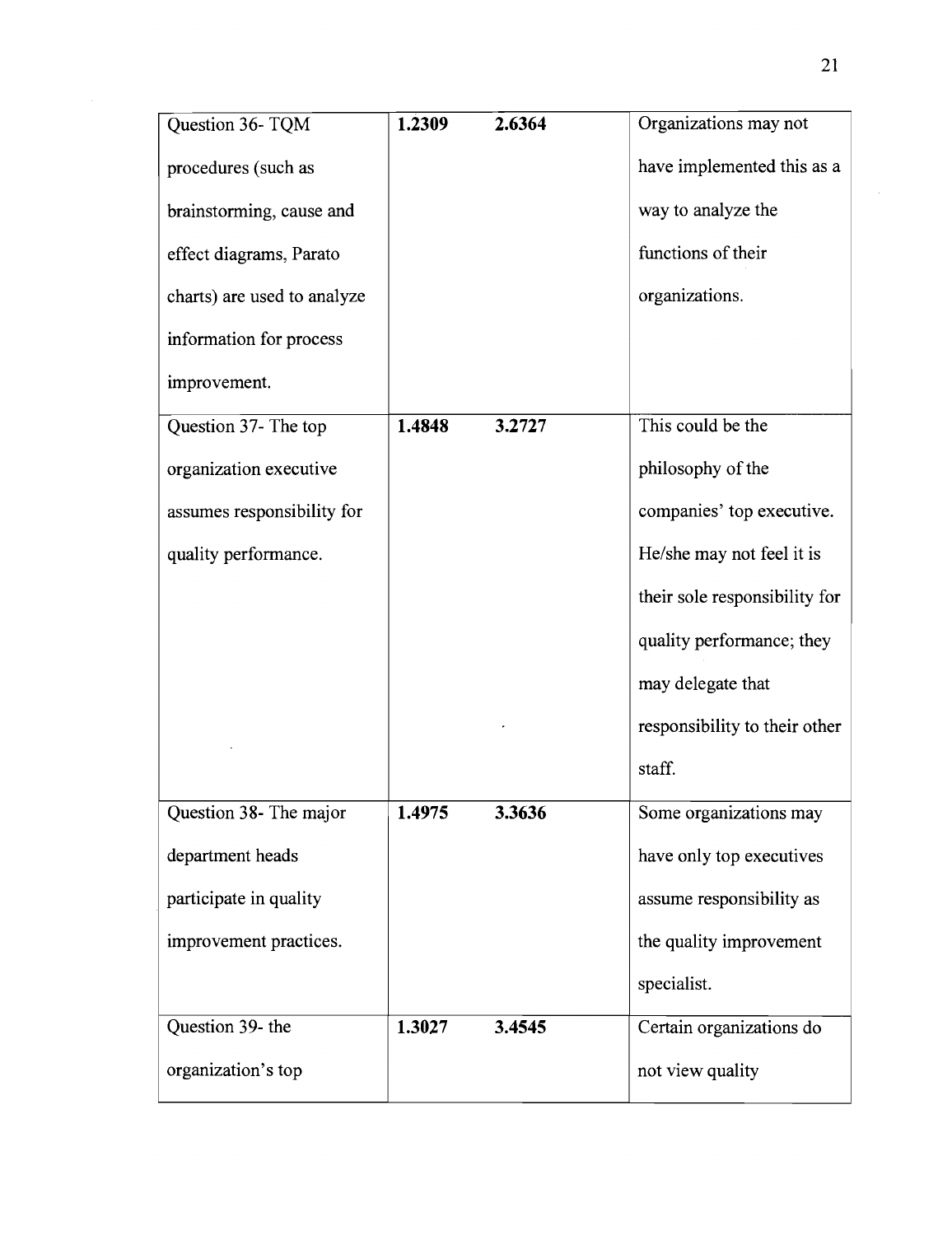| management (top             |        |        | performance as an           |
|-----------------------------|--------|--------|-----------------------------|
| administrator and major     |        |        | important objective to the  |
| department heads) has       |        |        | success of the company, or  |
| objectives for quality      |        |        | that the organization has   |
| performance.                |        |        | not developed objectives    |
|                             |        |        | as guidelines to follow for |
|                             |        |        | the company.                |
| Question 40- The goal-      | 1.2060 | 2.9091 | Certain quality managers    |
| setting process for quality |        |        | do not view the process to  |
| within the organization is  |        |        | be comprehensive, or that   |
| comprehensive.              |        |        | they do not set specific    |
|                             |        |        | goals.                      |
| Question 41- Importance is  | 1.2401 | 3.6364 | Certain organizations may   |
| attached to quality by the  |        |        | look to other areas rather  |
| organization's top          |        |        | than in relation to cost    |
| management in relation to   |        |        | objectives for their        |
| cost objectives.            |        |        | organization.               |
| Question 42- Quality issues | 1.4433 | 3.8182 | Management in certain       |
| are reviewed in the         |        |        | organizations may focus     |
| organization's top          |        |        | the agenda of their         |
| management meetings.        |        |        | meetings in other areas.    |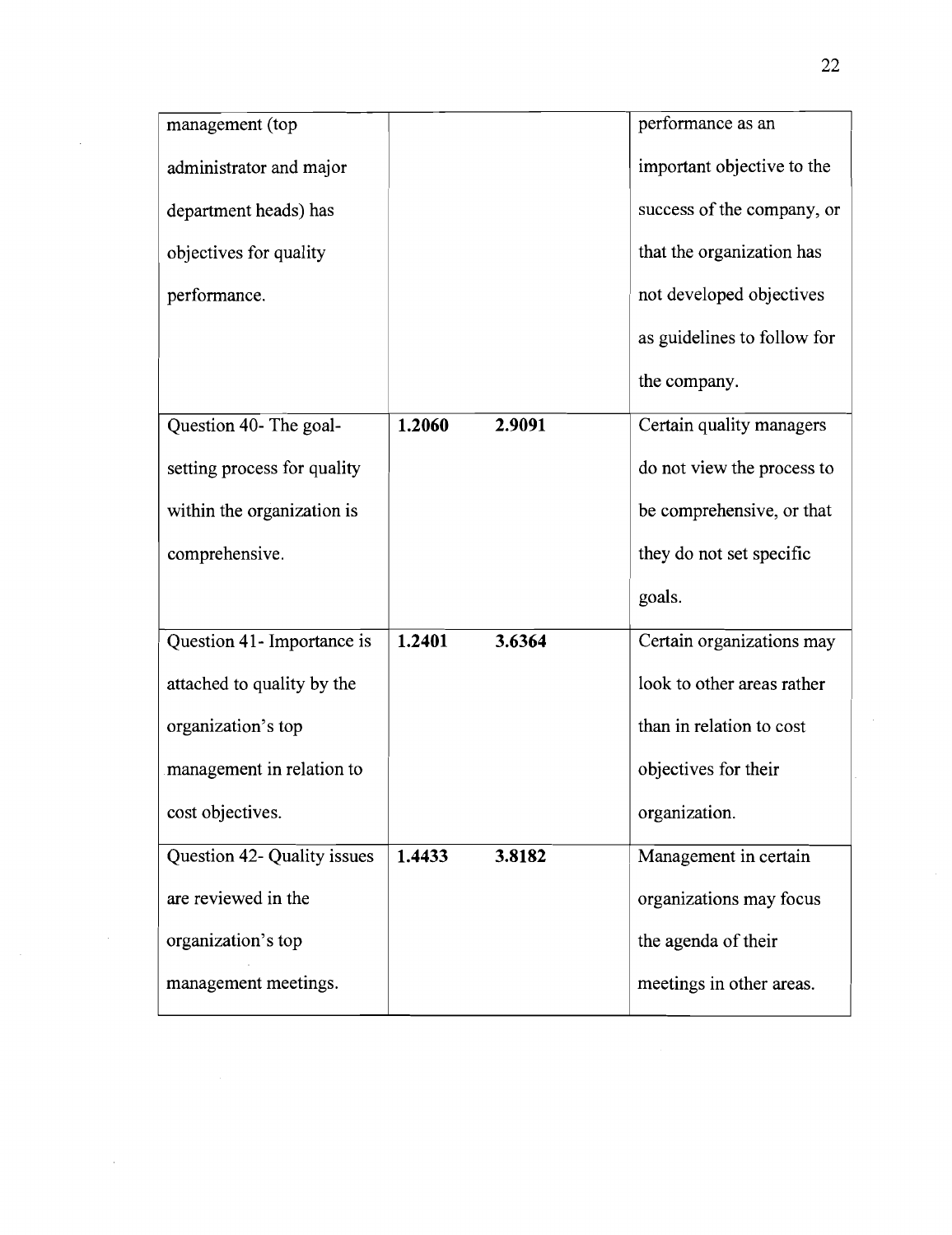## **Summary of Results**

After analyzing the results of the surveys and the standard deviation results, the researcher concludes that there are several organizations in the Madison area that believe in and practice total quality management guidelines as a way to measure success of their organizations. The researcher noticed that there are two companies in particular that rated their organization low or very low on many of the questions that pertained to total quality management practices. For uses of this study the researcher will call the first company XYZ and the second company ABC. Companies XYZ and ABC caused the standard deviation of the statistical, data collecting, and training questions to appear to not be in agreement with the other organizations in the area. This leads the researcher to believe that these particular organizations would strongly benefit from the implementation of total quality practices that would give the employees guidelines to work with that may improve the performance of the company.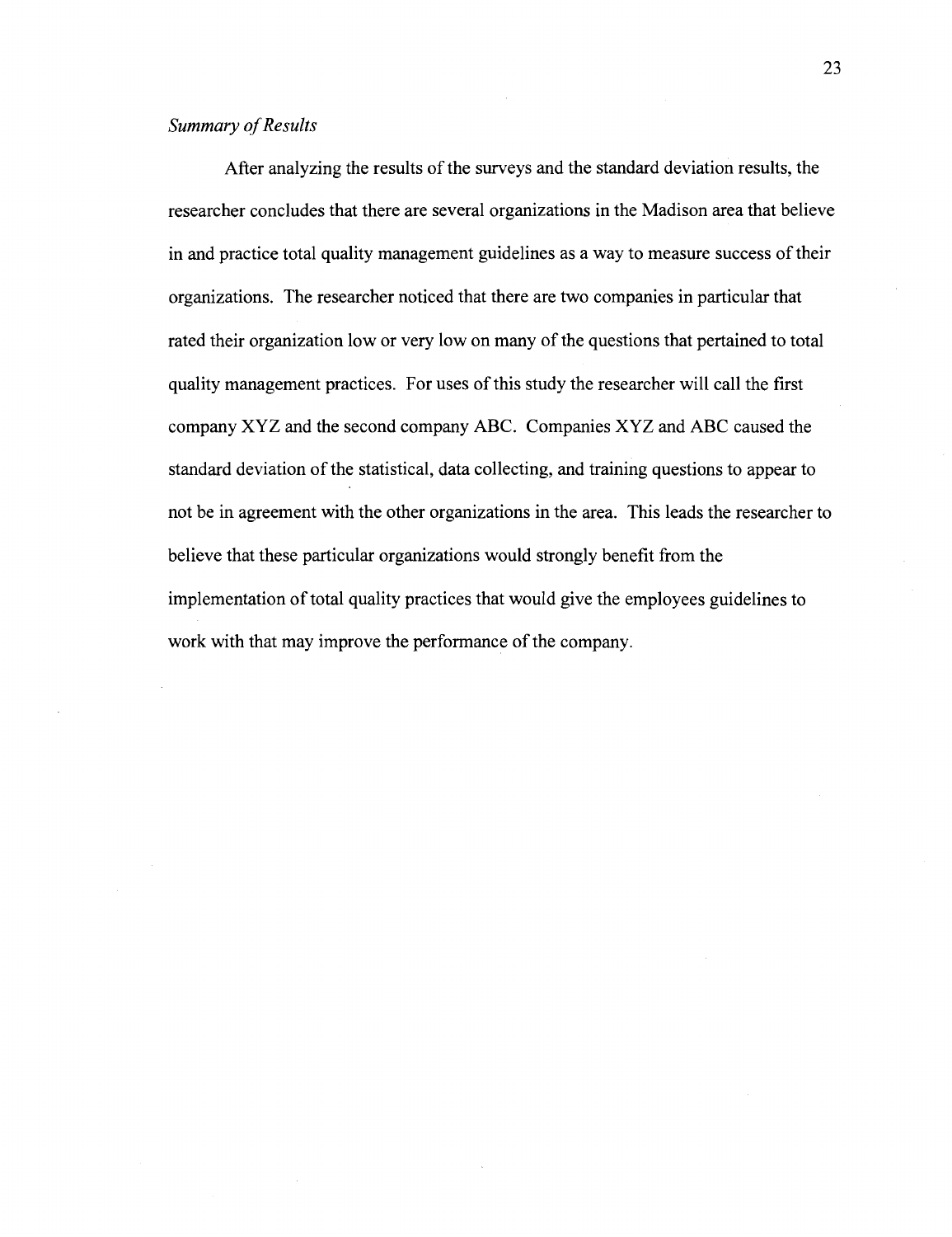#### Chapter V: Summary and Conclusions

#### *Summary*

This descriptive study explained the history of Total Quality Management and IS0 9000 and showed the similarities and differences of the practices. The writer received permission to use Dr.Douglas' survey pertaining to total quality management and used the survey to have the Quality Managers of the IS0 9000 certified companies in Madison,Wi. rate their company's overall standards of quality on a scale of very low, low, medium, high, or very high. The writer then used the information to determine similarities and differences the companies had in relation to the questions asked on the survey. The writer completed a statistical analysis of the results of the survey and focused on the questions that statistically revealed a result of above 1.1 standard deviation. Most of the IS0 9000 companies in Madison were similar in their responses, however, two companies rated their companies rather low in comparison, thus causing the standard deviation to be greater than 1.1. In reviewing each of the surveys individually, the researcher determined that two companies rated their companies low on the surveys in comparison to the other companies in Madison. As a result, the companies listed as XYZ and ABC made the findings of the survey to be not in agreement. Companies XYZ and ABC completed the surveys with honest opinions of their companies and may have discovered that their companies needed some extra work to reach the level of success they want. The researcher believes that companies XYZ and ABC have potential they have not tapped into yet and perhaps through this survey process, they may have found that they have some areas they could strive to improve in. The researcher focused on the questions that the companies rated themselves low. There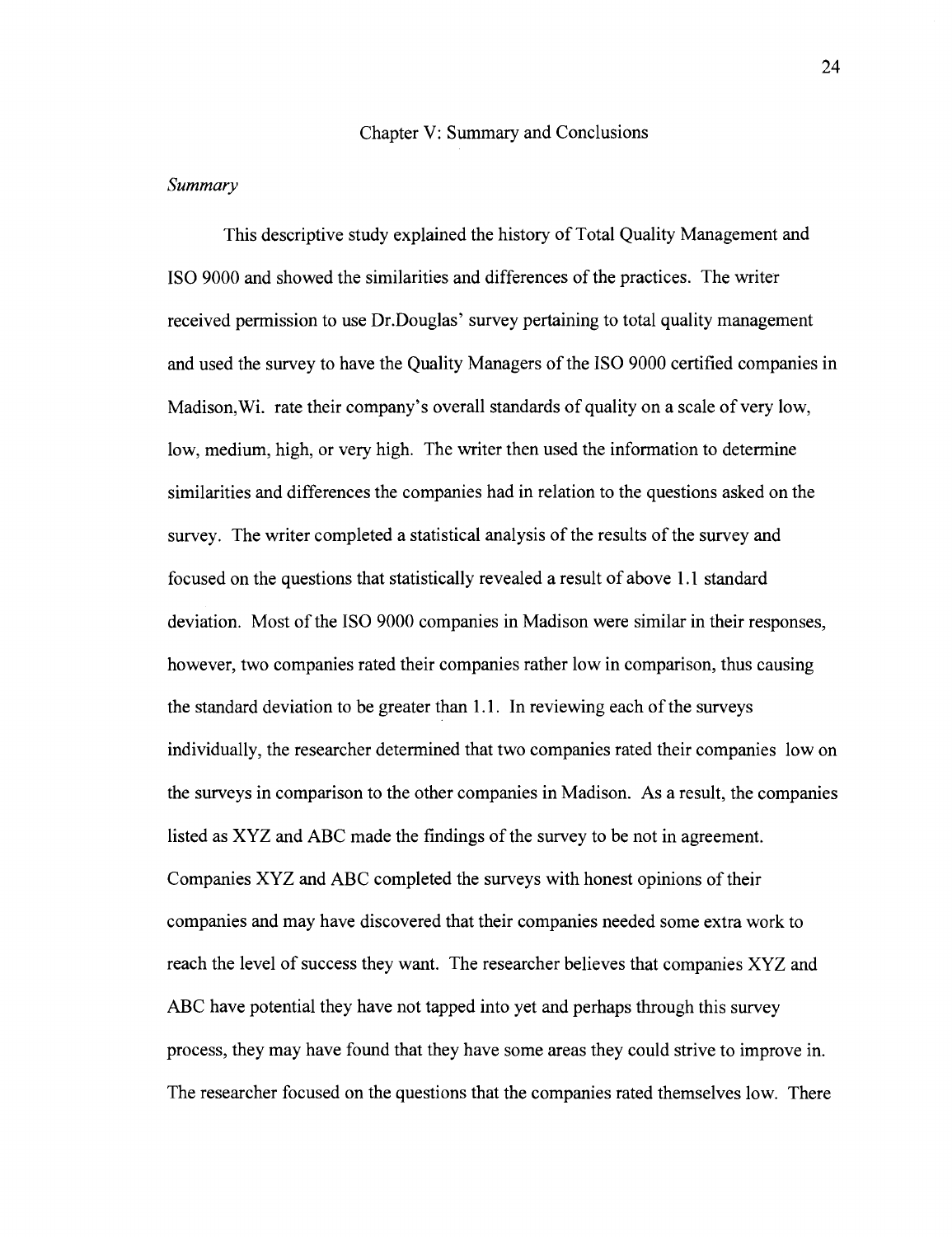are 22 questions rated above the 1.1 standard deviation and all of the questions are directly related to the top management and their values to the organization as a whole. The areas listed include keeping records of quality information, communicating quality expectations, handling and communicating quality data results, providing managers and employees training in quality, communicating the organization's performance and goals, and rating suppliers and valuing the relationships with the suppliers. These areas are crucial to the success of an organization.

#### *Future Studies*

The researcher would recommend a more in-depth study of companies XYZ and **ABC** focusing on quality and communication values of the organization to **try** and determine what kinds of issues the company is experiencing and try and help them to become more focused on these areas of business. The areas these companies could each work to improve would include quality improvement and goals, studying quality, communicating the information to the managers and employees of the organization, provide quality training throughout the organization, and overall, making the organization a "total quality" organization.

#### *Recommendations*

The researcher would recommend that the companies listed as **XYZ** and **ABC**  rework their total quality management program into one that would work to increase customer and employee satisfaction. With the changes they could make, the companies may find that they are much more competitive and more successful as a result. The researcher would also recommend that companies **XYZ** and **ABC** take a serious look at

25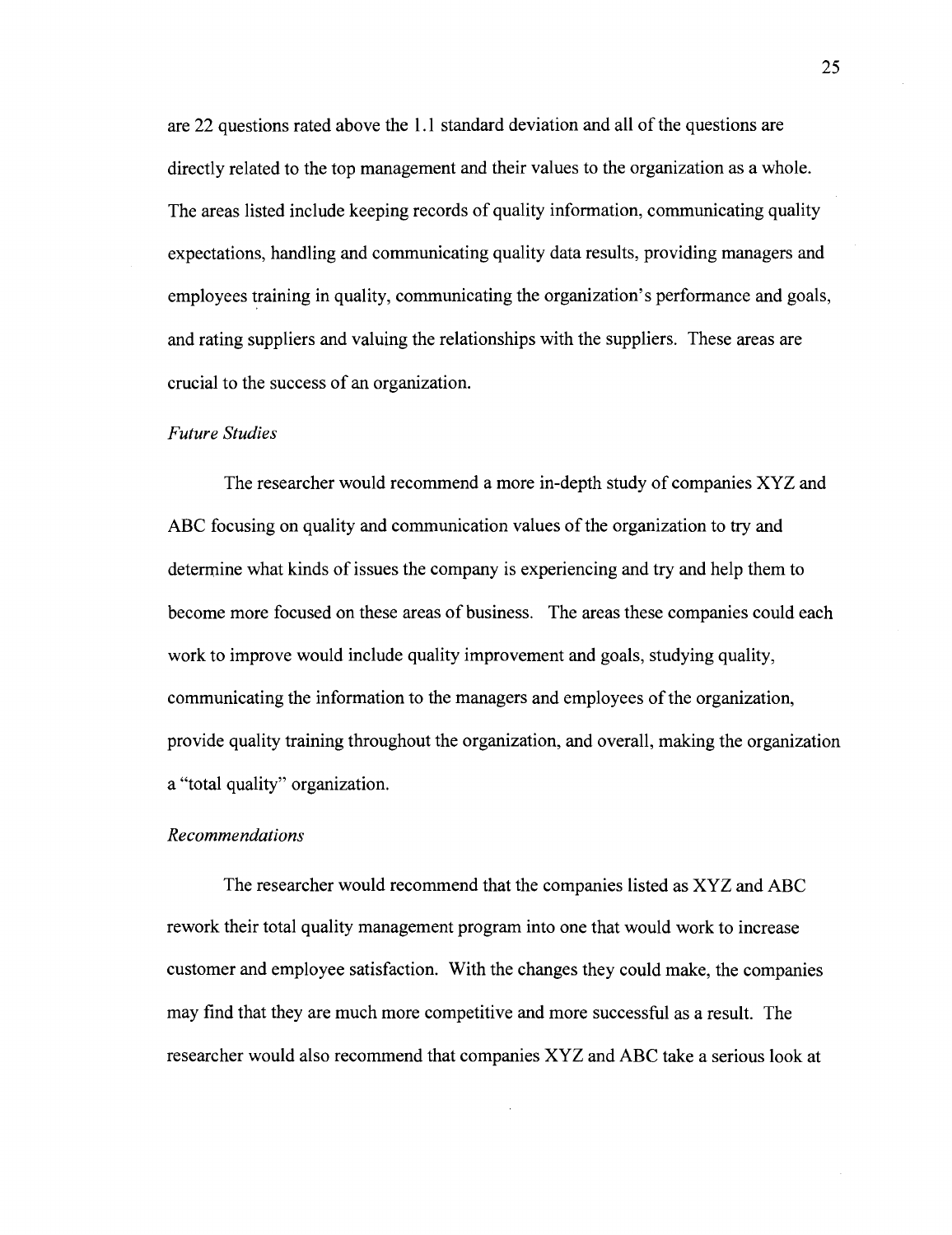the top management and their goals for the organization to see if they are appropriate to the success of the organization.

The purpose of the **IS0** 9000 quality program and other total quality programs is to assist organizations in becoming the most successful organization they can be and to assist a company in meeting standards their customers are looking for when purchasing products. This writer would recommend companies XYZ and ABC use this program to their advantage by using the information provided to them and customize it to meet their organizational needs. Therefore, this would assist them in becoming more quality focused and competitive as a result.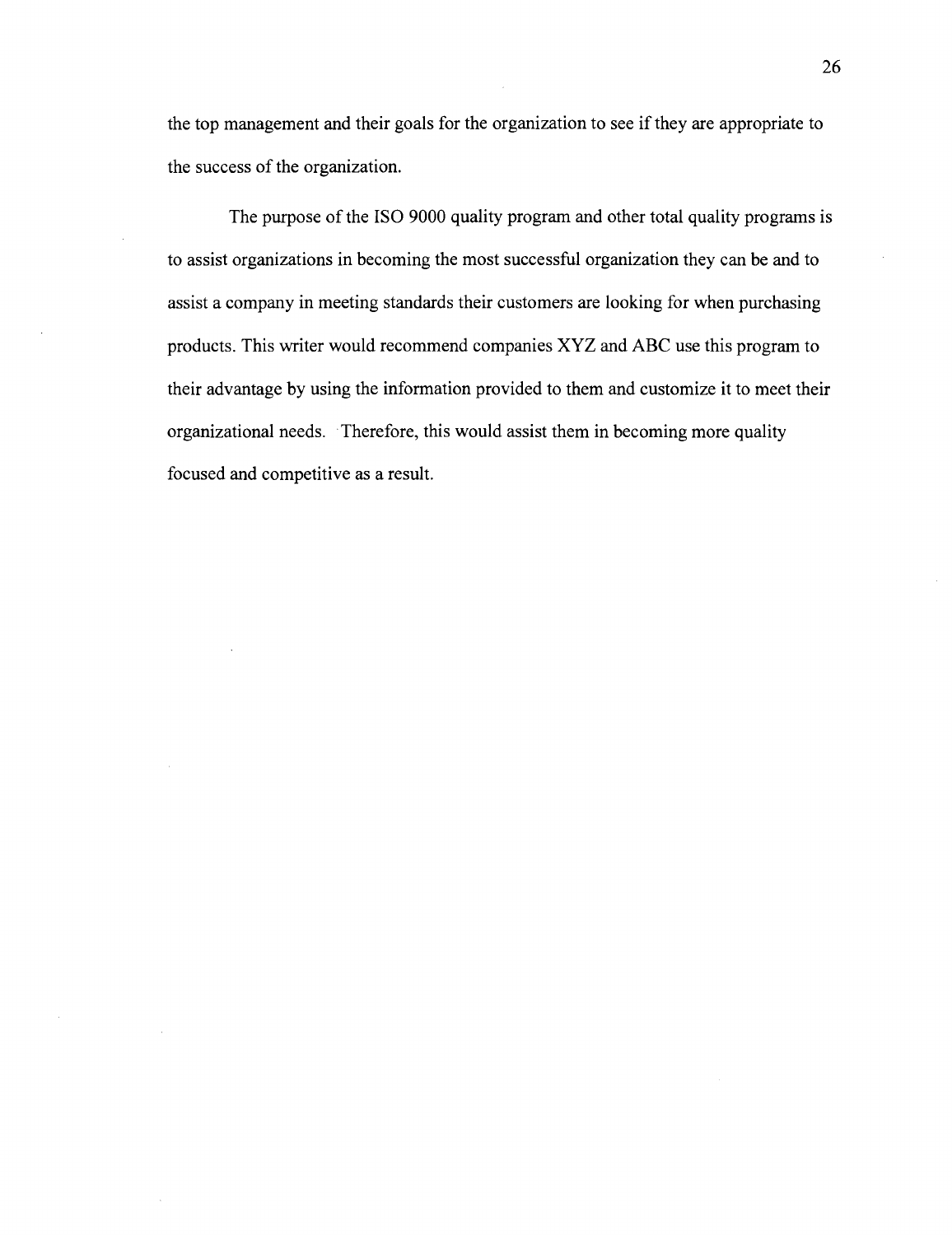#### References

- Canada, E. P. (Summer, 1993). TQM benchmarking for economic development programs: Good is not good where better is expected. *Economic Review, 11*(3), 34-39.
- Curkovic, S. & Pagell, M. (1999). A critical examination of the ability of IS0 9000 certification to lead to a competitive advantage. *Journal of Quality Management,*   $4(1)$ , 51-68.
- Douglas, T. J., & Judge, W. Q. (2001). Total quality management implementation and competitive advantage: The role of structural control and exploration. *Academy of Management Journal,* 44(1), 158- 169.
- Edenvick, P. (1990). The international competitiveness of Japanese service industries: a cause for concern. *California Management Review,* 32, 22-37.
- Frangou, A. J. (1997). Case based strategies for competitive advantage. *Total Quality Management, 8(2/3), 156-161.*
- Goldsack, B. (December, 2000). Q-View. *Lloyd's Register Quality Assurance.* Retrieved January 29,2005, from http://www.IRQA.com
- Ho, D. (March, 2000). Integration of value analysis and total quality management: the way ahead in the next millennium. *Total Quality Management, 11* (2), 179- 187.
- Ho, S. K. (1995). Is the IS0 9000 series for total quality management? *International*  Journal of Physical Distribution and Logistics Management, 25(1), 51-67.
- ISO. (2005). Overview of the IS0 system. Retrieved March 13,2005, from **www.iso.ch/en/aboutiso/introduction/index.** html/#4
- IS0 9000 Setting Standards for Better Business. (January, 1999). *Lloyd's Register Quality Assurance,* 44, 1-2.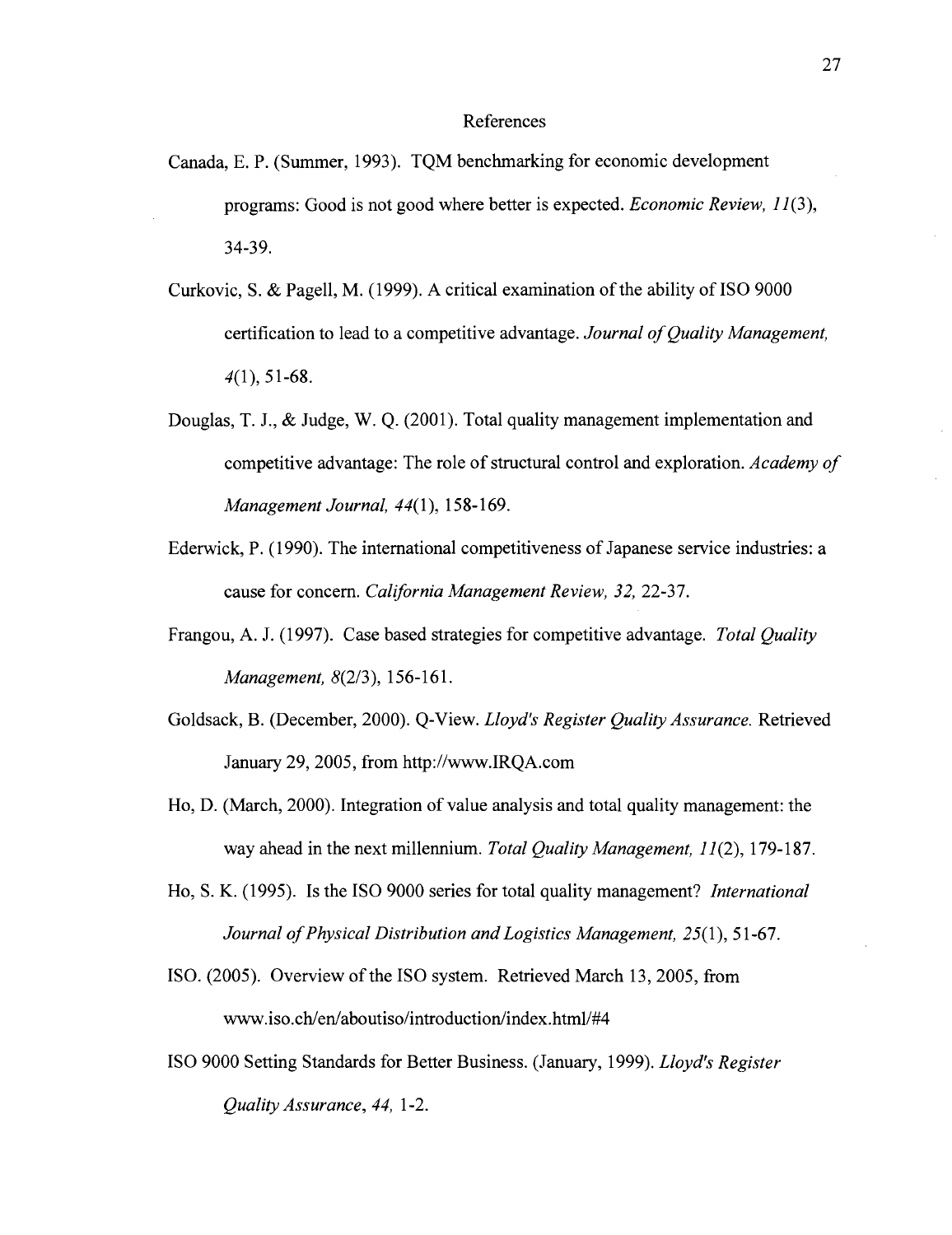- Powell, T. G. (1995). Total quality management as competitive advantage: A review and empirical study. *Strategic Management Journal,* 16, 15-37.
- Reed, R., Lemak, D., & Mero, N. P. (2000). Total quality management and sustainable competitive advantage. *Journal of Quality Management,* 5(1), 5-27.
- Roethlien, C. J. & Mangiameli, P. M. (1999). The realities of becoming a long-term supplier to a large TQM customer. *Total Quality Management,* 29(4), 71 -82.
- Watson, G. (1992). Assess quality maturity: Applying Balridge, Deming, and **IS0** 9000 for internal assessment. *International Benchmarking Clearinghouse,* 56-80.
- Withers, B., & Ebrahimpour M. (2000). Does **IS0** 9000 Certification affect the dimensions of quality used for competitive advantage? *European Management Journal,* 18 (4), 43 1-443.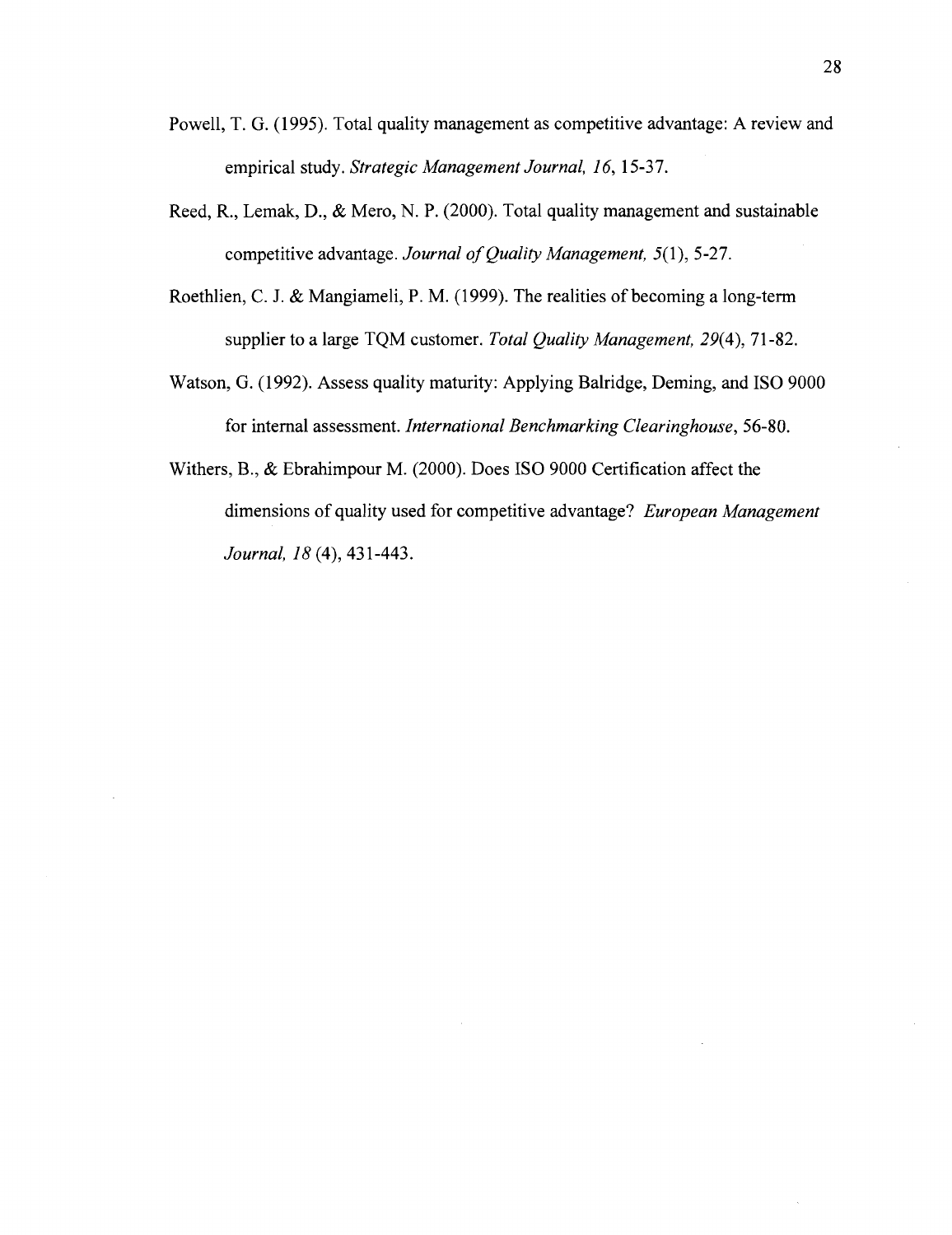Appendix A: Continuous Quality Improvement Practices.

There are a number of practices that **can** be implemented as part of a continuous improvement program. The following questions concern the extent to which your organization has adopted certain of these practices.

Please circle the appropriate number to indicate the extent to which the following items are practiced in your organization. If you don't know the answer to a question, you may skip to the next question.

| <b>CURRENT PRACTICE</b>                                             | <b>EXTENT OR DEGREE OF</b> |                |                |                         |                |
|---------------------------------------------------------------------|----------------------------|----------------|----------------|-------------------------|----------------|
|                                                                     | <b>Very</b>                | Low            | Medium         | High                    | Very           |
|                                                                     | Low                        |                |                |                         | High           |
| There is a strong commitment to quality at all<br>1.                | 1                          | $\overline{2}$ | $\overline{3}$ | $\overline{4}$          | 5              |
| levels of this organization.                                        |                            |                |                |                         |                |
| People in this organization are aware of its overall<br>2.          | $\mathbf{1}$               | $\overline{2}$ | $\overline{3}$ | $\overline{\mathbf{4}}$ | $\overline{5}$ |
| mission.                                                            |                            |                |                |                         |                |
| 3. Members of this organization show concern for the                | $\mathbf{1}$               | $\overline{2}$ | $\overline{3}$ | $\overline{4}$          | 5              |
| need for quality.                                                   |                            |                |                |                         |                |
| 4. Continuous quality improvement is an important                   | $\mathbf{1}$               | $\overline{2}$ | $\overline{3}$ | $\overline{\mathbf{4}}$ | $\overline{5}$ |
| goal of this organization.                                          |                            |                |                |                         |                |
| 5. Managers here try to plan ahead for changes that                 | $\mathbf{1}$               | $\overline{2}$ | $\overline{3}$ | $\overline{4}$          | 5              |
| might affect our performance.                                       |                            |                |                |                         |                |
| 6. Quality-related training is given to hourly employees            | $\mathbf{1}$               | $\overline{2}$ | $\overline{3}$ | $\overline{4}$          | 5              |
| throughout the organization.                                        |                            |                |                |                         |                |
| 7. Quality-related training is given to managers and                | $\mathbf{1}$               | $\overline{2}$ | $\overline{3}$ | $\overline{4}$          | 5              |
| supervisors throughout the organization.                            |                            |                |                |                         |                |
| 8. Training is given in the "total quality concept" (i.e.,          | $\mathbf{1}$               | $\overline{2}$ | $\overline{3}$ | $\overline{4}$          | 5              |
| philosophy of company-wide responsibility for                       |                            |                |                |                         |                |
| quality) throughout the organization.                               |                            |                |                |                         |                |
| 9. Training is given in the basic statistical techniques            | $\mathbf{1}$               | $\overline{2}$ | $\overline{3}$ | $\overline{4}$          | 5              |
| (such as histograms and control charts) in the                      |                            |                |                |                         |                |
| organization as a whole.                                            |                            |                |                |                         |                |
| 10. The organization's top management is committed to               | $\mathbf{1}$               | $\overline{2}$ | $\overline{3}$ | $\overline{\mathbf{4}}$ | 5              |
| employee training for quality.                                      |                            | $\overline{2}$ |                |                         |                |
| 11. Resources are provided for employee training in                 | $\mathbf{1}$               |                | 3              | $\overline{4}$          | 5              |
| quality.<br>12. Suppliers are selected based on quality rather than | $\mathbf{1}$               | $\overline{2}$ | 3              | $\overline{4}$          | 5              |
| price.                                                              |                            |                |                |                         |                |
| 13. The organization's supplier rating system is                    | $\mathbf{1}$               | $\overline{2}$ | $\overline{3}$ | $\overline{4}$          | 5              |
| thorough.                                                           |                            |                |                |                         |                |
| 14. The organization relies on reasonably few, but                  | $\mathbf{1}$               | $\overline{2}$ | 3              | $\overline{4}$          | 5              |
| dependable suppliers.                                               |                            |                |                |                         |                |
| 15. The organization provides education to its                      | $\mathbf{1}$               | $\overline{2}$ | $\overline{3}$ | $\overline{4}$          | 5              |
| suppliers.                                                          |                            |                |                |                         |                |
| 16. Longer term relationships are offered to suppliers.             | $\mathbf{1}$               | $\overline{2}$ | 3              | $\overline{4}$          | 5              |
| 17. Clear specifications are provided to suppliers.                 | $\mathbf{1}$               | $\overline{2}$ | $\overline{3}$ | $\overline{4}$          | $\overline{5}$ |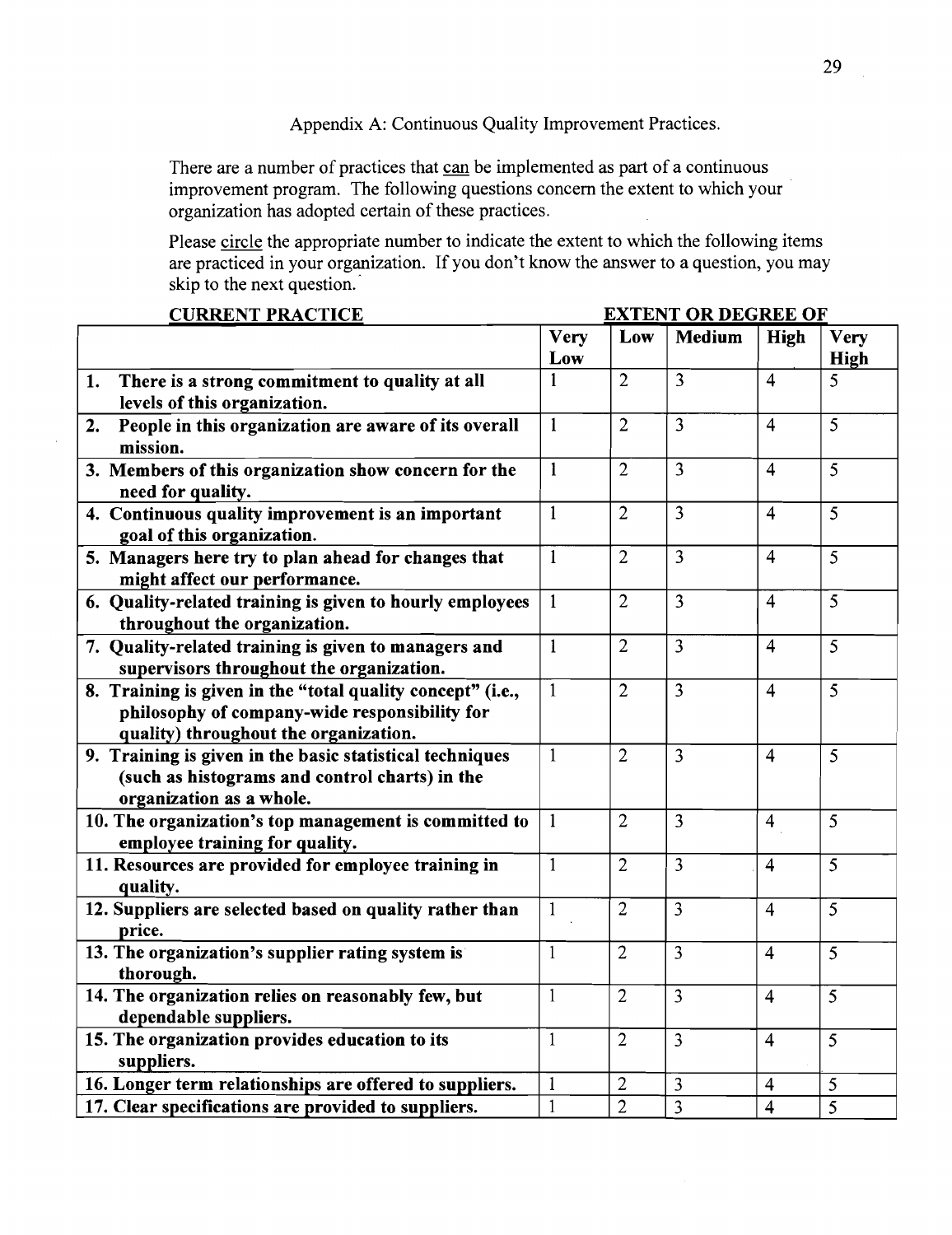| 18. Associates in the organization try to improve the<br>quality of their service.                                                                   | $\mathbf{1}$   | $\overline{2}$ | $\overline{3}$          | $\overline{4}$ | 5              |
|------------------------------------------------------------------------------------------------------------------------------------------------------|----------------|----------------|-------------------------|----------------|----------------|
| 19. Associates in the organization believe that quality<br>improvement is their responsibility.                                                      | $\mathbf{I}$   | $\overline{2}$ | $\overline{3}$          | $\overline{4}$ | 5              |
| 20. Associates in the organization analyze their work<br>products to look for ways of doing a better job.                                            | $\mathbf{1}$   | $\overline{2}$ | $\overline{3}$          | $\overline{4}$ | 5              |
| 21. Quality data (defects, complaints, outcomes, time,<br>satisfaction, etc.) are available.                                                         | $\mathbf{1}$   | $\overline{2}$ | $\overline{3}$          | $\overline{4}$ | 5              |
| 22. Quality data are timely.                                                                                                                         | $\mathbf{1}$   | $\overline{2}$ | 3                       | $\overline{4}$ | 5              |
| 23. Quality data are used as tools to manage quality.                                                                                                | $\mathbf{1}$   | $\overline{2}$ | 3                       | 4              | 5              |
| 24. Quality data are available to hourly workers.                                                                                                    | 1              | $\overline{2}$ | 3                       | $\overline{4}$ | 5              |
| 25. Quality data are available to managers and<br>supervisors.                                                                                       | $\mathbf{1}$   | $\overline{2}$ | 3                       | $\overline{4}$ | 5              |
| 26. Quality data are used to evaluate supervisor and<br>managerial performance.                                                                      | $\mathbf{1}$   | 2              | 3                       | $\overline{4}$ | 5              |
| 27. Associates know who their customers are.                                                                                                         | $\mathbf{1}$   | $\overline{2}$ | 3                       | $\overline{4}$ | 5              |
| 28. Associates attempt to measure their internal<br>customers' needs (customers inside this<br>organization).                                        | 1              | $\overline{2}$ | 3                       | $\overline{4}$ | 5              |
| 29. Associates attempt to measure their external<br>customers' needs (customers outside this<br>organization).                                       | 1              | $\overline{2}$ | $\overline{3}$          | $\overline{4}$ | 5              |
| 30. The organization uses customer requirements as the<br>basis for quality.                                                                         | $\mathbf 1$    | $\overline{2}$ | 3                       | $\overline{4}$ | 5              |
| 31. Our organization is more customer focused than<br>our competitors.                                                                               | 1              | $\overline{2}$ | $\overline{3}$          | $\overline{4}$ | 5              |
| 32. Associates use the basic statistical techniques (such<br>as histograms and control charts) to study their<br>work processes.                     | $\mathbf{1}$   | $\overline{2}$ | 3                       | $\overline{4}$ | 5              |
| 33. Associates analyze the time it takes to get the job<br>done.                                                                                     | $\mathbf{1}$   | $\overline{2}$ | 3                       | $\overline{4}$ | 5              |
| 34. Associates keep records and charts measuring the<br>quality of work displayed in their work area.                                                | $\mathbf{1}$   | $\overline{2}$ | $\overline{\mathbf{3}}$ | $\overline{4}$ | 5              |
| 35. Statistical techniques are used to reduce variation in<br>processes in the organization.                                                         | $\mathbf{1}$   | $\overline{2}$ | 3                       | $\overline{4}$ | 5              |
| 36. TQM procedures (such as brainstorming, cause-<br>and-effect diagrams, Pareto charts) are used to<br>analyze information for process improvement. | $\overline{1}$ | $\overline{2}$ | $\overline{3}$          | $\overline{4}$ | $\overline{5}$ |
| 37. The top health care organization executive assumes<br>responsibility for quality performance.                                                    | $\mathbf{1}$   | $\overline{2}$ | $\overline{3}$          | $\overline{4}$ | 5              |
| 38. The major department heads participate in the<br>quality improvement process.                                                                    | $1^{\degree}$  | $\overline{2}$ | 3                       | $\overline{4}$ | 5              |
| 39. The organization's top management (top<br>administrator and major department heads) has<br>objectives for quality performance.                   | $\mathbf{1}$   | $\overline{2}$ | $\overline{3}$          | $\overline{4}$ | 5              |

 $\hat{\mathcal{A}}$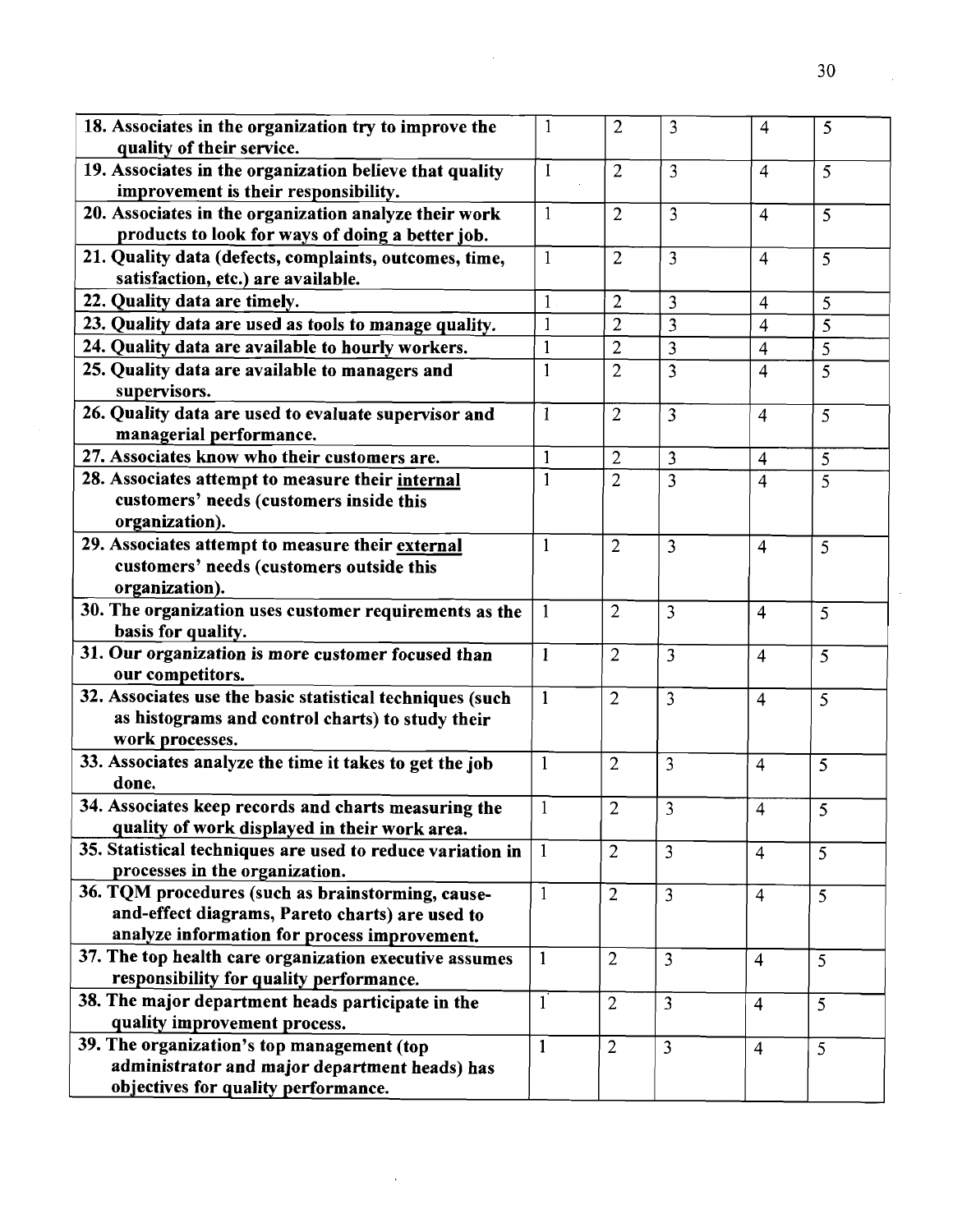| 40. The goal-setting process for quality within the       |  |  |  |
|-----------------------------------------------------------|--|--|--|
| health care organization is comprehensive.                |  |  |  |
| 41. Importance is attached to quality by the              |  |  |  |
| organization's top management in relation to cost         |  |  |  |
| objectives.                                               |  |  |  |
| 42. Quality issues are reviewed in the organization's top |  |  |  |
| management meetings.                                      |  |  |  |

 $\mathcal{L}^{\text{max}}_{\text{max}}$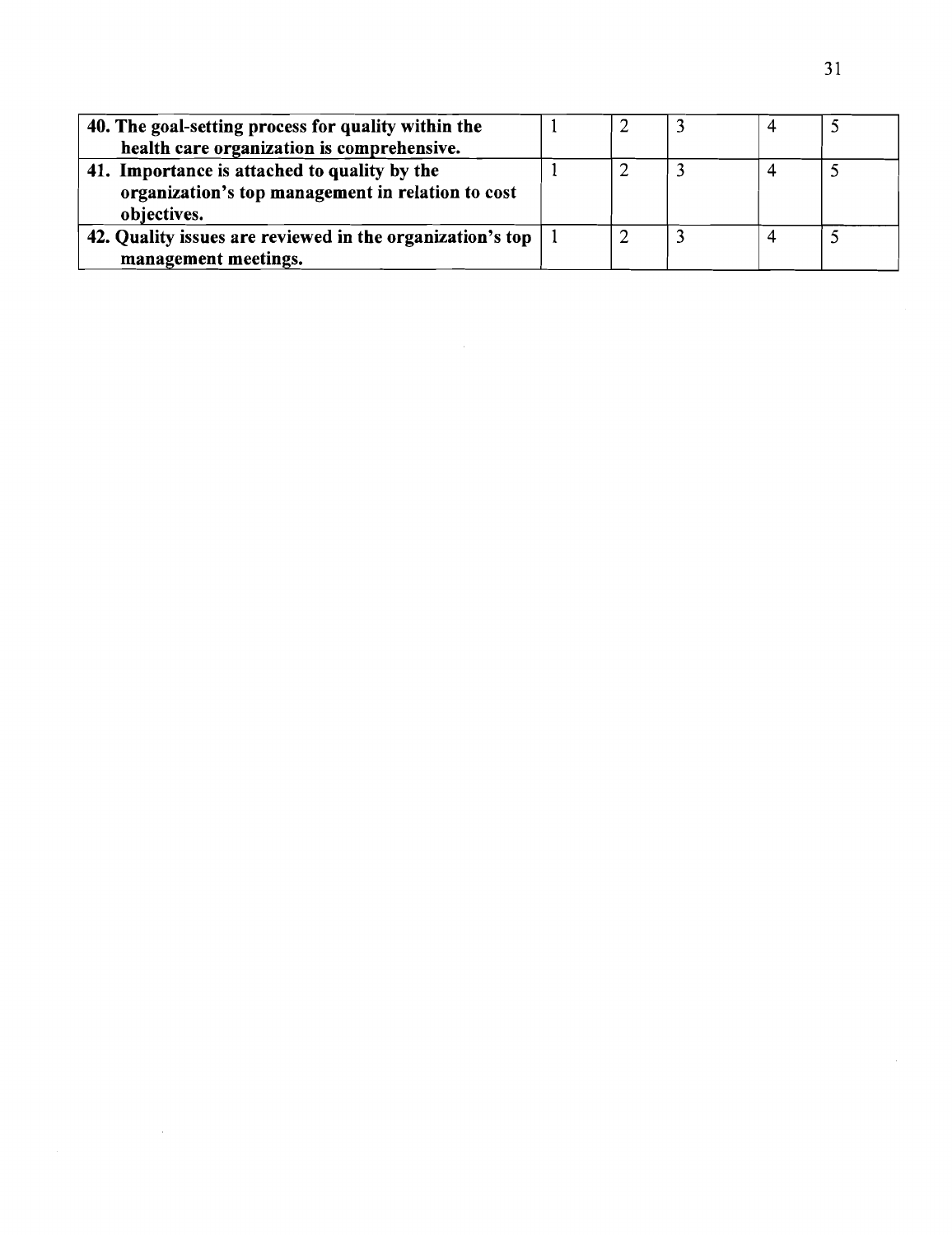| <b>SICs</b> | Company                                 | City    | <b>State</b> | Phone        |
|-------------|-----------------------------------------|---------|--------------|--------------|
| 3600        | Artesyn Communication Products, Inc.    | Madison | WI           | 608-831-5500 |
| 3600        | Rayovac Corporation                     | Madison | WI           | 608-246-1000 |
| 3800        | Nicolet Biomadical, Inc.                | Madison | WI           | 608-276-6261 |
| 3800        | Nicolet Analylical, Inc.                | Madison | WI           | 608-276-6261 |
| 3800        | Nicolet Instrument Technologies, Inc.   | Madison | WI           | 608-276-5600 |
| 2600        | <b>Rexam Medical Packaging</b>          | Madison | WI           | 608-249-0404 |
| 3500        | Lubriquip, Inc.                         | Madison | WI           | 608-221-1100 |
| 3500        | Marquip, Inc.                           | Madison | WI           | 715-339-2191 |
| 3600        | Nicolet Instrument Corporation          | Madison | WI           | 608-276-6156 |
| 5000        | <b>Crescent Electric Supply Company</b> | Madison | WI           | 608-241-2882 |
| 3000        | Placon Corporation                      | Madison | WI           | 608-276-4970 |
| 3300        | Madison-Kipp Corporation                | Madison | WI           | 608-242-5373 |
| 5000        | Graycer Electric Company, Inc.          | Madison | WI           | 218-722-6685 |
| 3500        | Warman International, Inc.              | Madison | WI           | 608-221-5894 |
| 2800        | Promega Corporation                     | Madison | WI           | 608-277-2649 |
| 7500        | Auto Glass Specialists, Inc.            | Madison | WI           | 608-827-0101 |
| 5000        | Betson Scales and Systems, Inc.         | Madison | WI           | 608-249-1114 |
| 8700        | Covance Labratories, Inc.               | Madison | WI           | 608-241-4471 |
| 3800        | Bruker AXS, Inc.                        | Madison | WI           | 608-276-3030 |
|             | Ulratec, Inc.                           | Madison | WI           | 608-238-5400 |
| 3000        | Madison-Kipp                            | Madison | WI           | 608-242-5292 |
| 7300        | Manpower International, Inc.            | Madison | WI           | 608-233-5244 |

 $\sim$ 

Appendix B: IS0 9000 Registered Company Directory, North America on CD-ROM; Volume 4, Number 1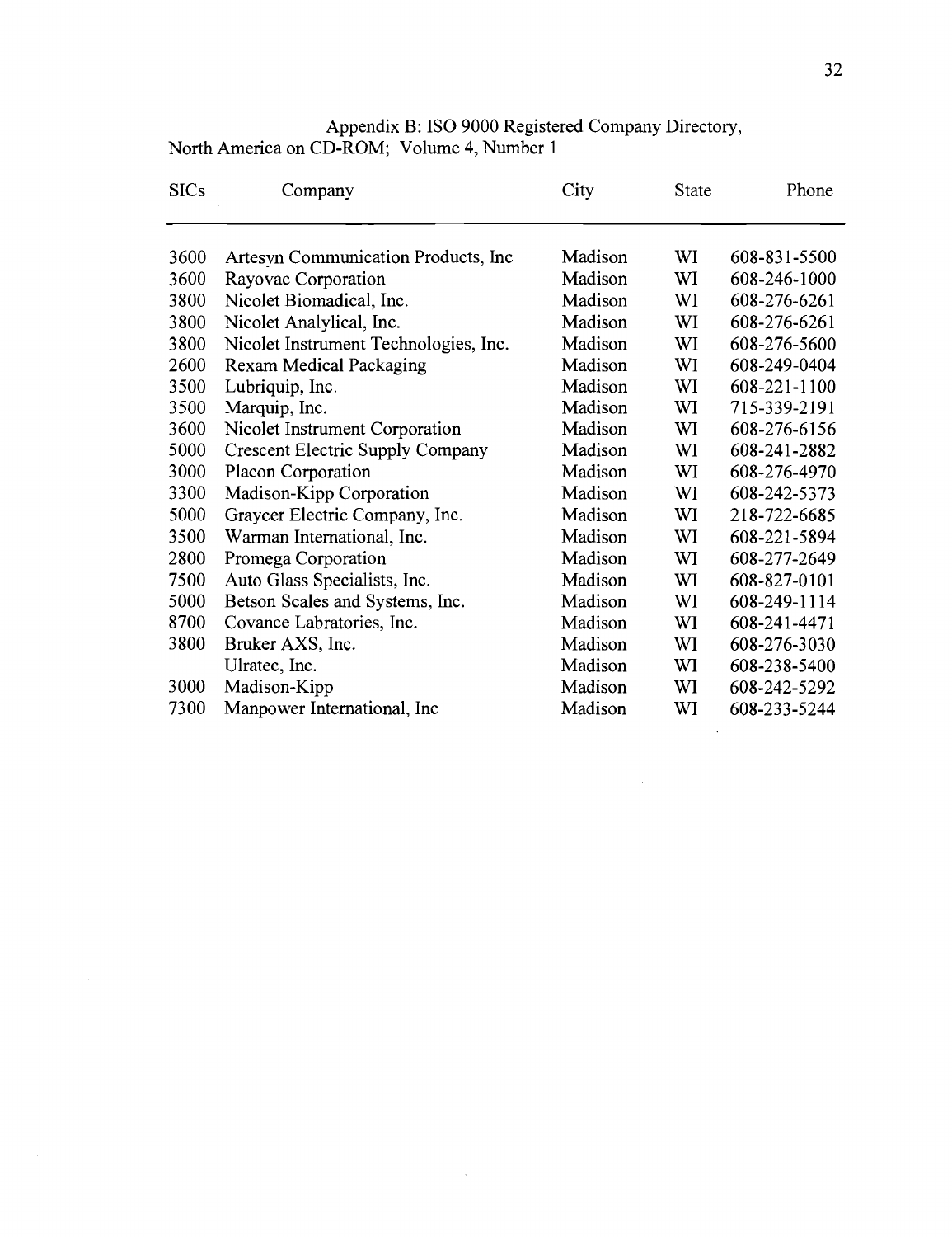Appendix C: Letter of Permission to use Survey

 $\mathcal{L}^{\text{max}}_{\text{max}}$  and  $\mathcal{L}^{\text{max}}_{\text{max}}$ 

 $\bullet$ 

 $\mathcal{L}^{\text{max}}_{\text{max}}$ 

 $\label{eq:2} \frac{1}{\sqrt{2}}\left(\frac{1}{\sqrt{2}}\right)^{2} \frac{d\theta}{d\theta}$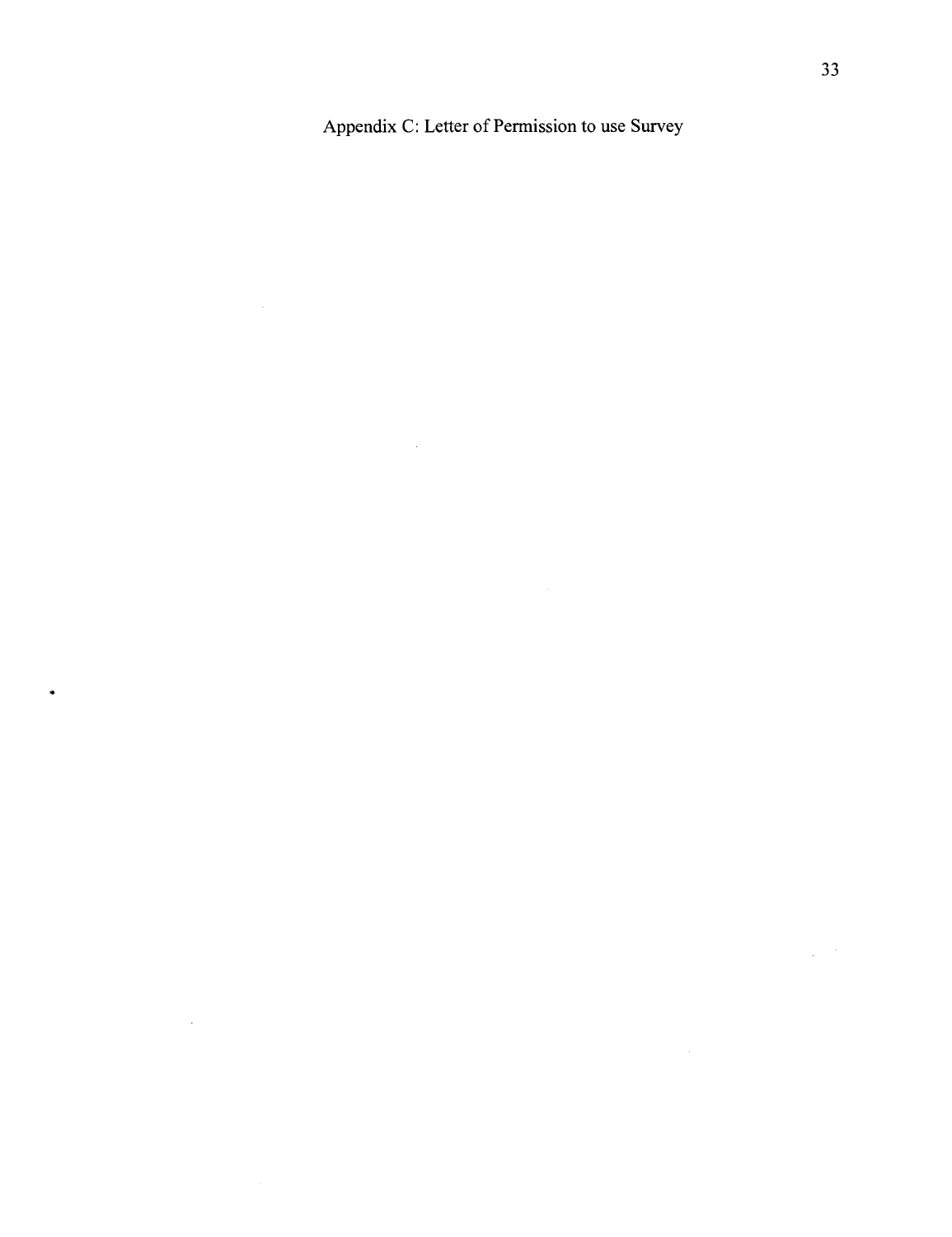Appendix D: Continuous Quality Improvement Practices.

There are a number of practices that can be implemented as part of a continuous improvement program. The following questions concern the extent to which your organization has adopted certain of these practices.

Please circle the appropriate number to indicate the extent to which the following items are practiced in your organization. If you don't know the answer to a question, you may skip to the next question.

| <b>CURRENT PRACTICE</b>                                                                                                                                  | <b>EXTENT OR DEGREE OF</b> |                |                |                         |                     |
|----------------------------------------------------------------------------------------------------------------------------------------------------------|----------------------------|----------------|----------------|-------------------------|---------------------|
|                                                                                                                                                          | <b>Very</b><br>Low         | Low            | <b>Medium</b>  | High                    | <b>Very</b><br>High |
| There is a strong commitment to quality<br>1.<br>at all levels of this organization.                                                                     | 1                          | $\overline{2}$ | $\overline{3}$ | $\overline{4}$          | 5                   |
| People in this organization are aware of<br>2.<br>its overall mission.                                                                                   | $\mathbf{1}$               | $\overline{2}$ | $\overline{3}$ | $\overline{4}$          | $\overline{5}$      |
| 3. Members of this organization show<br>concern for the need for quality.                                                                                | $\mathbf{1}$               | $\overline{2}$ | $\overline{3}$ | $\overline{4}$          | 5                   |
| 4. Continuous quality improvement is an<br>important goal of this organization.                                                                          | $\mathbf{1}$               | $\overline{2}$ | 3 <sup>1</sup> | $\overline{4}$          | $\overline{5}$      |
| 5. Managers here try to plan ahead for<br>changes that might affect our<br>performance.                                                                  | $\mathbf{1}$               | $\overline{2}$ | 3              | $\overline{4}$          | 5                   |
| 6. Quality-related training is given to hourly<br>employees throughout the organization.                                                                 | $\mathbf{1}$               | $\overline{2}$ | 3              | $\overline{4}$          | $\overline{5}$      |
| 7. Quality-related training is given to<br>managers and supervisors throughout the<br>organization.                                                      | $\mathbf{1}$               | $\overline{2}$ | $\overline{3}$ | $\overline{4}$          | $\overline{5}$      |
| 8. Training is given in the "total quality<br>concept" (i.e., philosophy of company-<br>wide responsibility for quality)<br>throughout the organization. | $\mathbf{1}$               | $\overline{2}$ | $\overline{3}$ | $\overline{4}$          | 5                   |
| 9. Training is given in the basic statistical<br>techniques (such as histograms and<br>control charts) in the organization as a<br>whole.                | $\mathbf{1}$               | $\overline{2}$ | 3              | $\overline{4}$          | $\overline{5}$      |
| 10. The organization's top management is<br>committed to employee training for<br>quality.                                                               | $\mathbf{1}$               | $\overline{2}$ | $\overline{3}$ | $\overline{4}$          | 5                   |
| 11. Resources are provided for employee<br>training in quality.                                                                                          | $\mathbf{1}$               | $\overline{2}$ | $\overline{3}$ | $\overline{4}$          | $\overline{5}$      |
| 12. Suppliers are selected based on quality<br>rather than price.                                                                                        | $\mathbf{1}$               | $\overline{2}$ | 3              | $\overline{\mathbf{4}}$ | $\overline{5}$      |
| 13. The organization's supplier rating system                                                                                                            | $\mathbf{1}$               | $\overline{2}$ | $\overline{3}$ | $\overline{4}$          | $\overline{5}$      |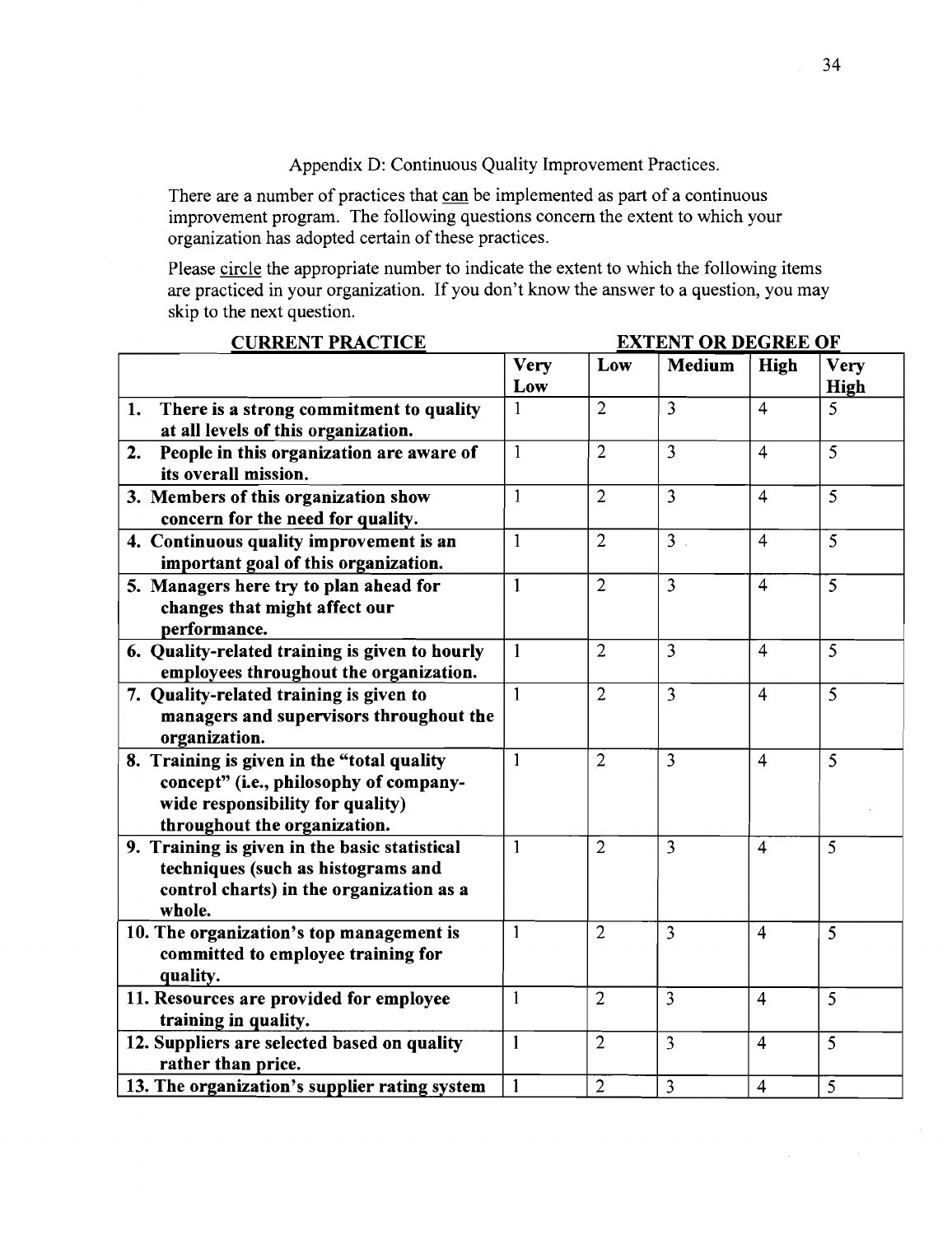| is thorough.                                    |              |                |                |                         |                |
|-------------------------------------------------|--------------|----------------|----------------|-------------------------|----------------|
| 14. The organization relies on reasonably few,  | $\mathbf{1}$ | $\overline{2}$ | $\overline{3}$ | $\overline{4}$          | 5              |
| but dependable suppliers.                       |              |                |                |                         |                |
| 15. The organization provides education to its  | $\cdot 1$    | $\overline{2}$ | $\overline{3}$ | $\overline{4}$          | 5              |
| suppliers.                                      |              |                |                |                         |                |
| 16. Longer term relationships are offered to    | $\mathbf{1}$ | $\overline{2}$ | 3              | $\overline{4}$          | 5              |
| suppliers.                                      |              |                |                |                         |                |
| 17. Clear specifications are provided to        | $\mathbf{1}$ | $\overline{2}$ | 3              | $\overline{4}$          | 5              |
| suppliers.                                      |              |                |                |                         |                |
| 18. Associates in the organization try to       | $\mathbf{1}$ | $\overline{2}$ | $\overline{3}$ | $\overline{4}$          | 5              |
| improve the quality of their service.           |              |                |                |                         |                |
| 19. Associates in the organization believe that | $\mathbf{1}$ | $\overline{2}$ | 3              | $\overline{4}$          | 5              |
| quality improvement is their                    |              |                |                |                         |                |
| responsibility.                                 |              |                |                |                         |                |
| 20. Associates in the organization analyze      | $\mathbf{1}$ | $\overline{2}$ | $\overline{3}$ | $\overline{4}$          | 5              |
| their work products to look for ways of         |              |                |                |                         |                |
| doing a better job.                             |              |                |                |                         |                |
| 21. Quality data (defects, complaints,          | $\mathbf{1}$ | $\overline{2}$ | $\overline{3}$ | $\overline{4}$          | 5              |
| outcomes, time, satisfaction, etc.) are         |              |                |                |                         |                |
| available.                                      |              |                |                |                         |                |
| 22. Quality data are timely.                    | $\mathbf{1}$ | $\overline{2}$ | 3              | $\overline{4}$          | 5              |
| 23. Quality data are used as tools to manage    | $\mathbf{1}$ | $\overline{2}$ | 3              | 4                       | $\overline{5}$ |
| quality.                                        |              |                |                |                         |                |
| 24. Quality data are available to hourly        | $\mathbf{1}$ | $\overline{2}$ | $\overline{3}$ | $\overline{4}$          | 5              |
| workers.                                        |              |                |                |                         |                |
| 25. Quality data are available to managers      | $\mathbf{1}$ | $\overline{2}$ | $\overline{3}$ | $\overline{4}$          | 5              |
| and supervisors.                                |              |                |                |                         |                |
| 26. Quality data are used to evaluate           | $\mathbf{1}$ | $\overline{2}$ | $\overline{3}$ | $\overline{4}$          | $\overline{5}$ |
| supervisor and managerial performance.          |              |                |                |                         |                |
| 27. Associates know who their customers are.    | $\mathbf{1}$ | $\overline{2}$ | 3              | $\overline{4}$          | 5              |
| 28. Associates attempt to measure their         | $\mathbf{1}$ | 2              | 3              | $\overline{\mathbf{4}}$ | 5              |
| internal customers' needs (customers            |              |                |                |                         |                |
| inside this organization).                      |              |                |                |                         |                |
| 29. Associates attempt to measure their         | $\mathbf{1}$ | $\overline{2}$ | $\overline{3}$ | $\overline{4}$          | 5              |
| external customers' needs (customers            |              |                |                |                         |                |
| outside this organization).                     |              |                |                |                         |                |
| 30. The organization uses customer              | $\mathbf{1}$ | $\overline{2}$ | $\overline{3}$ | $\overline{4}$          | 5              |
| requirements as the basis for Quality.          |              |                |                |                         |                |
| 31. Our organization is more customer           | $\mathbf{1}$ | $\overline{2}$ | 3              | $\overline{4}$          | 5 <sup>5</sup> |
| focused than our competitors.                   |              |                |                |                         |                |
| 32. Associates use the basic statistical        | $\mathbf{1}$ | $\overline{2}$ | $\overline{3}$ | $\overline{4}$          | 5 <sup>1</sup> |
| techniques (such as histograms and              |              |                |                |                         |                |
| control charts) to study their work             |              |                |                |                         |                |
| processes.                                      |              |                |                |                         |                |
| 33. Associates analyze the time it takes to get | $\mathbf{1}$ | $\overline{2}$ | $\overline{3}$ | $\overline{4}$          | 5              |

 $\ddot{\phantom{0}}$ 

 $\frac{1}{2}$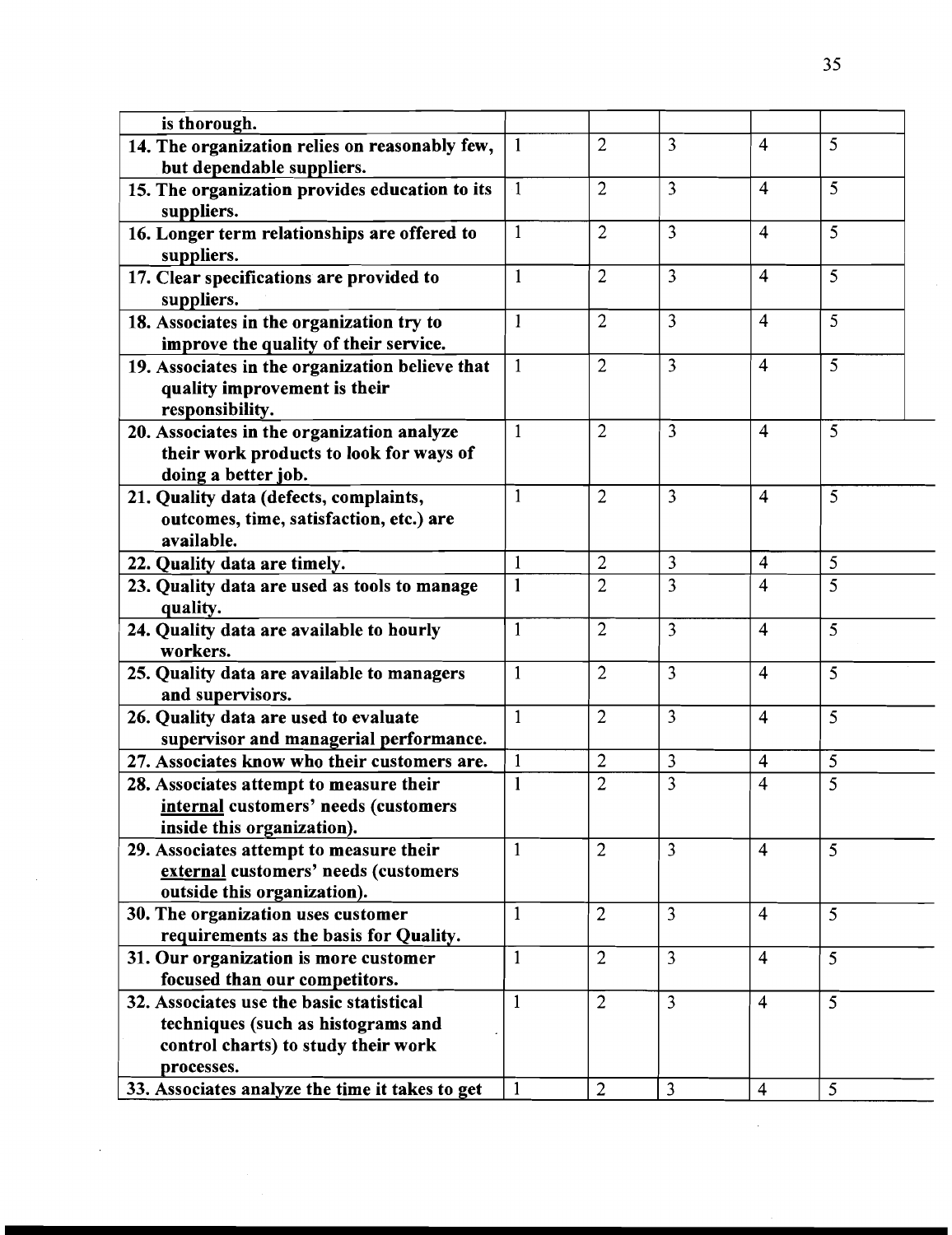| the job done.                                   |                |                |   |                         |   |
|-------------------------------------------------|----------------|----------------|---|-------------------------|---|
| 34. Associates keep records and charts          | $\mathbf{1}$   | 2              | 3 | $\overline{4}$          | 5 |
| measuring the quality of work displayed         |                |                |   |                         |   |
| in their work area.                             |                |                |   |                         |   |
| 35. Statistical techniques are used to reduce   | $\mathbf{1}$   | $\overline{2}$ | 3 | $\overline{4}$          | 5 |
| variation in processes in the organization.     |                |                |   |                         |   |
| 36. TQM procedures (such as brainstorming,      | $\overline{1}$ | $\overline{2}$ | 3 | $\overline{\mathbf{4}}$ | 5 |
| cause-and-effect diagrams, Pareto charts)       |                |                |   |                         |   |
| are used to analyze information for             |                |                |   |                         |   |
| process improvement.                            |                |                |   |                         |   |
| 37. The top organization executive assumes      | $\mathbf{1}$   | $\overline{2}$ | 3 | $\overline{4}$          | 5 |
| responsibility for quality performance.         |                |                |   |                         |   |
| 38. The major department heads participate      | $\mathbf{1}$   | $\overline{2}$ | 3 | $\overline{4}$          | 5 |
| in the quality improvement process.             |                |                |   |                         |   |
| 39. The organization's top management (top      | $\mathbf{1}$   | $\overline{2}$ | 3 | $\overline{4}$          | 5 |
| administrator and major department              |                |                |   |                         |   |
| heads) has objectives for quality               |                |                |   |                         |   |
| performance.                                    |                |                |   |                         |   |
| 40. The goal-setting process for quality within | $\mathbf{1}$   | $\overline{2}$ | 3 | 4                       | 5 |
| the organization is comprehensive.              |                |                |   |                         |   |
| 41. Importance is attached to quality by the    | $\mathbf{1}$   | $\overline{2}$ | 3 | 4                       | 5 |
| organization's top management in                |                |                |   |                         |   |
| relation to cost objectives.                    |                |                |   |                         |   |
| 42. Quality issues are reviewed in the          | $\mathbf{1}$   | 2              | 3 | $\overline{4}$          | 5 |
| organization's top management meetings.         |                |                |   |                         |   |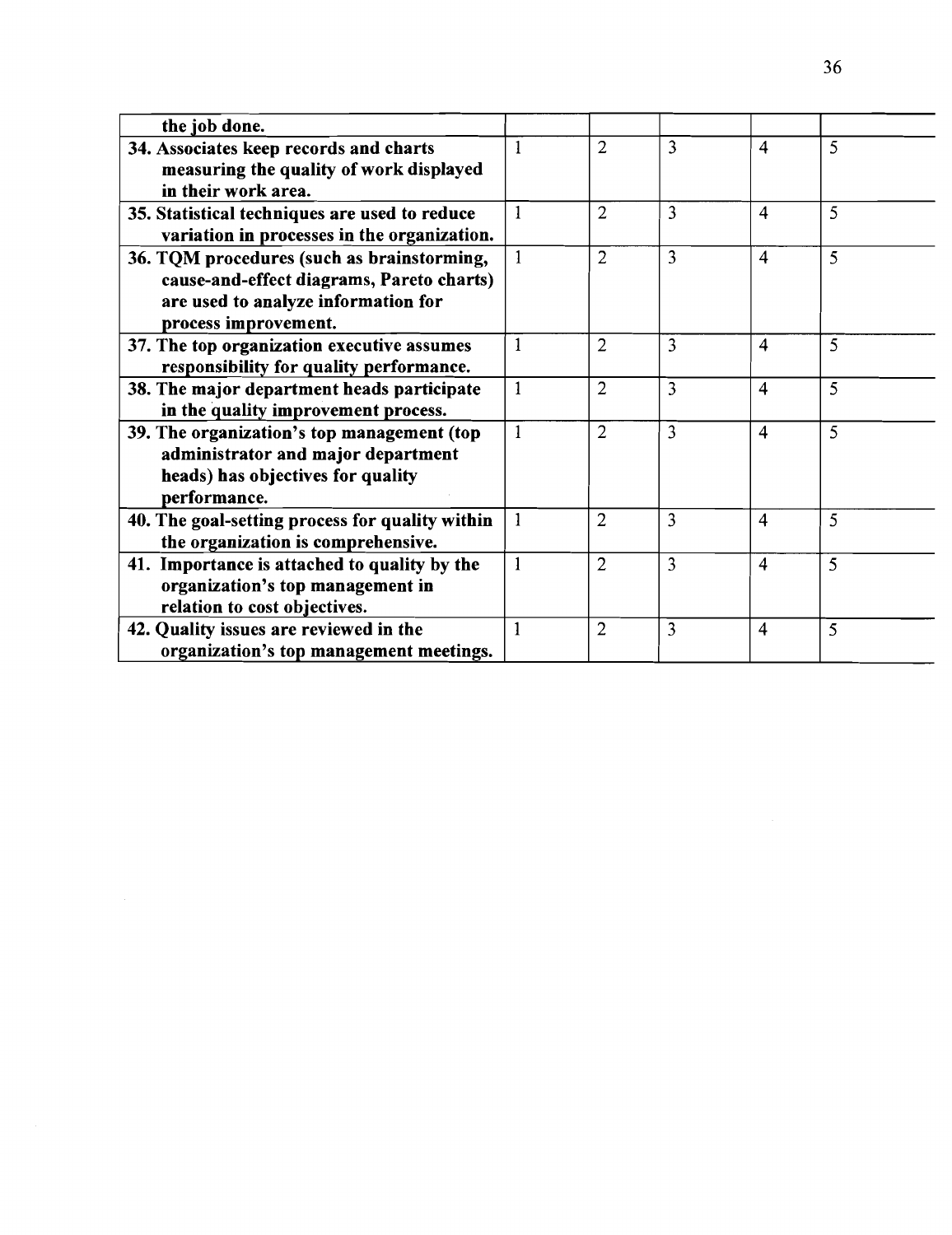## Appendix E: Results of the Surveys

| Question.                                               | <b>Results</b>            |        |
|---------------------------------------------------------|---------------------------|--------|
|                                                         | <b>Standard Deviation</b> | Mean   |
| 1. There is a strong commitment to quality at all       |                           |        |
| levels of this organization.                            | 0.87386                   | 3.8182 |
|                                                         |                           |        |
| 2. People in this organization are aware of its overall |                           |        |
| mission,                                                | 0.67420                   | 3.6364 |
| 3. Members of this organization show concern for the    |                           |        |
| need for quality.                                       | 0.52223                   | 3.5455 |
| 4. Continuous quality improvement is an important       |                           |        |
| goal of this organization.                              | 1.3618                    | 3.6364 |
| 5. Managers here try to plan ahead for changes that     |                           |        |
| might affect our performance.                           | 1.0269                    | 3.3636 |
| 6. Quality-related training is given to hourly          |                           |        |
| employees throughout the organization.                  | 1.3484                    | 3.2727 |
| 7. Quality-related training is given to managers        |                           |        |
| and supervisors throughout the organization             | 1.3003                    | 3.0909 |

## **Results Standard Deviation Question: Mean**

Training is given in the "total qualith concept" (i.e.,

 $\sim$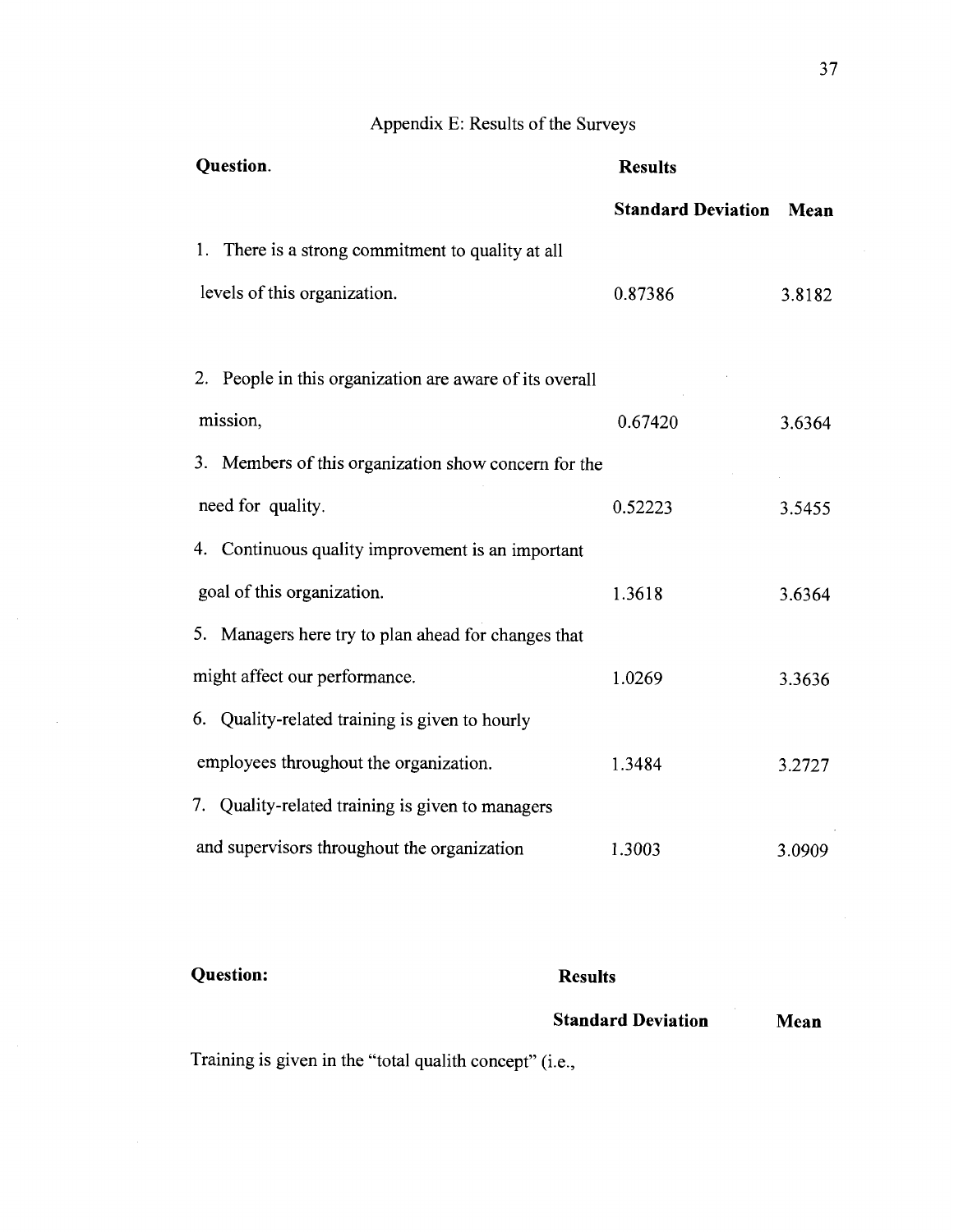| philosophy of company-wide responsibility                  |         |        |
|------------------------------------------------------------|---------|--------|
| for quality) throughout the organization.                  | 1.4013  | 3.1818 |
|                                                            |         |        |
| 8. Training is given in the basic statistical              |         |        |
| techniques (such as histograms and control                 |         |        |
| charts) in the organization as a whole.                    | 1.2210  | 2.0909 |
|                                                            |         |        |
| 9. The organization's top management is                    |         |        |
| committed to employee training for quality.                | 1.2210  | 3.0909 |
| 11. Resources are provided for employee                    |         |        |
| training in quality.                                       | 1.3416  | 3.0000 |
| 12. Suppliers are selected based on quality                |         |        |
| rather than price.                                         | 0.94388 | 3.0909 |
| 13. The organization's supplier rating is thorough. 1.4397 |         | 3.5455 |
| 14. The organization relies on reasonably few but          |         |        |
| dependable suppliers.                                      | 1.0269  | 3.3636 |
| 15. The organization provides education to its             |         |        |
| suppliers.                                                 | 1.0593  | 2.3000 |
|                                                            |         |        |
| 16. Longer term relationships are offered                  |         |        |
| to suppliers.                                              | 1.2721  | 3.7273 |
| 17. Clear specifications are provided to                   |         |        |
| suppliers.                                                 | 1.0090  | 3.7273 |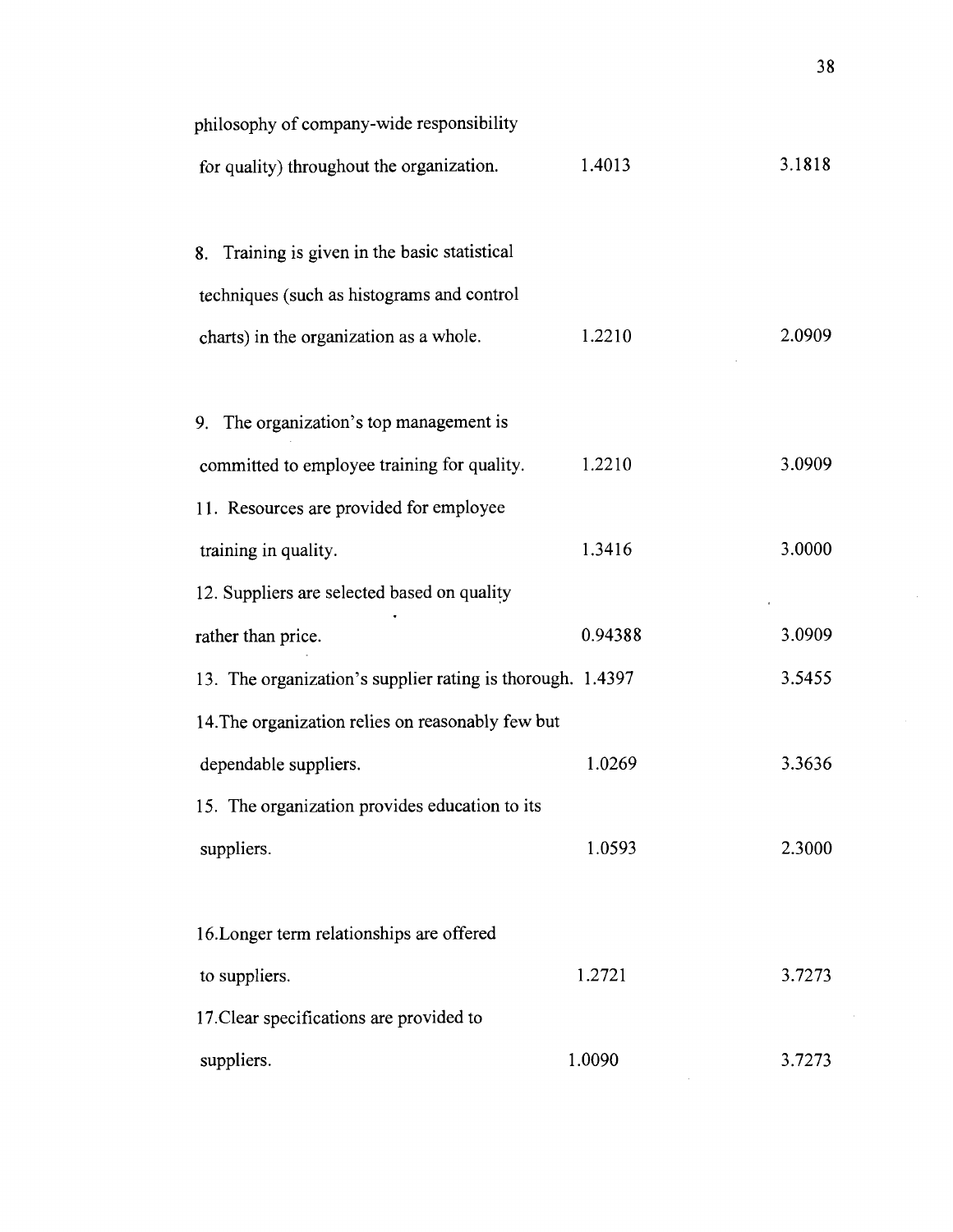|                                                   | <b>Standard Deviation</b> | Mean   |
|---------------------------------------------------|---------------------------|--------|
| Question                                          | Results                   |        |
| and managerial performance.                       | 1.5776                    | 2.6000 |
| 26. Quality data are used to evaluate supervisor  |                           |        |
| and supervisors.                                  | 0.99443                   | 4.1000 |
| 25. Quality data are available to managers        |                           |        |
| employees.                                        | 1.1201                    | 3.6364 |
| 24. Quality data are available to hourly          |                           |        |
| quality.                                          | 1.0090                    | 3.7273 |
| 23. Quality data are used as tools to manage      |                           |        |
| 22. Quality data are timely.                      | 1.2136                    | 3.5455 |
| time, satisfaction, etc.) are available.          | 0.94388                   | 3.9091 |
| 21. Quality data (defects, complaints, outcomes,  |                           |        |
| a better job.                                     | 0.94388                   | 2.9091 |
| their work products to look for ways of doing     |                           |        |
| 20. Associates in the organization analyze        |                           |        |
| quality improvement is their responsibility.      | 0.70065                   | 3.0909 |
| 19. Associates in the organization believe that   |                           |        |
| quality of their service.                         | 0.68755                   | 3.5455 |
| 18. Associates in the organization try to improve |                           |        |

27. Associates know who their customers are. 0.78625 28. Associates attempt to measure their internal 3.7273

 $\mathcal{A}$ 

39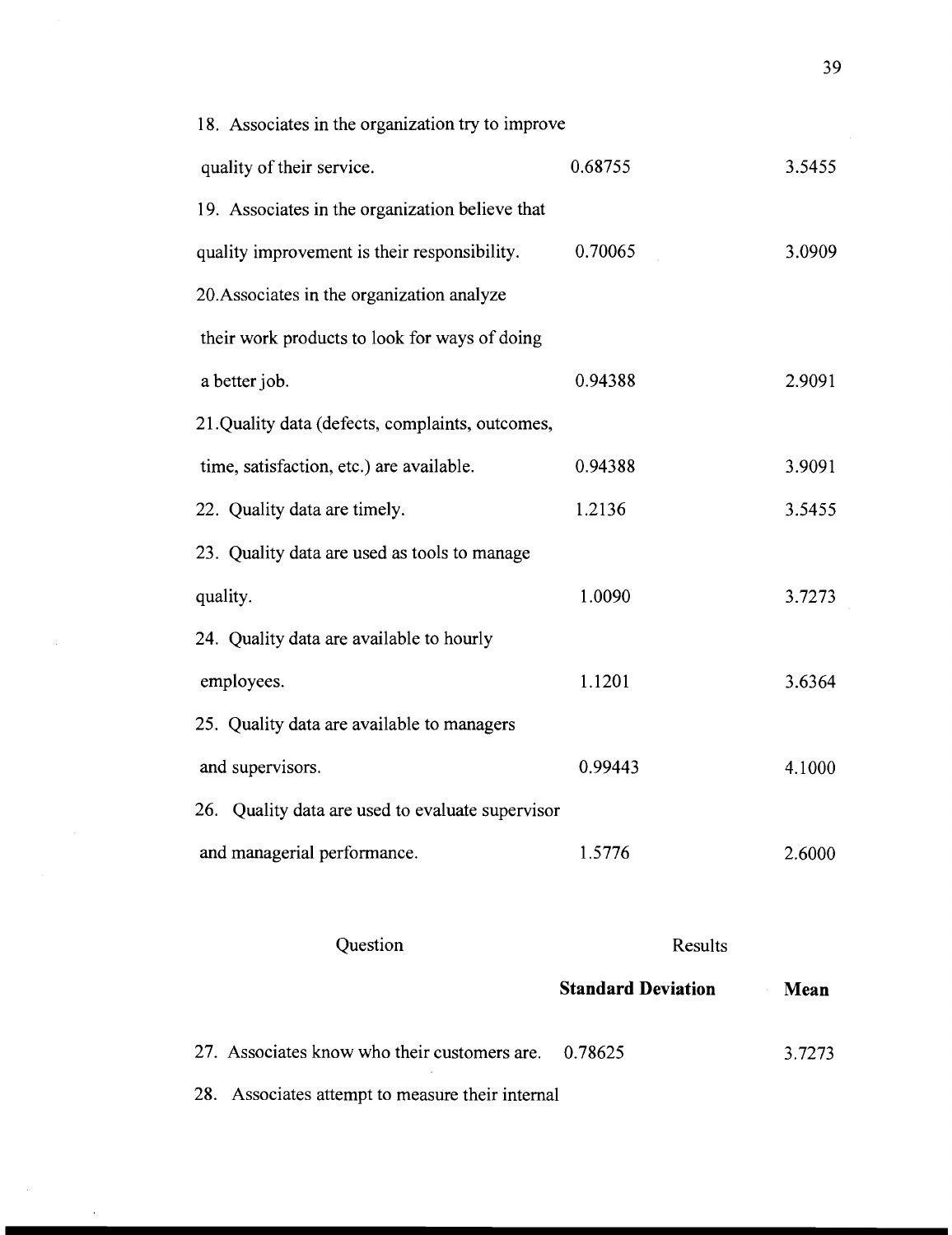| customers' needs.                                        | 1.0269  | 2.3636 |
|----------------------------------------------------------|---------|--------|
| 29. Associates attempt to measure their external         |         |        |
| customers' needs.                                        | 1.0090  | 3.7273 |
| 30. The organization uses customer requirements          |         |        |
| as the basis for Quality.                                | 0.78625 | 3.7273 |
| 31. Our organization is more customer focused            |         |        |
| than our competitors.                                    | 1.1304  | 3.5556 |
| 32. Associates use the basic statistical techniques      |         |        |
| (such as histograms and control charts) to study         |         |        |
| their work processes.                                    | 1.3751  | 2.0909 |
| 33. Associates analyze the time it takes to get          |         |        |
| the job done.                                            | 1.0445  | 2.9091 |
| 34. Associates keep records and charts measuring         |         |        |
| the quality of work displayed in their work area. 1.0000 |         | 3.0000 |
| 35. Statistical techniques are used to reduce            |         |        |
| variation in processes in the organization.              | 1.1282  | 2.5455 |
| 36. TQM procedures (such as brainstorming,               |         |        |
| cause-and-effect diagrams, Pareto charts) are used       |         |        |
| to analyze information for process improvement. 1.2863   |         | 2.6364 |
|                                                          |         |        |

## **Question:**

## **Results:**

 $\sim$ 

40

37. The top organization executive assume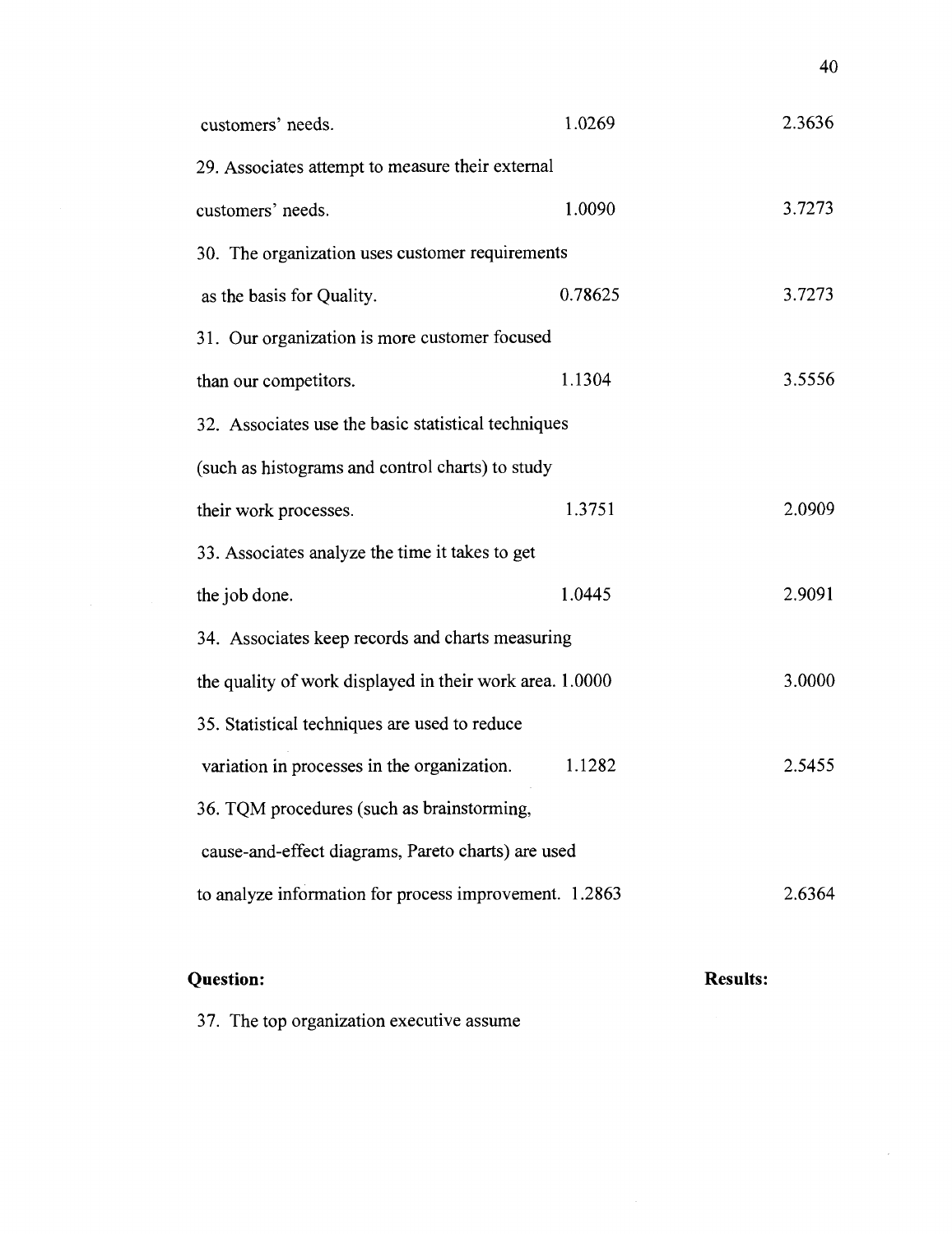| responsibility for quality performance.         | 1.5551 | 3.2727 |
|-------------------------------------------------|--------|--------|
| 38. The major department heads participate      |        |        |
| in the quality improvement                      | 1.5667 | 3.3636 |
| process.                                        |        |        |
|                                                 |        |        |
| 39. The organization's top management           |        |        |
| (top administrator and major department heads)  |        |        |
| has objectives for quality performance.         | 1.2933 | 3.4545 |
| 40. The goal-setting process for quality within |        |        |
| the organization is comprehensive.              | 1.2210 | 2.9091 |
|                                                 |        |        |
| 41. Importance is attached to quality by the    |        |        |
| organization's top management in relation to    |        |        |
| cost objectives.                                | 1.2865 | 3.6364 |
| 42. Quality issues are received in the          |        |        |
| organization's top management meetings.         | 1.2505 | 3.8182 |

 $\mathbb{R}^2$ 

 $\ddot{\phantom{a}}$ 

 $\overline{\phantom{a}}$ 

 $\sim$ 

 $41$ 

J.

 $\hat{\mathcal{A}}$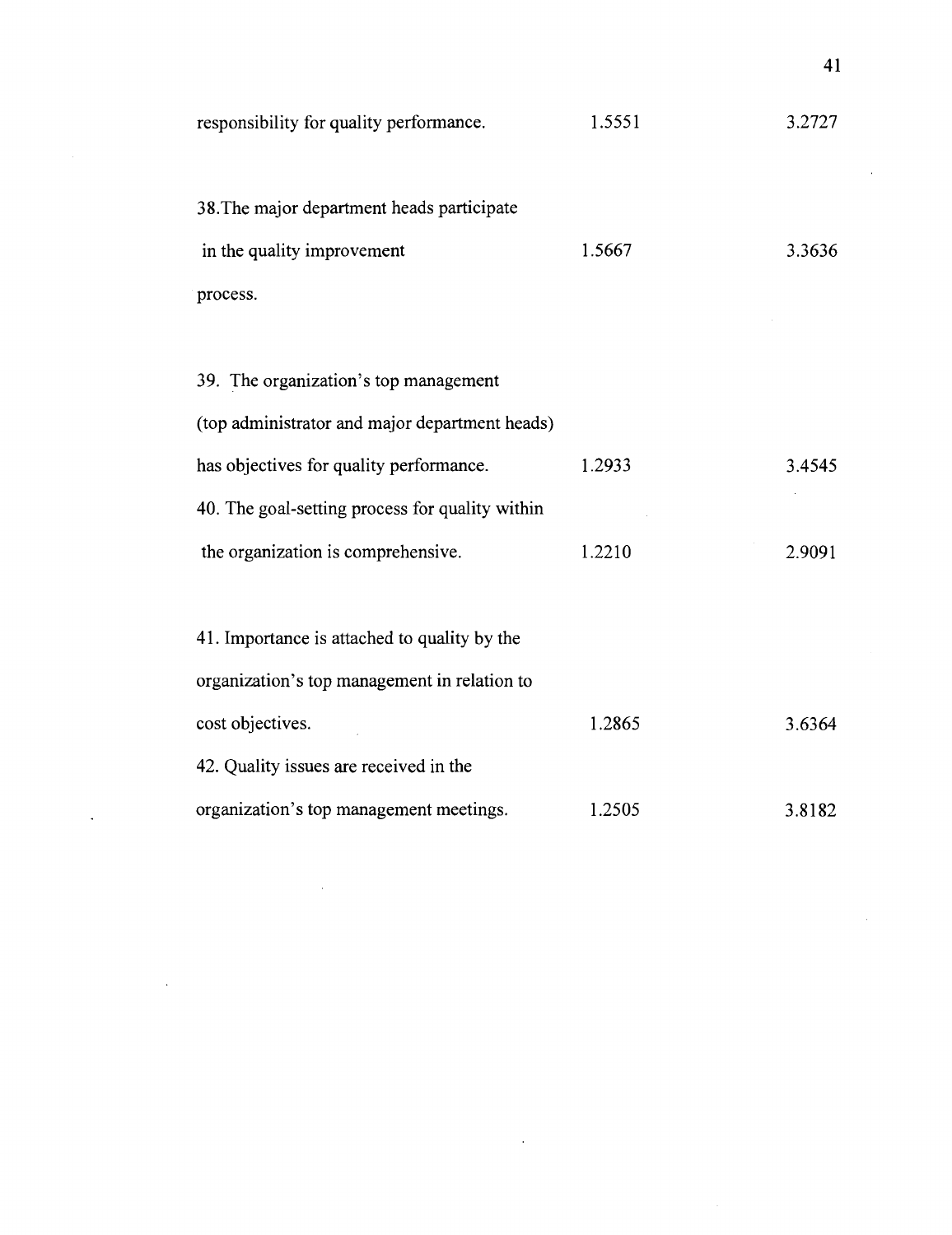### Appendix F: Voluntary Consent Form

I understand that by returning this questionnaire I am giving my informed consent as a participating volunteer in this study. I understand the basic nature of this study and believe the risks are very small, as indicated in the cover letter enclosed. I also understand the potential benefits that might be realized from the successful completion of this study. My company was identified as being an IS0 9000 certified company in Madison, WI by using the IS0 9000 registered company directory and I am aware the information is being sought in a specific manner so that no identifiers are needed to ensure confidentiality. I realize I have the right to refuse to participate and that my right to withdraw from participation at any time will be respected.

Note: Questions or concerns about participation in the research or subsequent complaints should be addressed first to myself, Nicole Knoernschild, 1705 St. Albert Dr., Sun Prairie, WI 53590 (608) 825-7926 or my research advisor Dr. Joseph Benkowski 278A Tech Wing, UW-Stout, Menomonie, WI 54751 (715) 232-5266. Secondly, to Susan Foxwell, UW-Stout Human Protections Administrator, 11 Harvey Hall, UW-Stout, Menomonie, WI, 54751, phone (715) 232-1126.